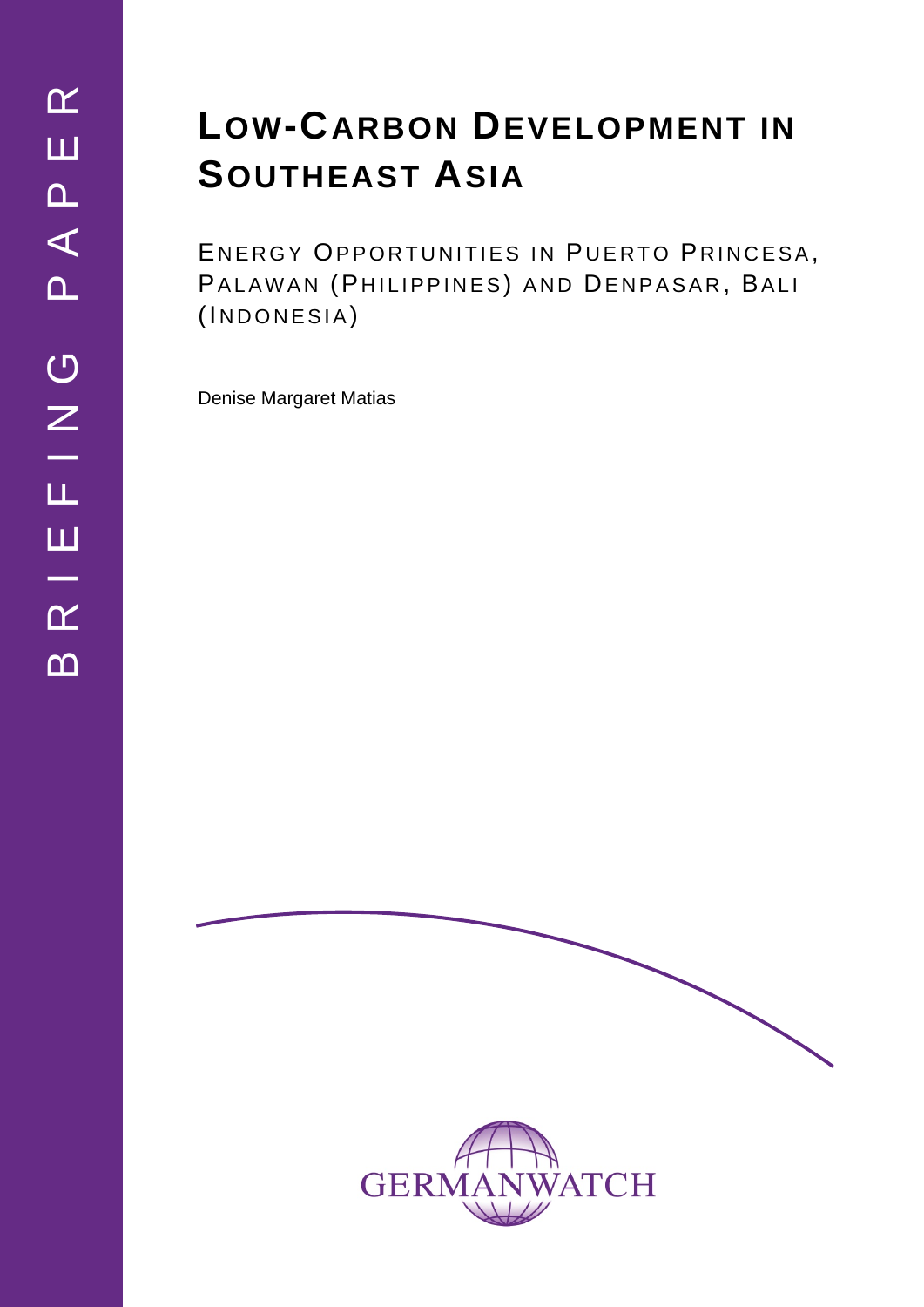### **Brief Summary**

In line with climate change, tourism is seen as more bane than boon. Tourism has become an important sector for some Southeast Asian countries, as this sector contributes muchneeded income especially from international visitors. However, despite its contribution to the economy of some countries, tourism also leaves a negative impact on the environment.

This paper identifies opportunities in the local, national, regional, and international level that can assist the tourist island cities of Denpasar, Bali (Indonesia) and Puerto Princesa, Palawan (Philippines) in pursuing low-carbon development.

Recommendations for practical action on local levels and policy implementation on the national, regional, and international level are given.

#### **Imprint**

**Author: Denise Margaret Matias** 

**External reviewers:** Denia Syam (Pelangi Indonesia), Dr. Antonio G.M. La Viña (Ateneo School of Government Philippines)

**Internal reviewer:** Christoph Bals

#### **Publisher:**

Germanwatch e.V. Office Bonn Office Berlin Dr. Werner-Schuster-Haus Schiffbauerdamm 15 Kaiserstr. 201 D-10117 Berlin D-53113 Bonn Phone +49 (0) 30 2888 356-0, Fax -1 Phone +49 (0) 228 60492-0, Fax -19 Internet: http://www.germanwatch.org E-Mail: info@germanwatch.org October 2011

Purchase order number: 11-2-22e

This publication can be downloaded at: **www.germanwatch.org/klima/lcd-sea11e.htm** 

This document has been produced with the financial assistance of the Alexander von Humboldt-Foundation. Responsibility for the contents of this publication rests with the publisher.

#### **Acknowledgments**

The author would like to thank the following individuals, organizations and institutions for their helpful inputs and comments:

Jovenee Sagun and Rod Saucelo of the Local Government of Puerto Princesa City, Palawan Philippines Red Constantino and Ignacio Sayajon III of the Institute for Climate and Sustainable Cities (iCSC) Philippines Louella Jurilla of the Department of Tourism (DOE) Region IV Philippines Salvador Salire, Jr. and Charmaine Taliping of the Department of Energy (DOE) Philippines Denia Syam of Pelangi Indonesia Rezal Kusumaatmadja of Starling Resources Indonesia Hira Jhamtani of Indonesia Sabine Minninger of Evangelischer Entwicklungsdienst (EED) Tourism Watch Germany Robert Müller of atmosfair Germany Beni Suryadi of the ASEAN Center for Energy (ACE)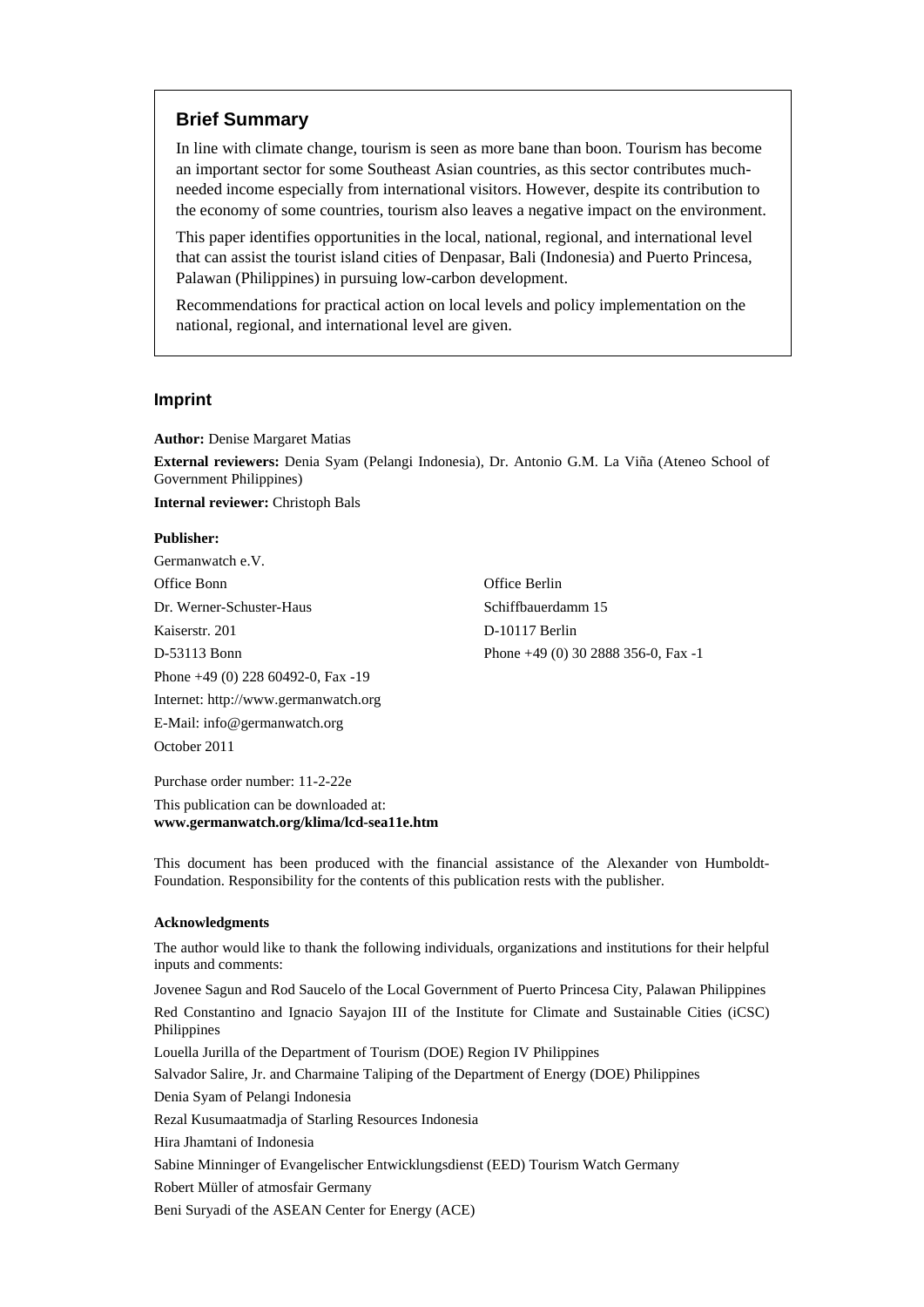# **LOW-CARBON DEVELOPMENT IN SOUTHEAST ASIA**

ENERGY OPPORTUNITIES IN PUERTO PRINCESA, PALAWAN (PHILIPPINES) AND DENPASAR, BALI (INDONESIA)

Denise Margaret Matias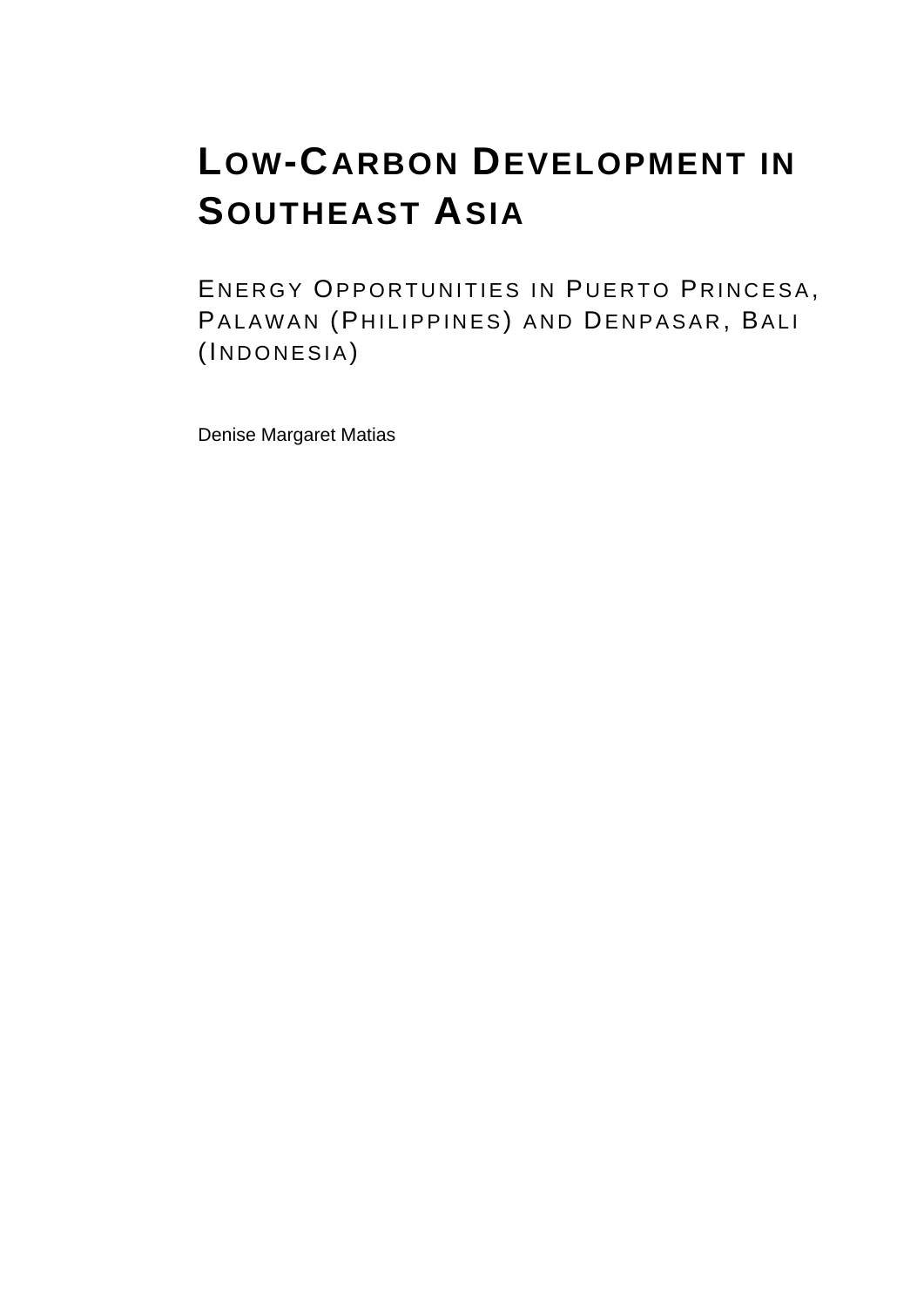# **Contents**

| $\mathbf{1}$            |                                                                   |  |
|-------------------------|-------------------------------------------------------------------|--|
| $\boldsymbol{2}$        | The tourist islands Denpasar, Bali and Puerto Princesa, Palawan 9 |  |
| 2.1                     |                                                                   |  |
| 2.2                     |                                                                   |  |
| 3                       |                                                                   |  |
| 3.1                     |                                                                   |  |
| 3.2                     |                                                                   |  |
| $\overline{\mathbf{4}}$ | Energy in Denpasar, Bali and Puerto Princesa, Palawan 15          |  |
| 4.1                     |                                                                   |  |
| 4.2                     |                                                                   |  |
| 5                       | Low-carbon development opportunities: institutional, policy, and  |  |
| 5.1                     |                                                                   |  |
| 5.2<br>5.2.1<br>5.2.2   |                                                                   |  |
| 5.3<br>5.3.1<br>5.3.2   |                                                                   |  |
| 5.4<br>5.4.1<br>5.4.2   |                                                                   |  |
| 6                       | Recommendations on how to bring low-carbon energy development in  |  |
| 6.1                     |                                                                   |  |
| 6.2                     |                                                                   |  |
| 6.3                     |                                                                   |  |
| 7                       |                                                                   |  |
| 8                       |                                                                   |  |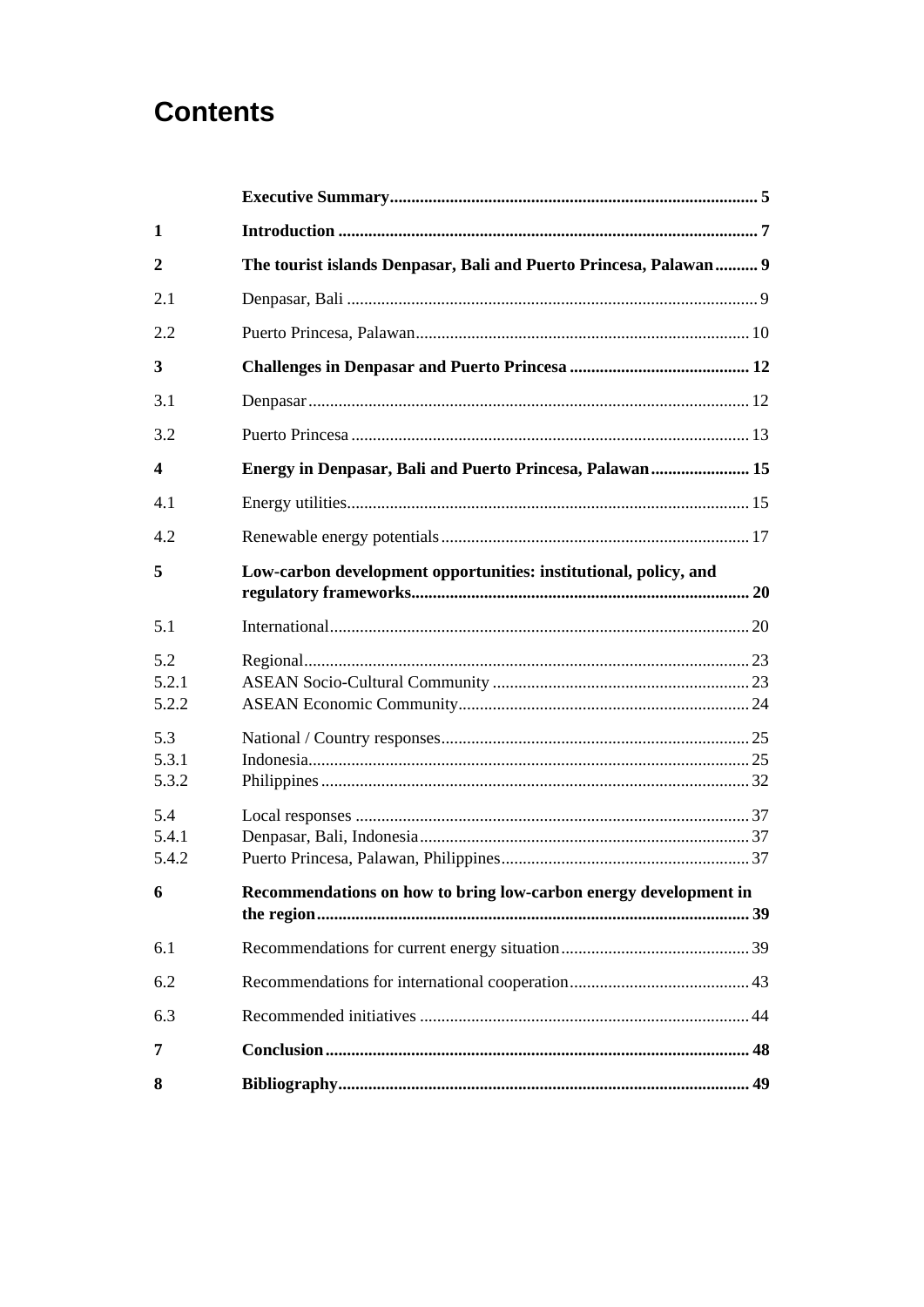# **Executive Summary**

In line with climate change, tourism is seen as more bane than boon. Tourism has become an important sector for some Southeast Asian countries, as this sector contributes muchneeded income especially from international visitors. However, despite its contribution to the economy of some countries, tourism also leaves a negative impact on the environment. One of these negative impacts is tourism's carbon footprint.

Tourism's carbon footprint comes both from the destination and from the travelers. Tourist destinations generously use resources in its desire to give the best possible service to its clients, while travelers use transportation options that use big amounts of energy.

Tourism is receiving increased attention as a development option in developing countries but with the vulnerability of developing countries to climate change, it is also best to take climate change into consideration in tourism activities. There is, thus, enough reason for tourism to simultaneously pursue mitigation and adaptation measures.

Denpasar in Bali, Indonesia and Puerto Princesa in Palawan, Philippines are just two of the more popular island tourist destinations in Southeast Asia. These two destinations have common vulnerabilities to climate change in the form of droughts, floods, and landslides. They also share common energy challenges, mostly relying on diesel power plants as source of energy.

Denpasar and Puerto Princesa have the opportunity to develop in a low-carbon way. Apart from climate-friendly energy initiatives that their national governments have adopted, the local governments of Denpasar and Puerto Princesa can pursue pioneering mitigation and adaptation actions that can influence national initiatives. The decentralization process of the national governments of Indonesia and the Philippines devolved autonomy to the local governments. Denpasar and Puerto Princesa can use this opportunity to enact changes in their locality.

Addressing the challenge of energy in Puerto Princesa and Denpasar can make use of energy efficiency and renewable energy laws and directives passed by their respective national governments. Opportunities on a regional and international level are also available to support action on the ground.

Puerto Princesa is already implementing an innovative low-carbon initiative (Climate Friendly Cities Program) in cooperation with a Philippine NGO. Electric public transport is powered by energy from landfill waste, which is fed into an anaerobic digester with a capacity of 1.5 MW. This initiative, apart from addressing climate change, also addressed the issue of pollution and waste management in the locality. A "South-South Cities Partnership" may facilitate the adoption of the Climate Friendly Cities Program in Denpasar.

Denpasar and Puerto Princesa can take inspiration from existing initiatives such as that of atmosfair and local airline Cebu Pacific Air & WWF-Philippines' Bright Skies Project in simultaneously pursuing mitigation and adaptation in their areas.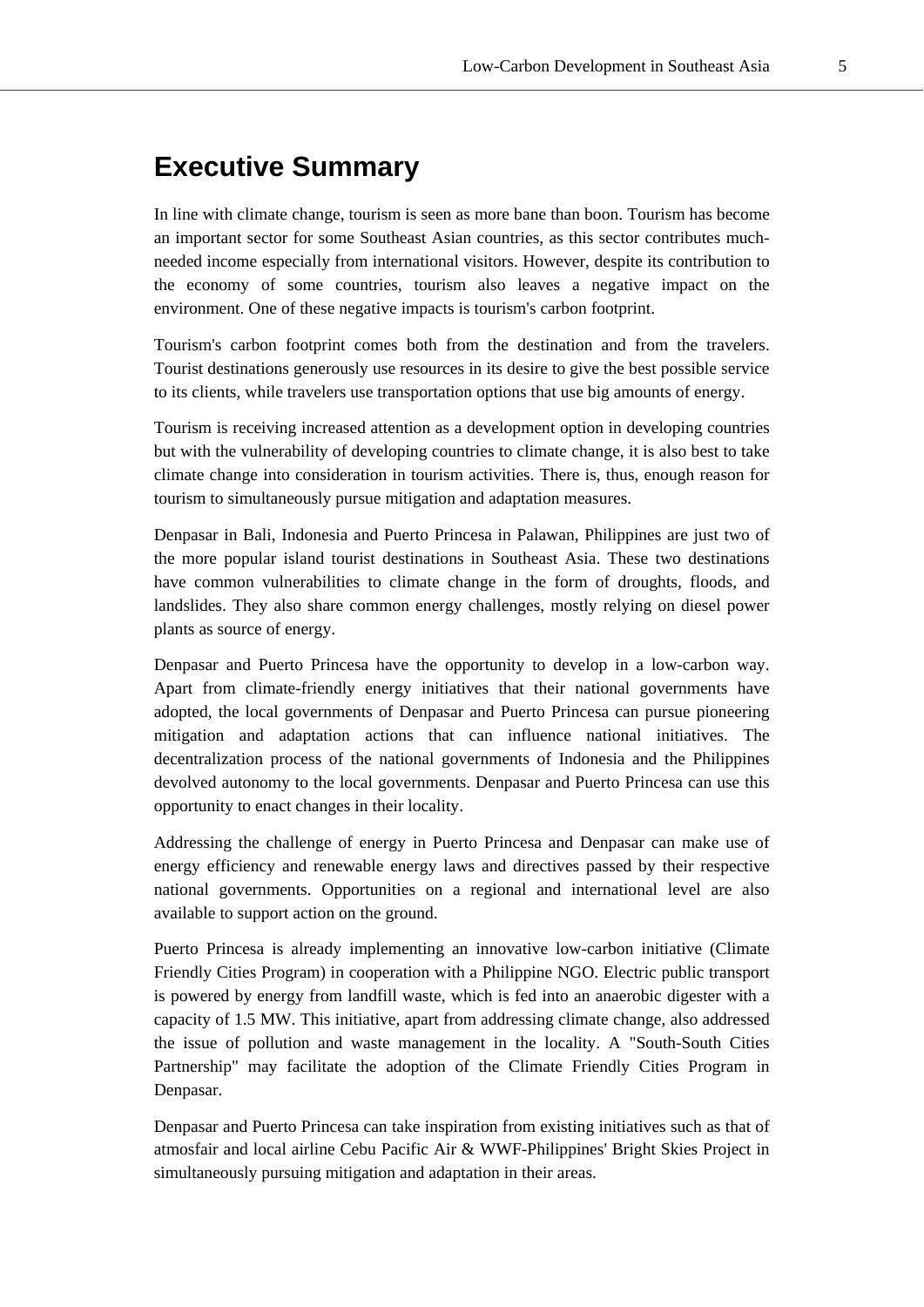The case of Puerto Princesa and Denpasar as tourist island destinations depicts the challenges that climate change poses to Southeast Asia. Puerto Princesa and Denpasar are perfectly vulnerable to the impacts of climate change, while at the same time having some contribution to it as well. Low-carbon development is a non-conventional development path that requires shifts in socio-political, economic, and cultural paradigms. Innovative local approaches may be sources of best practices in low-carbon development.

This paper identifies opportunities in the local, national, regional, and international level that can assist the tourist island cities of Denpasar and Puerto Princesa in pursuing lowcarbon development. Recommendations for practical action on local levels and policy implementation on the national, regional, and international level are given.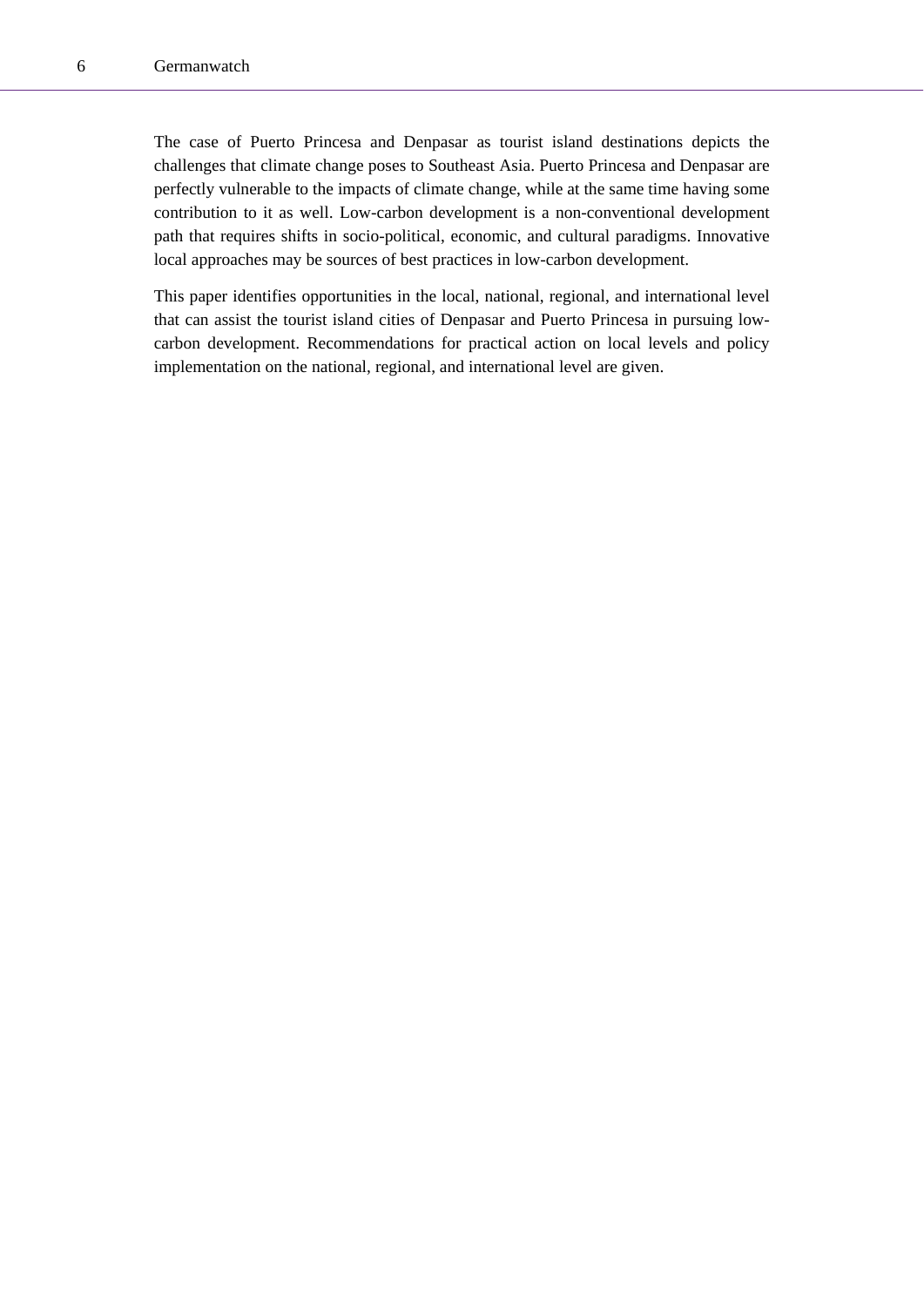# **1 Introduction**

l

The past years have seen a steady increase in tourist arrivals in Southeast Asia. Tourism has become an important sector for some Southeast Asian countries, as this sector contributes much-needed income especially from international visitors. While tourism can positively impact the economy of some developing countries, it can also leave a negative impact on the environment. Local services such as accommodation and transportation, in its desire to give the best service to clients, consequently use generous amounts of energy from fossil fuels. In addition, international visitors primarily use air transportation to arrive at their destination.<sup>1</sup>

Air transportation is seen as the most problematic travel option in light of climate change, as travelling by air requires huge amounts of energy<sup>2</sup> and aviation emissions are released at a region where emissions have a large impact on ozone, cloudiness, and by this a far stronger radiative forcing (within 10-12 km height in the atmosphere) compared to emissions on the Earth's surface.<sup>3</sup> In a broader sense, tourism plays a role in environmental degradation, including climate change. On the other hand it lives form an intact environment.

With tourism receiving increased attention as a low-impact, non-consumptive development option in developing countries<sup>4</sup> and with tourist spots being vulnerable to climate change impacts, and a growing environmental awareness of many tourists there is enough reason for tourism to simultaneously pursue mitigation and adaptation measures.

The archipelagic countries of Indonesia and the Philippines are home to some popular island tourist destinations. Denpasar in Bali, Indonesia and Puerto Princesa in Palawan, Philippines are two of the more well-known island tourist destinations in Southeast Asia. These two are the capital and only cities of their respective provinces and throughout the years had tourism playing a big role in the local economy. On the other hand, because of their long coastline and archipelagic nature, these two countries have common vulnerabilities to climate change in the form of droughts, floods, and landslides. In addition, the Philippines is especially prone to cyclones and Indonesia is very vulnerable to sea level rise.<sup>5</sup>

Island tourist destinations in developing countries have special energy needs as the islands can only be reached via air or water travel and, more often than not, those needs are supplied by fossil fuel imports. As island tourist destinations, Denpasar and Puerto Princesa share a special energy situation. Both are susceptible to power shortages.

<sup>&</sup>lt;sup>1</sup> Gössling, S. "Sustainable tourism development in developing countries: some aspects of energy use." *Journal of Sustainable Tourism*, 8, 5 (2000), pp. 410-425. 2 Becken, S. "Analysing international tourist flows to estimate energy use associated with air travel." *Journal* 

*of Sustainable Tourism*, 10, 2 (2002), pp. 114-131.

Gössling, S. "Sustainable tourism development in developing countries: some aspects of energy use." *Journal of Sustainable Tourism, 8, 5 (2000), pp. 410-425.* 

<sup>&</sup>lt;sup>4</sup> Gössling, S. "Sustainable tourism development in developing countries: some aspects of energy use." *Journal of Sustainable Tourism*, 8, 5 (2000), pp. 410-425.<br><sup>5</sup> Yusuf, A.A. and Francisco H.A. "Climate change vulnerability mapping for Southeast Asia." (Economy and

Environment Program for Southeast Asia, Singapore, 2009).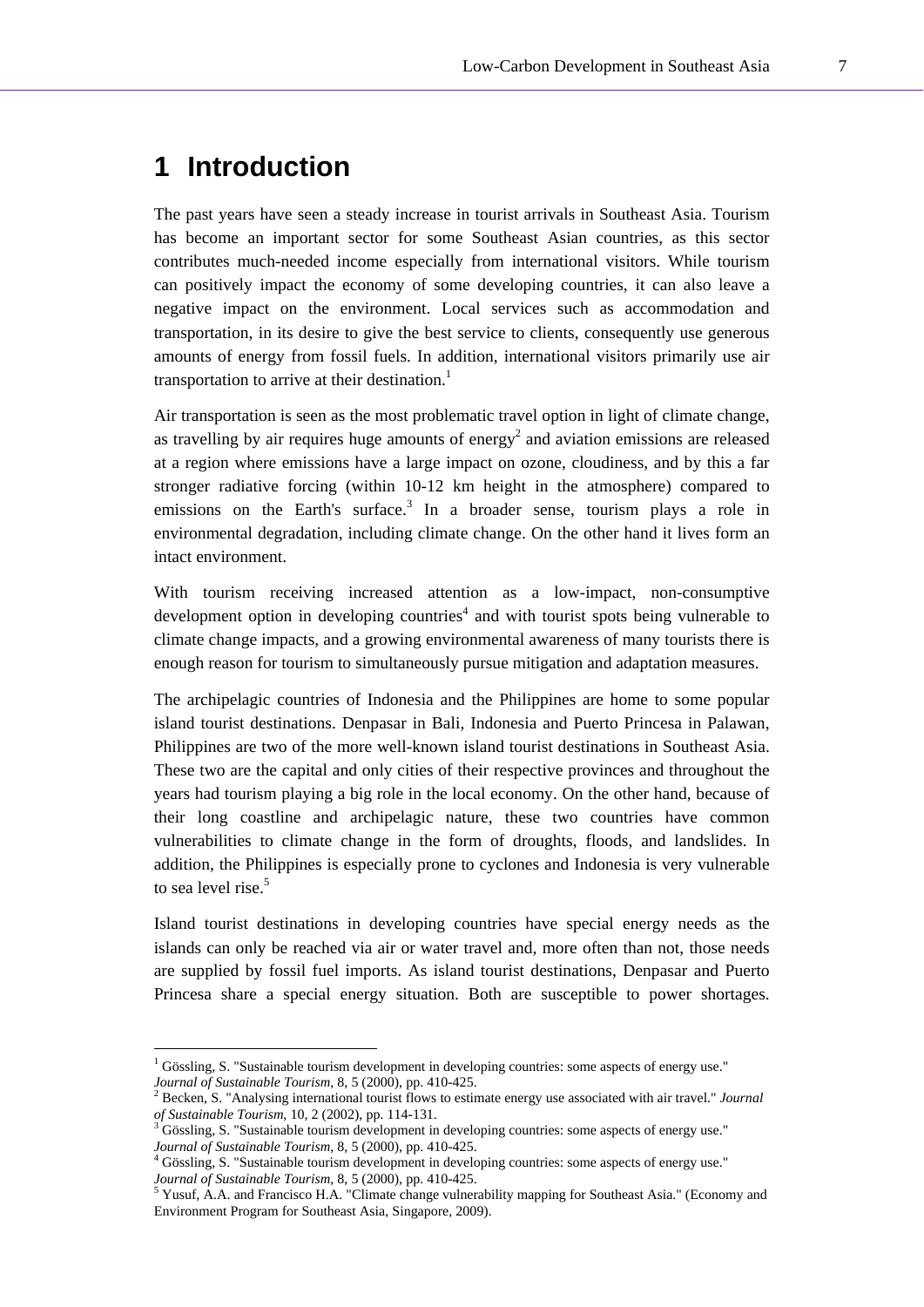l

Denpasar mostly relies on energy import from Java and diesel- and gas- power plants while Puerto Princesa relies on privately-owned diesel power plants within the island. Denpasar and Puerto Princesa stand to benefit a lot from low-carbon energy development. As pointed out by the Institute for Global Environmental Strategies  $(IGES)^6$ , low-carbon development is required in East Asia to achieve development not constrained by energy availability and to mitigate anticipated climate change.

The national governments of Indonesia and the Philippines have started to develop national climate change strategies and action plans. The alarming rate of deforestation (change rate of 0.5% during the years  $2000-2010$ )<sup>7</sup> and the corresponding greenhouse gas emissions (85% of the economy's total greenhouse gas emissions) $\delta$  in Indonesia have put it into the limelight and the government of Indonesia boldly announced in the G-20 meeting in 2009 that it will voluntarily reduce their greenhouse gas emission by 26 per cent by the year 2020 from the business-as-usual (BAU) level and by 41 per cent if with international support. The Philippines, on the other hand, has completed its National Climate Change Action Plan in April 2011 as mandated by the National Climate Change Act of 2009. This is waiting for adoption by the Climate Change Commission (CCC).

The Association of Southeast Asian Nations (ASEAN), the region's geopolitical group where Indonesia and the Philippines are part of, has also reiterated in its Asian Leaders' Statement on Joint Response to Climate Change in April 2010, to "incorporate mitigation and adaptation strategies into national development strategies and policies in line with sustainable development."<sup>9</sup> It has also declared to "collaborate on environmentally-sound technologies, towards low carbon and green economy." International agreements such as the UNFCCC's Cancun Agreement also encourage developing countries to develop lowcarbon development strategies and plans in the context of sustainable development.

In this paper, low-carbon opportunities in the energy sector are identified for the tourist island cities of Denpasar in Indonesia and Puerto Princesa in the Philippines. Taking into consideration the role of the respective national governments in local governance, this paper aims to assist local governments of Denpasar and Puerto Princesa in identifying opportunities for low-carbon development in their region that can consequently contribute to a sustainable national development pathway in their respective countries.

<sup>&</sup>lt;sup>6</sup> Institute for Global Environmental Strategies, 'Carbon Finance for Low-Carbon Community Development in East Asia Cases of the Philippines, Indonesia and China' (Institute for Global Environmental Strategies, Japan, 2009).

<sup>&</sup>lt;sup>7</sup> Food and Agriculture Organization of the United Nations, "State of the World's Forests 2011"(Food and Agriculture Organization of the United Nations, Rome, 2011) .

<sup>8</sup> 'Indonesia' reegle REN21 <http://www.reegle.info/countries/ID#energy\_efficiency> (03 August 2011).

<sup>&</sup>lt;sup>9</sup> 'ASEAN Leaders' Statement on Joint Response to Climate Change' Association of Southeast Asian Nations <http://www.aseansec.org/24515.htm> (25 November 2010).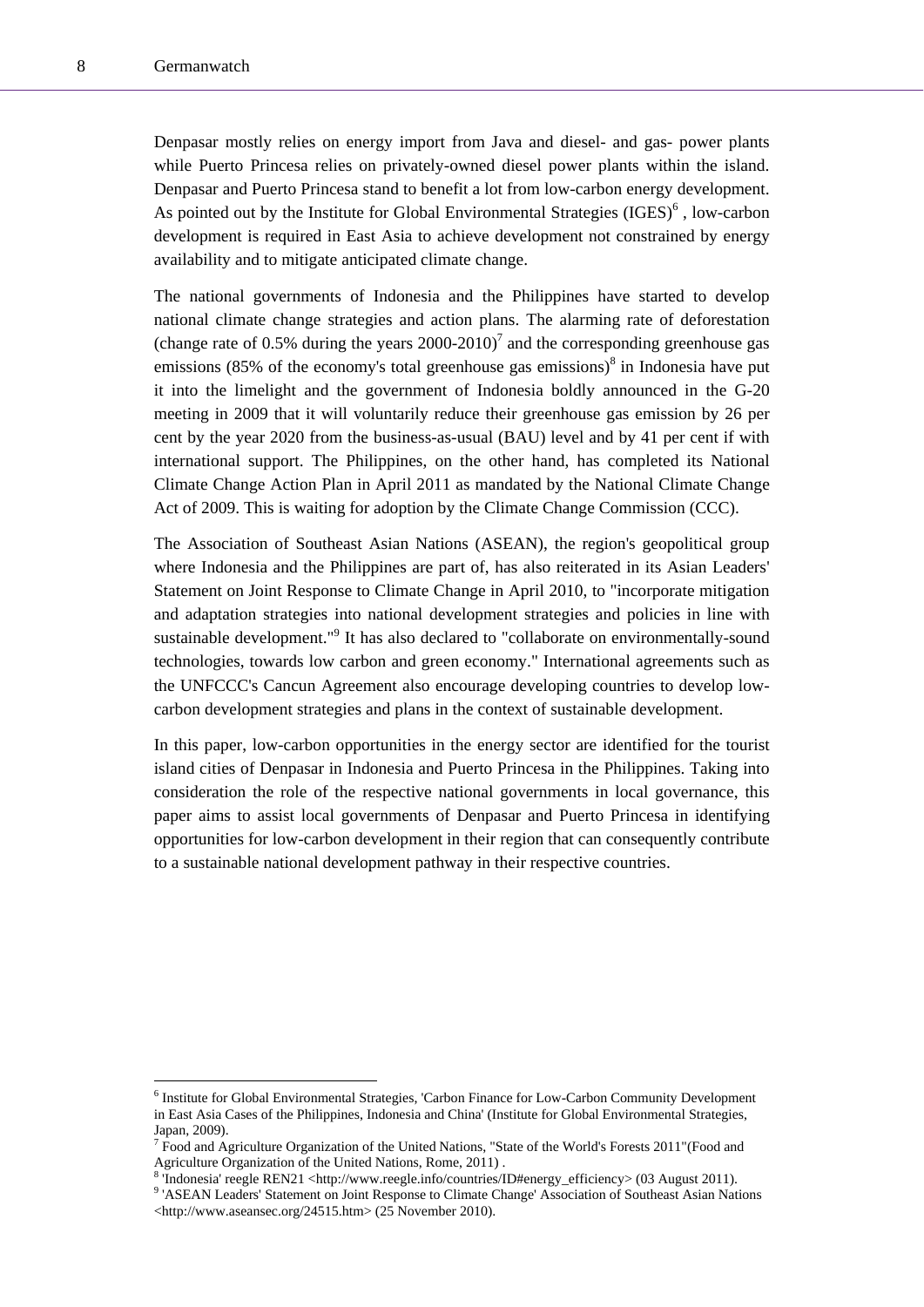# **2 The tourist islands Denpasar, Bali and Puerto Princesa, Palawan**

# *2.1 Denpasar, Bali*

#### **Geography and demography**

Denpasar is the capital of the island province of Bali in Indonesia. Indonesia, an archipelago of 17,508 islands, has five large island regions known as Sumatra, Java, Kalimantan, Sulawesi, and Papua. Situated near the large island of Java, the island of Bali is one of the 33 provinces of Indonesia. Bali has eight regencies and one city, which is Denpasar.

Denpasar has a land area of 12,778 hectares, not including the reclaimed land area of 380 hectares. It has five districts and 43 local villages. It has 734.50 hectares of forest, which is roughly 5.75 per cent of its land area. It has an estimated population of  $508,339^{10}$  with a population density of 39.78 per hectare.

#### **Economy**

l

Denpasar's local economy is focused on agriculture and tourism, apart from the development of trade, cooperative  $\&$  banking sector.<sup>11</sup> Denpasar's agricultural sector produces paddy crops, maize, and soybeans, along with other fruits and vegetables. According to the local government of Denpasar, tourism in Denpasar follows the direction of tourism in Bali province. Tourism in Denpasar follows the "cultural tourism" that Bali province has put a strong focus on, being highly influenced by the Hindu religion and "natural beauty." Denpasar is known for its museums and temples and for its strategic accessibility to the white beaches of Bali. Denpasar has its own international airport, Ngurah Rai International Airport, which is said to be the third busiest airport in Indonesia. The nearest port to Denpasar is the Port of Benoa, which is considered a major port of entry for domestic tourists. For accommodations, Denpasar has 248 accommodations, 23 of which are star-rated hotels, 184 non-rated hotels, and 46 tourist cottages.

The local government of Denpasar recognizes the challenges brought by security and terrorism issues along with health concerns and has attributed the fluctuation of the number of tourists to these. However, there is still a marked increase of tourists in Denpasar from approximately 1,473,250 tourists in 2005 to 1,674,896 tourists in 2009.<sup>12</sup>

<sup>&</sup>lt;sup>10</sup> Badan Pusat Statistik, 'Bali Dalam Angka' (Badan Pusat Statistik Provinsi Bali, Bali, 2010).<br><sup>11</sup> 'Selayang Padang Kondisi Ekonomi' Pemerintah Kota Denpasar <http://www.denpasarkota.go.id/> (22. June 2011).

<sup>&</sup>lt;sup>12</sup> 'Selayang Padang Kondisi Ekonomi' Pemerintah Kota Denpasar <http://www.denpasarkota.go.id/> $(22.$ June 2011).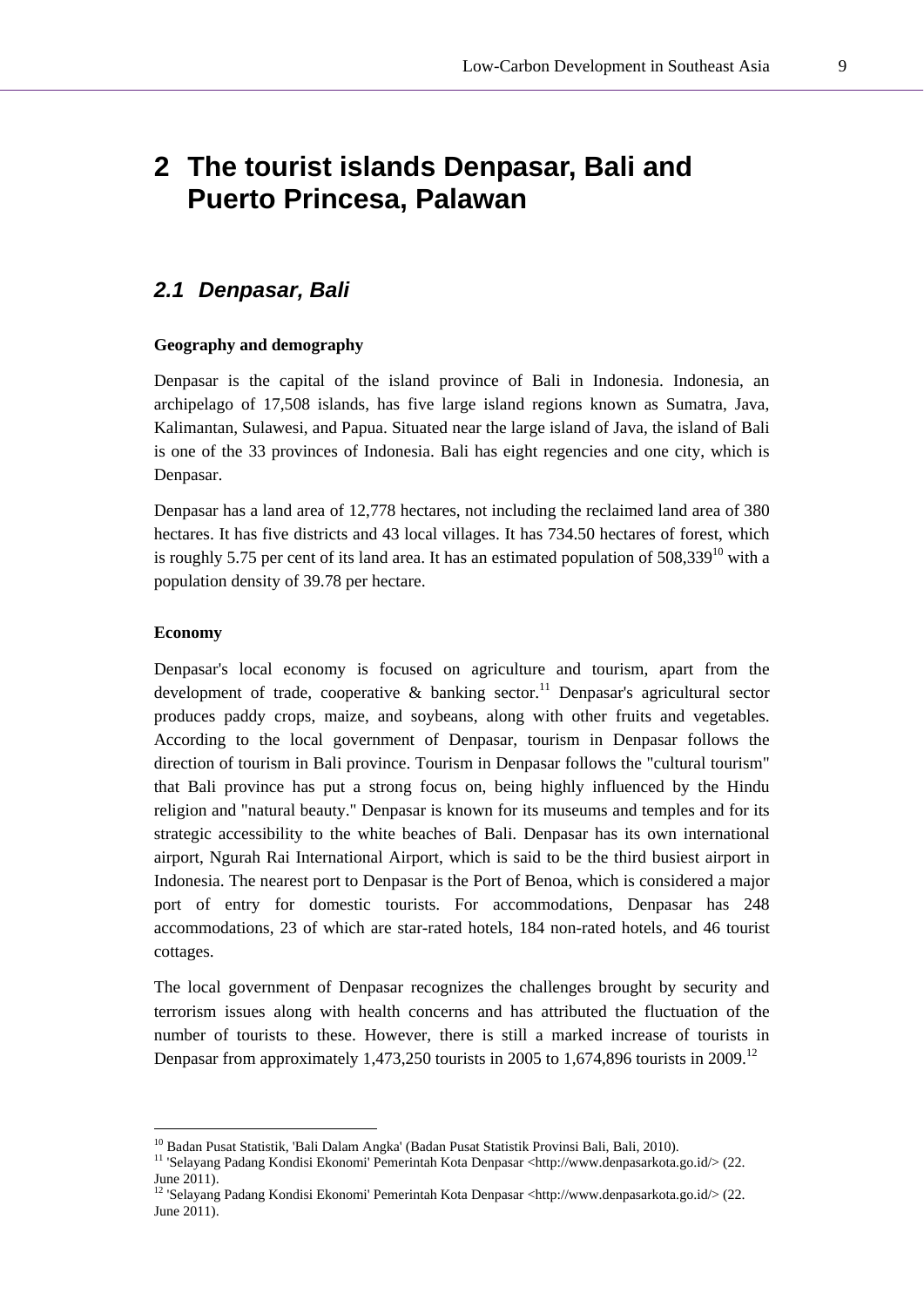Under Level I of Bali Provincial Regulation No. 14 of 1989, tourism affairs that are not within the jurisdiction of the central and regional government will be handled by the local government of Denpasar. In addition, leisure and business affairs of public entertainment (excluding discotheques and water recreation), matters relating to promotions and campsites will be handled by the local government. The city of Denpasar has its own tourism office handling all of these matters. $^{13}$ 

Traditionally, Indonesia has been managed centrally, with regional and local governments mainly involved in implementing the central government's rules and regulations. Since 1999, the Government of Indonesia has two laws on decentralization, Act no. 22 and Act no. 25, which were revised in 2004. Act no. 32/2004 superseded Act. no 22/1999 and implemented political and administrative decentralization in Indonesia. This law devolved central government powers and responsibilities to local governments (provinces, districts, municipalities) in all government administrative sectors except for security and defense, foreign policy, monetary matters, justice, and religious affairs. Environmental responsibilities were, thus, transferred to the local governments. Act no. 33/2004 implemented fiscal decentralization, where as much as one-third of central government expenditures were transferred to the local governments.<sup>14</sup> Acts 22 and 25 took effect in 2001 while the revisions took effect on October 15th, 2004 and has been subsequently adopted by regencies (kabupaten) and cities (kota).

# *2.2 Puerto Princesa, Palawan*

#### **Geography and demography**

Puerto Princesa is the capital of the island province of Palawan in the Philippines. The Philippines is an archipelagic country of 7,107 islands, with Luzon, Visayas and Mindanao as its three main island regions. Of the 7,107 islands, 1,780 islands belong to the province of Palawan. Palawan is part of the Visayas and is considered to be the largest city of the Philippines. It has twenty-four (24) municipalities, with Puerto Princesa being the only highly-urbanized city (HUC) in the province.

Puerto Princesa has a land area of 253,982 hectares. The estimated population of Puerto Princesa is  $211,000$  persons<sup>15</sup>, with a population density of 0.83 per hectare. Known as the 'Last Frontier' and as a 'City in a Forest,' Puerto Princesa boasts of vast forests, which comprise 73 of its land area. Puerto Princesa also has ancestral domains, which comprise 37 of its land area. Indigenous groups living in Puerto Princesa are the Tagbanuas and the Bataks, while the original inhabitants of Puerto Princesa are the Cuyonons.

<sup>&</sup>lt;sup>13</sup> 'Selayang Padang Kondisi Ekonomi' Pemerintah Kota Denpasar <http://www.denpasarkota.go.id/> (22. June 2011).

<sup>&</sup>lt;sup>14</sup> Wingqvist, G.O. and Dahlberg, E. 'Indonesia Environmental and Climate Change Policy Brief' (University of Gothenburg Department of Economics, Sweden, 2008).

<sup>&</sup>lt;sup>15</sup> '2007 Census of Population' National Statistics Office

<sup>&</sup>lt;http://www.census.gov.ph/data/census2007/index.html> (22 June 2011).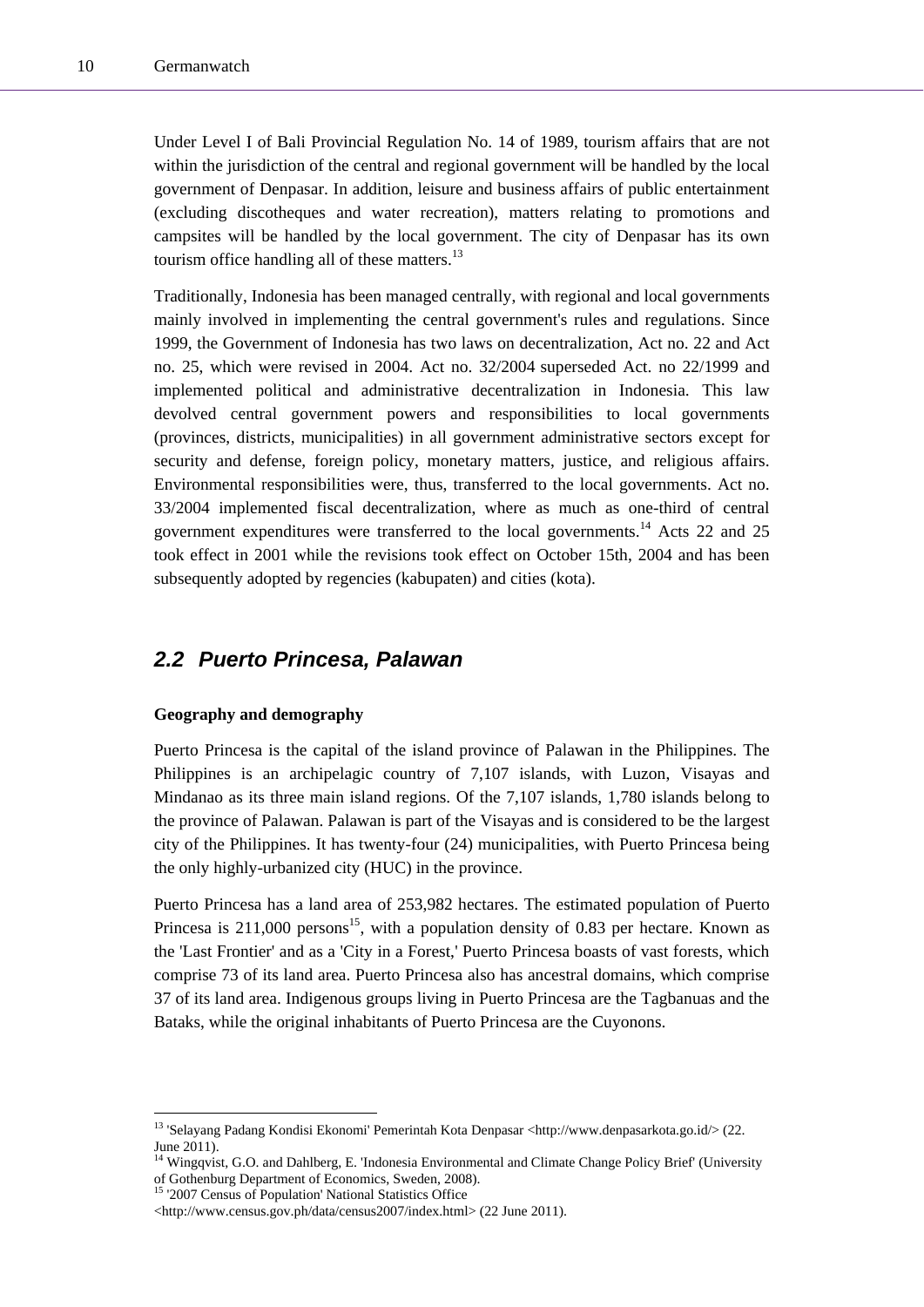#### **Economy**

 $\overline{\phantom{a}}$ 

Presently, Puerto Princesa City's economy relies on agriculture, fisheries, trade, commerce, and tourism. The image of Puerto Princesa City, however, is highly-associated with tourism, because of its numerous natural resources.

Puerto Princesa is home to the Puerto Princesa Subterranean River and National Park and is the jump-off point to the Tubbataha Reef National Marine Park, both of which are UNESCO World Heritage Sites. Local and international tourists regularly visit the site, with the total number of visitors increasing yearly. From a total of 134,824 tourists in 2005, there was a doubling to  $268,942$  tourists in  $2009$ .<sup>16</sup> Majority of the tourists visit Puerto Princesa for leisure or vacation.

Puerto Princesa has its own domestic airport, the Puerto Princesa Airport, and a sea port, the Port of Puerto Princesa, which is also a major port of entry for local tourists. Puerto Princesa has a total of 31 accommodations, with three star-ranked hotels, 13 pension houses, six resorts, and nine tourist inns.

As a result of Puerto Princesa being declared as a highly-urbanized city, it is now governed by a city mayor instead of a provincial governor. Puerto Princesa has its own city government, which is independent of the provincial government.

With the implementation of the Local Government Code in 1991, the national government of the Philippines has given autonomy to local governments through the process of decentralization. Tourism is one such area of responsibility, which the national government has transferred to the local government. Nonetheless, the president of the Philippines still exercises direct supervisory authority over the local governments units while local government units are expected to participate in and implement national projects.

<sup>16</sup> Local Government of Puerto Princesa, 'Economic Sector Development Plan' (Local Government of Puerto Princesa, Palawan, 2011).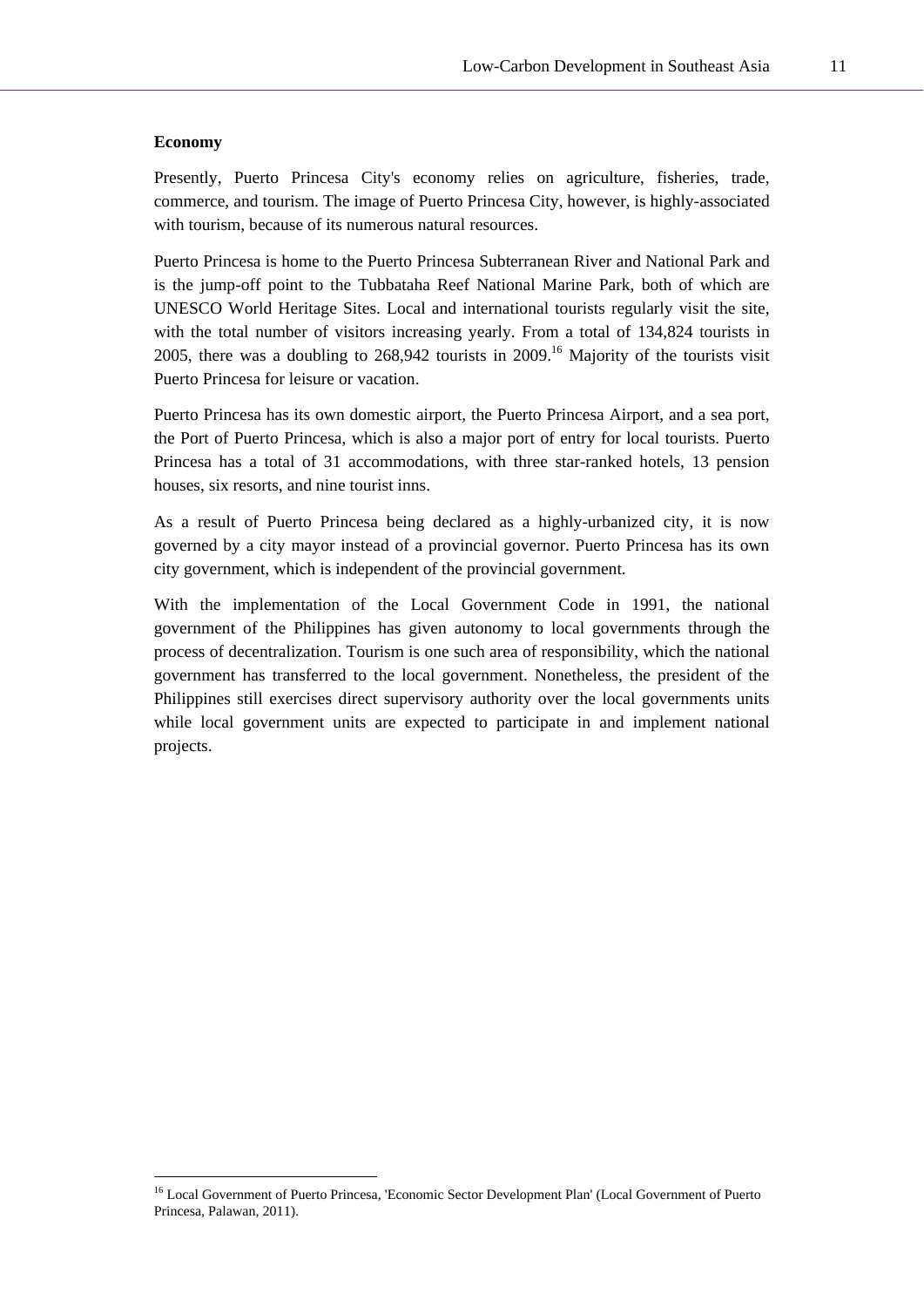# **3 Challenges in Denpasar and Puerto Princesa**

Due to its unique geography, island destinations have special development limitations and these become even more pronounced when they become tourist destinations. Island destinations typically have minimal sources of income, with the island economy dependent on natural resources available on the island. However, in the process of pursuing a tourist economy, tourist activities negatively impact these natural resources that the economy depends on.

Denpasar and Puerto Princesa share some common challenges as tourist island destinations. However, these challenges can also be seen - at least partly - as opportunities in the development of the cities, especially in a low-carbon way. These challenges are enumerated in the following paragraphs.

# *3.1 Denpasar*

 $\overline{\phantom{a}}$ 

One of the biggest challenges of Denpasar is power shortage. Bali's energy is dependent on electricity supply from the island of Java and the long transmission lines is a contributing factor to the major power outages in the city. In March 2011, major blackouts happened in Bali, even disrupting power supply to Ngurah Rai, the international airport of Bali. The cause was not immediately identifiable and this prompted the general manager of PT PLN, Indonesia's electric company, to hypothesize that a "large tree" might have "hit the 150-kilovolt transmission cables."17 Impending power outages also prompted PT PLN to encourage local residents to reduce power consumption and to ask hotels and large industries to use their own power generators.<sup>18</sup> A pre-feasibility study for geothermal power development in scattered islands of East Indonesia showed that the energy demand in the Java-Bali system is 77.2 per cent of the total energy demand in Indonesia.<sup>19</sup>

In the same month of March 2011, authorities in Bali have also been alarmed over the amount of garbage accumulating in Denpasar every day. Denpasar produces 5,094 cubic

<sup>&</sup>lt;sup>17</sup> Wasti Atmodjo and Luh De Suriyani, 'Ngurah Rai airport crippled by power outages' The Jakarta Post <http://www.thejakartapost.com/news/2011/03/16/ngurah-rai-airport-crippled-power-outages.html> (22 June 2011).

<sup>&</sup>lt;sup>18</sup> 'Bali bracing for a week of possible outages' The Jakarta Post

<sup>&</sup>lt;http://www.thejakartapost.com/news/2011/03/25/bali-bracing-a-week-possible-outages.html> (22 June  $2011$ ).

<sup>&</sup>lt;sup>19</sup> 'Pre-feasibility study for geothermal power development projects in scattered islands of East Indonesia' Engineering and Consulting Firms Association, Japan <http://www.ecfa.or.jp/japanese/actpf\_jka/H19/renkei/wjec\_indonesia.pdf> (22 June 2011).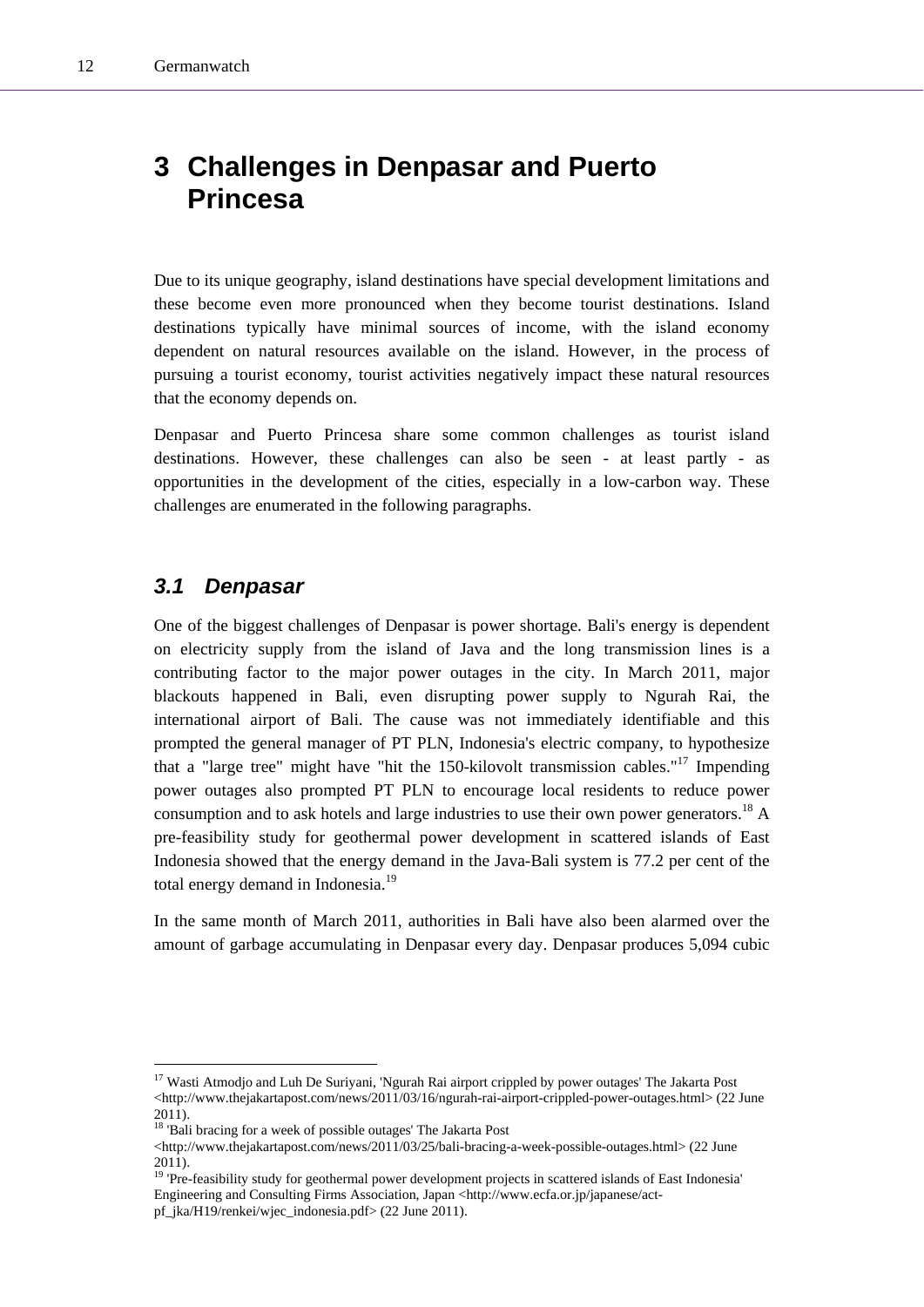meters of trash every day and not all of these are being transported to landfills right away due to the lack of garbage trucks within the province.<sup>20</sup>

# *3.2 Puerto Princesa*

In the economic sector development plan of Puerto Princesa<sup>21</sup>, the local government of Puerto Princesa has identified in their "vision-reality gap analysis" a couple of challenges that the province is currently facing. A couple of challenges identified in the "visionreality gap analysis" were related to energy. These are the following:

- Alternative sources of power are not yet in place;
- Outdated power engines and accessories (incompatible connection between power source and distributor);
- Not enough/no spinning reserve; in case one engine fails, load shedding is inevitable; and
- Power plant and transport services emit black smokes.

Puerto Princesa also suffers from unreliable power supply. This has been a major concern of

both the local community and the business sector in Puerto Princesa. One particular instance was in February 2010 when the Palawan Chamber of Commerce and Industry (PCCI) made a press release that "power interruptions would harm tourism in the Philippines especially during the summer months.<sup>22</sup> The local government of Puerto Princesa recognizes the problem and is trying to address it. In 2009, an independent energy management consulting service was commissioned to identify the technical cause of problems. Overall findings suggest that the system configuration of the power plants needs improvement and that the electrical infrastructure of existing lines and substations are inadequate. The system configuration has poor voltage regulation, where location of power plants from the load center causes a "significant voltage drop at the distribution center"23. It also mentioned frequent "ground faults or short circuits" due to vegetation and inadequate protection system. Apart from this, the distribution system is incompatible with the generator system, which causes "ground faults and unbalances in the distribution system," which makes the system vulnerable to high voltage surges. $^{24}$ 

Due to the non-payment of debts by the National Power Corporation (NPC) Small Power Utilities Group (SPUG), which handles the electrification of Puerto Princesa, petroleum

 $\overline{\phantom{a}}$ 

<sup>&</sup>lt;sup>20</sup> 'Don't Trash Bali Bali Devising Policies to Deal with A Daily Mountain of Trash and Rubbish by Reusing, Recycling and Reducing' Bali Discovery Tours<br>
<http://www.balidiscovery.com/messages/message.asp?Id=6915> (15 October 2011).

<sup>&</sup>lt;sup>21</sup> Local Government of Puerto Princesa, 'Economic Sector Development Plan' (Local Government of Puerto Princesa, Palawan, 2011).

<sup>22</sup> Irma Isip, 'Industry warns brownouts will harm Palawan tourism' Malaya Business Insight

<sup>&</sup>lt;http://www.malaya.com.ph/02242010/busi8.html> (22 June 2011). 23 Correspondence (copy), NEXUSPHIL with Mayor of Puerto Princesa, Puerto Princesa City, Philippines, 08 April 2009.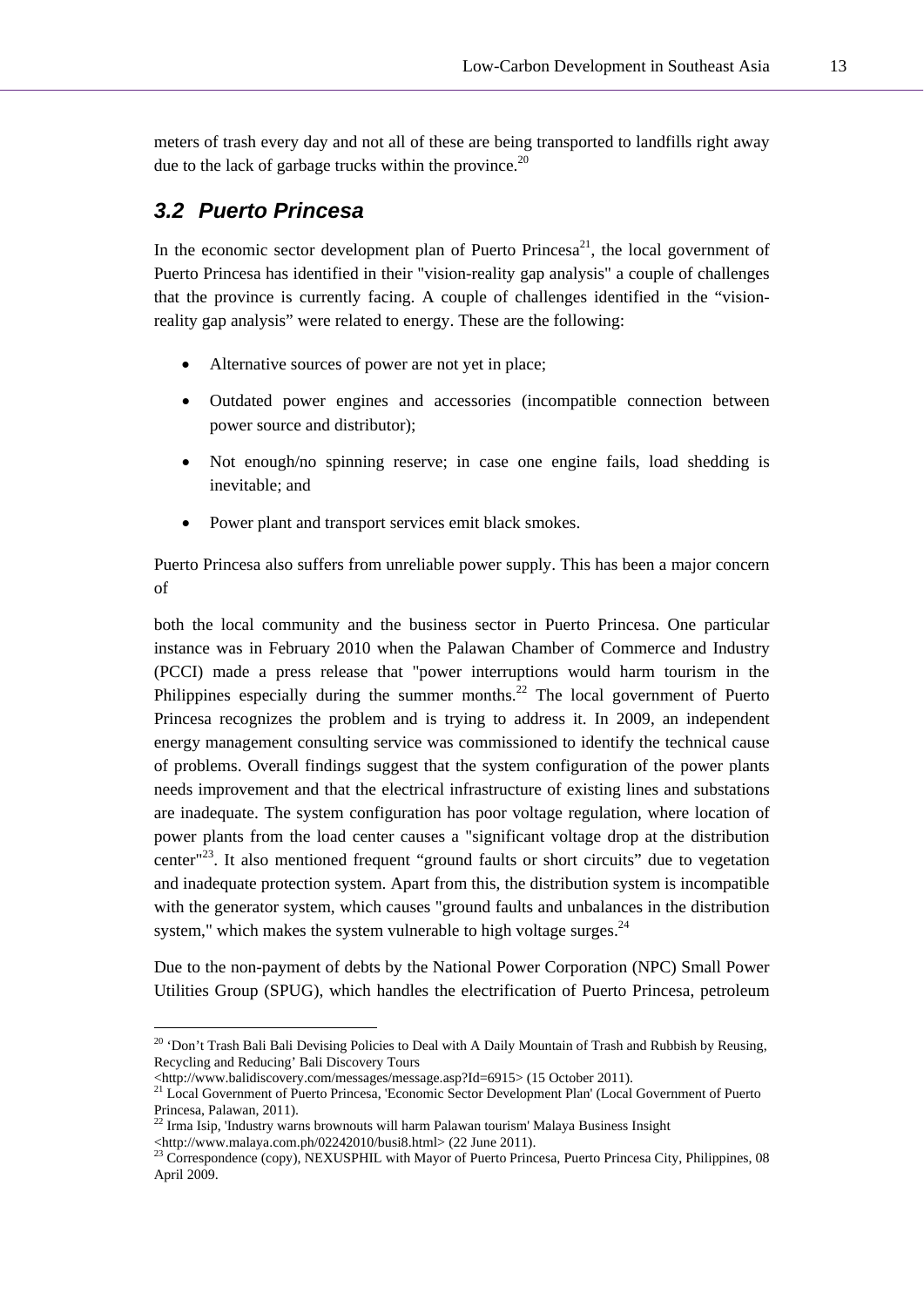suppliers have refused to deliver any more supplies of diesel<sup>25</sup>. Power Supply Agreements (PSA) also limit the energy supply when the amount of energy to be supplied written in the contract has been exceeded.

Waste management is also one of the challenges in Puerto Princesa. Puerto Princesa has already started moving towards proper waste segregation in the city, aiming to dump only residuals in the city's sanitary landfill while recycling bottles or plastics and paper and composting organics. The only challenge identified in the city's "vision-reality gap analysis" is the institutionalization of segregation at the household level.

The local government of Puerto Princesa cooperates with several non-government organizations in order to address challenges in the tourism sector. One such cooperation that has been established in 2010 is *Pag-ambleg Y Ang Calibutan* (To Take Care of the Environment) with the Ateneo School of Government's G-Watch (Government Watch) Program, a monitoring initiative for community-based sustainable ecotourism in the city. This cooperation aims to verify if eco-tourism projects in Puerto Princesa follow the standard processes, rules and policies for community-based sustainable eco-tourism. It aims to ensure that the city's current approach to tourism promotes local economic growth and environmental conservation and protection of the environment.<sup>26</sup>

<sup>&</sup>lt;sup>24</sup> Correspondence (copy), NEXUSPHIL with Mayor of Puerto Princesa, Puerto Princesa City, Philippines, 08 April 2009.

<sup>&</sup>lt;sup>25</sup> Abigail Ho, 'Island power plants run out of fuel' National Power Corporation Small Power Utilities Group <http://www.spug.ph/fuelrunout.asp> (22. June 2011).

<sup>&</sup>lt;sup>26</sup> Ateneo School of Government, 'Pag-ambleg Y Ang Calibutan: A Monitoring Initiative for Community-Based Sustainable Ecotourism Puerto Princesa Palawan Project Profile' (Ateneo School of Government, Quezon City, 2010).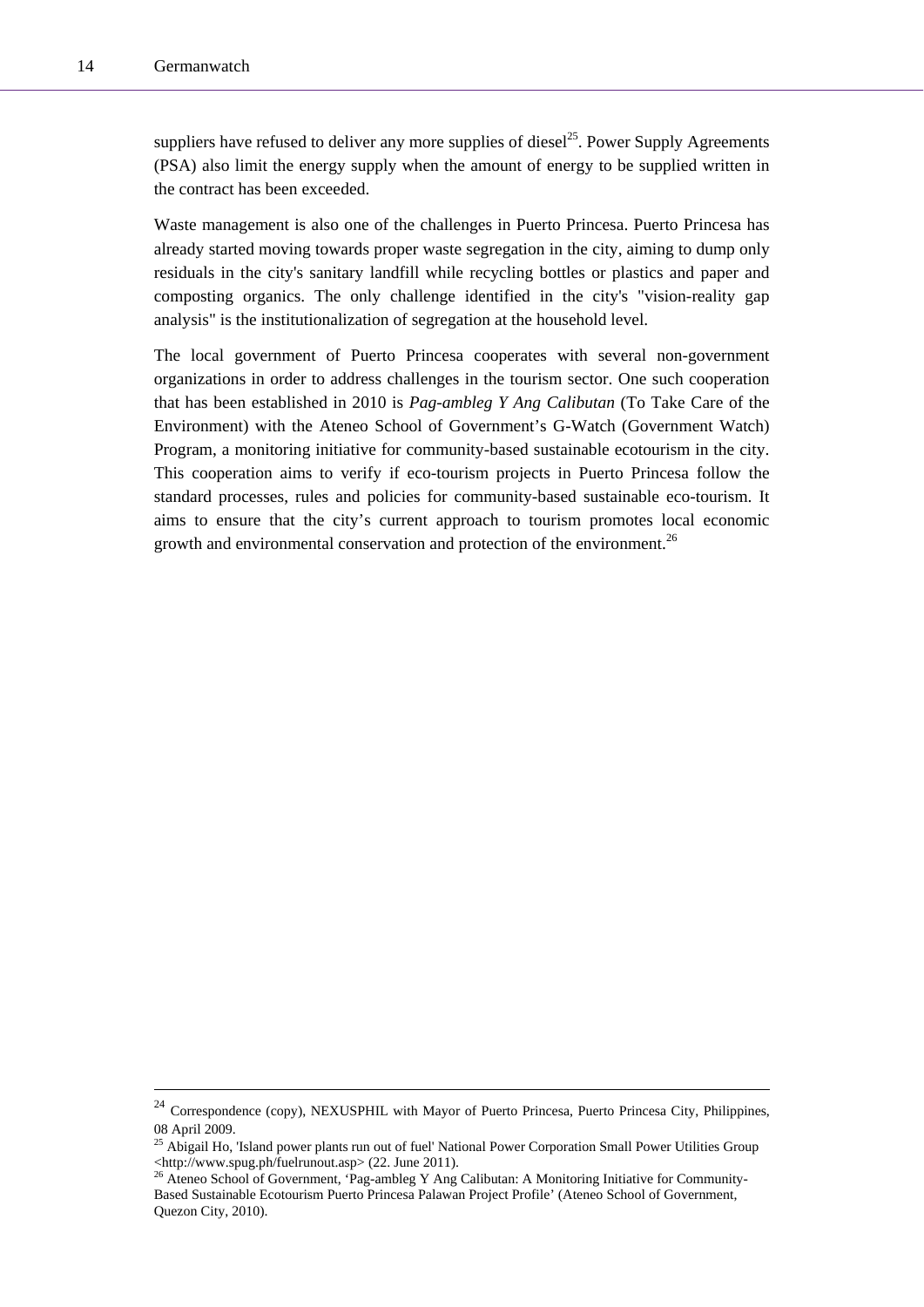# **4 Energy in Denpasar, Bali and Puerto Princesa, Palawan**

# *4.1 Energy utilities*

#### **Denpasar, Bali, Indonesia**

Since 1950, Indonesia has one state-owned energy monopoly company, Perusahaan Listrik Negara (PLN), which has been mandated to generate, transmit, and distribute electricity. Act number 15 of 1985 and Government Regulation number 17 of 1990 gave PLN the role of Electric Energy Authority of Indonesia. The Government Regulation number 23 of 1994 changed PLN into a Limited Liability Company from being a Public Utility Company, while still remaining as the Electric Energy Authority of Indonesia. The government of Indonesia subsidizes the electricity tariff "to provide cheaper fuel prices for domestic consumers."<sup>27</sup> As a result, "production costs [are] already more than the double the tariff they  $(PLN)$  can collect".<sup>28</sup> At the same time this subsidy undermines incentives to reduce energy consumption.

Production of electricity in Denpasar is facilitated by the UPJ Bali Selatan, which has an electricity production of 2,229.78 megawatts per hour  $(MWh)^{29}$  According to the publicly available data from Bali, bulk of electricity sold in Denpasar is from the household and business sector. This is summarized in the figure below:



**Figure 1. Distribution of electricity use in Denpasar30**

 $\overline{\phantom{a}}$ 

 $27$  Fukuda, K. and Siagian U. 'Potential of Renewable Energy based Distributed Power Generation System toward Low Carbon Development Option for Indonesia', in Kentaro Tamura et al. (eds), *Is Indonesia in a Good Position to Achieve Sustainable Low Carbon Development? Opportunities, potentials and limitations* (Institute for Global Environmental Strategies, 2010).

<sup>28</sup> Montty Girianna, 'Renewable energy and energy efficiency in Indonesia' ADB Workshop on Climate Change and Energy 2009 <http://www.adb.org/documents/events/2009/Climate-Change-Energy-Workshop/Renewable-Energy-Girianna.pdf> (22 June 2011).

<sup>&</sup>lt;sup>29</sup> Badan Pusat Statistik, 'Bali Dalam Angka' (Badan Pusat Statistik Provinsi Bali, Bali, 2010).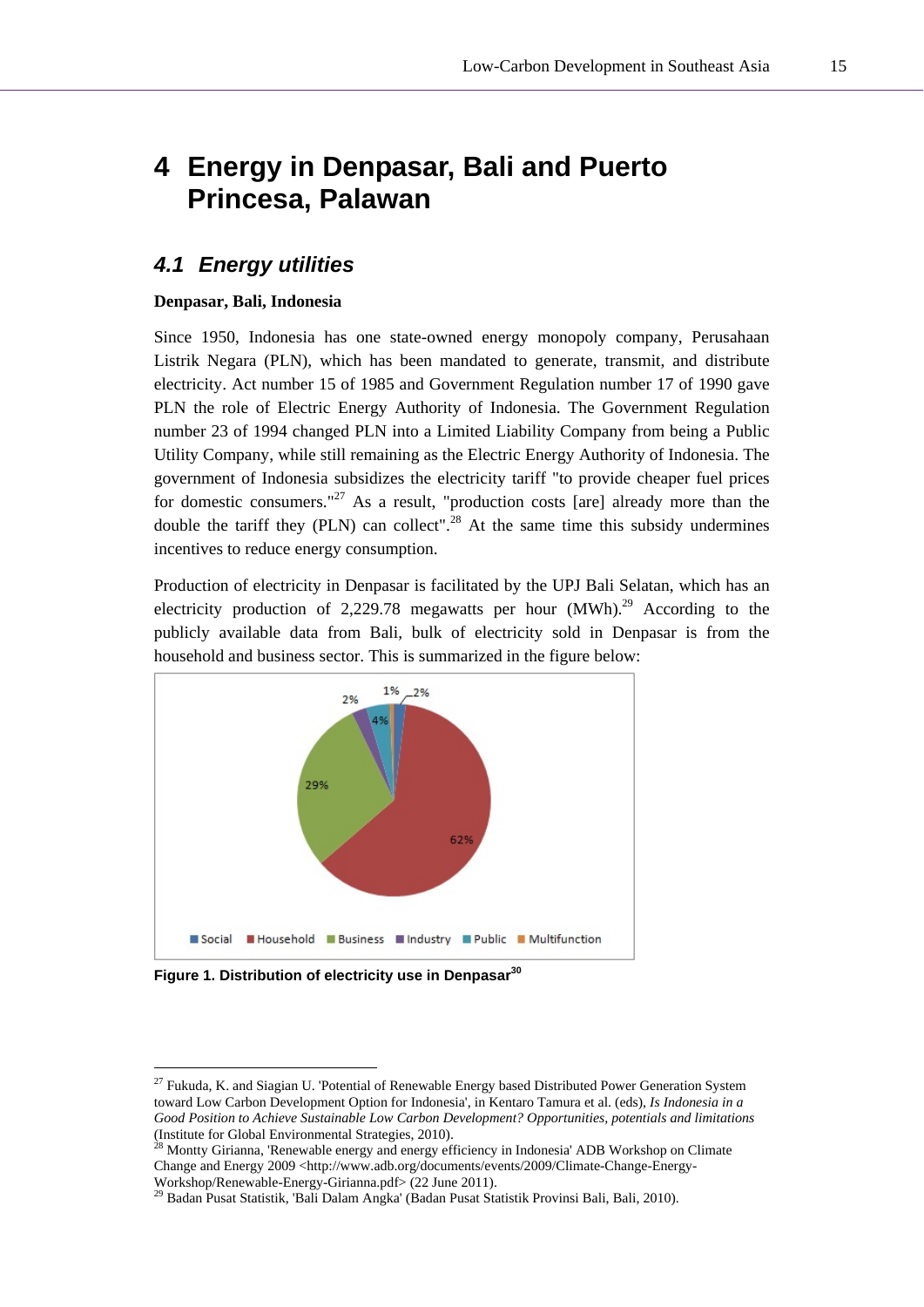Under regulation No. 26 Year 2006, which was a result of the second amendment of *Rencana Umum Ketenagalistrikan Nasional* (RUKN), also known as the National Electricity General Plan, participation of private companies in power sector is expected to increase. This regulation requires that each business entity involved in electric power supply will prepare its *Rencana Umum Penyediaan Tenaga Listrik* (RUPTL) or the Master Plan of Electricity Supply in its own business area, and that this plan shall refer back to the RUKN. In its RUPTL, PT PLN (Persero) enumerates system development projects that will be implemented by the corporation itself. It also includes some power generation projects that Persero intends to pitch to private sector companies to build and to operate under a scheme of independent power producers (IPP). For some figures in sharing capacity of electricity generation, PLN's plants generated more than 70% of the total generation from the year 2000 – 2008. In 2008, from the total generation of 149 TWh, PLN's generated 118 TWh, while the rest were generated by IPPs.<sup>31</sup>

#### **Puerto Princesa, Palawan, Philippines**

Since 1936, the National Power Corporation (NPC) has been the largest provider and electricity generator in the Philippines. The Electric Power Industry Reform Act (EPIRA) of 2001 (also known as Republic Act 9136) brought two major reforms to the energy sector of the Philippines. The generation and transmission lines of the state-owned National Power Corporation were opened for privatization and the electricity industry was restructured to separate generation, transmission, distribution, and supply.<sup>32</sup> Generation and supply were deregulated and a "socialized pricing mechanism" was created to ensure that the marginalized sectors of the society will still have access to electricity despite the subsidy phase-out.

The National Power Corporation (NPC), a government owned and controlled corporation (GOCC), has a Small Power Utilities Group (SPUG) tasked to handle the electrification of islands in the Philippines that are not connected to the main transmission grid<sup>33</sup>. Puerto Princesa City, like the rest of Palawan, is not connected to the main grid and sources its energy from independent power producers (IPP) who are part of the NPC SPUG.

The two independent power producers operating in Puerto Princesa are Delta P, Inc. (DPI) and Palawan Power Generation, Inc. (PPGI). The power distributor is the Palawan Electric Cooperative (PALECO). DPI is the largest IPP in the region and operates a sixteen (16) megawatt (MW) bunker-fired power plant with four units of four MW generator sets. It generates sixty-five (65 per cent) of the energy requirement of the Palawan grid.<sup>34</sup> PPGI, on the other hand, operates a nine (19) MW diesel power plant with a net dependable capacity of 11.6 MW. The NPC SPUG maintains a peak and

<http://www.doe.gov.ph/faq%27s/epira.htm> (24 June 2011).

<sup>&</sup>lt;sup>30</sup> Badan Pusat Statistik, 'Bali Dalam Angka' (Badan Pusat Statistik Provinsi Bali, Bali, 2010).<br><sup>31</sup> Wattimena, B. A. 'Pelangi Indonesia Working Paper on Energy Efficiency and GHG Mitigation Potential' (Pelangi Indonesia, Jakarta, 2010).

 $32$  'EPIRA (R.A. 9136)' Official Website of the Philippine Department of Energy

<sup>&</sup>lt;sup>33</sup> 'Small Power Utilities Group' National Power Corporation <http://www.spug.ph/> (24 June 2011). <sup>34</sup> 'Delta P, Inc.' Vivant Corporation <http://vivant.com.ph/holdings/delta-p-inc/> (24 June 2011).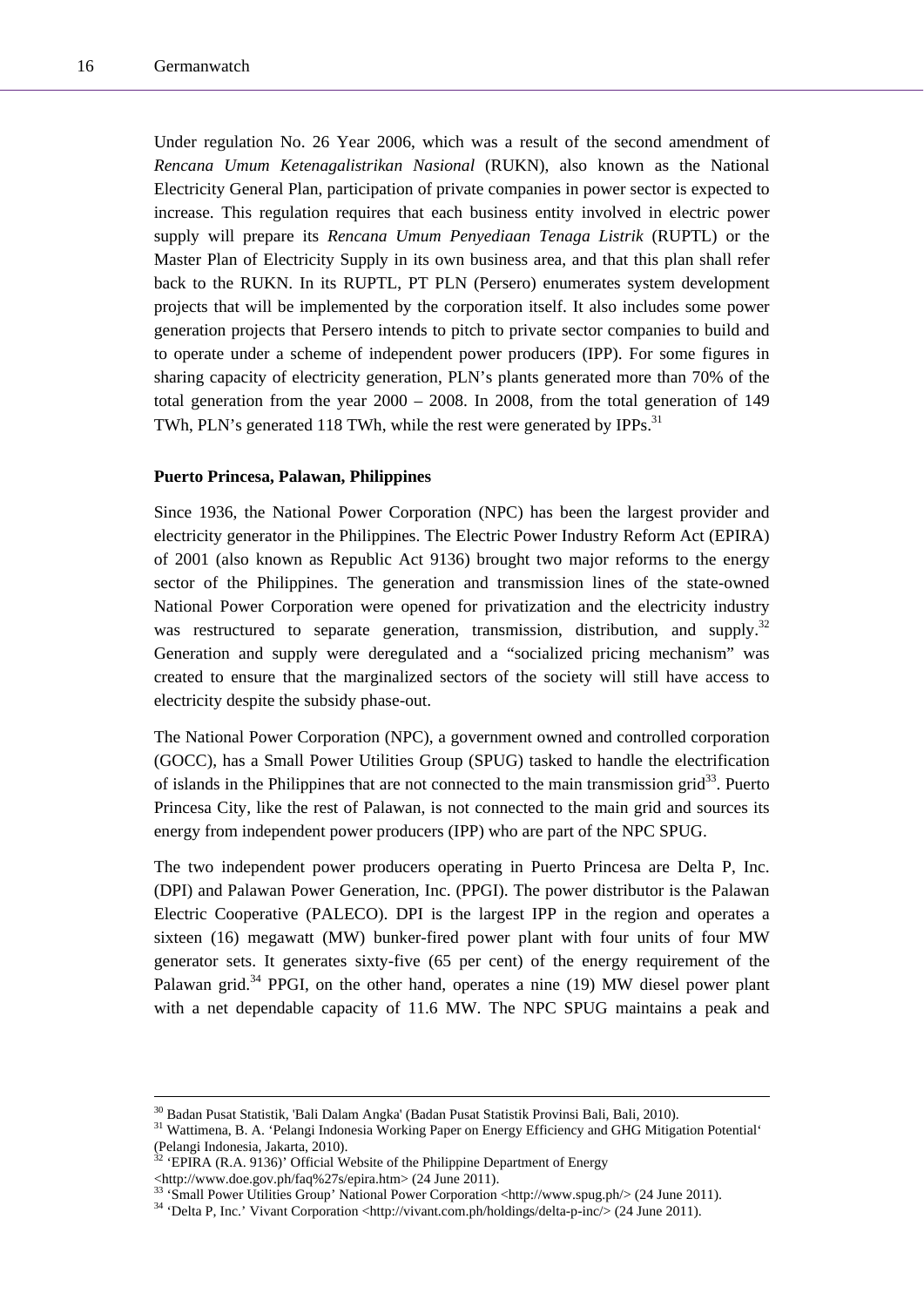reserve capacity of about five  $(5)$  MW<sup>35</sup>, short of Palawan and Puerto Princesa's peak requirement of thirty  $(30)$  MW.<sup>36</sup>

| <b>Plant Name</b>                           | Rated<br><b>Capacity (MW)</b> | <b>Dependable</b><br><b>Capacity (MW)</b> | <b>Distributor</b> | <b>Role</b>                         |
|---------------------------------------------|-------------------------------|-------------------------------------------|--------------------|-------------------------------------|
| 1. Delta P, Inc.                            | 16.0                          | 13.4                                      | <b>PALECO</b>      | Peaking & reserve<br>power supplier |
| 2. Irawan<br>Modular                        | 10.0                          | 10.0                                      | <b>PALECO</b>      | Support                             |
| 3. Puerto<br>Princesa Diesel<br>Power Plant | 19.0                          | 11.6                                      | Palawan<br>Power   | Base load supplier                  |
| Total)                                      | 45.0                          | 35.0                                      |                    |                                     |

**Table 1. Existing Small Power Utility Group (SPUG) power plants in Puerto Princesa City**<sup>37</sup>

Electricity generation in Puerto Princesa contributes 52 per cent of the city's total greenhouse gas emissions while road transportation contributes 30 per cent.<sup>38</sup>

# *4.2 Renewable energy potentials*

l

In a working paper released by the International Energy Agency in 2010, the potential for renewable electricity in Southeast Asian countries Indonesia, Malaysia, the Philippines, Singapore, Thailand and Vietnam (called the ASEAN-6) for the medium term (2030) is about 1.8 times the total electricity consumption of the region in 2007. Additionally, it says that the current deployment of renewable energy in the region is twelve times less than the realizable potential, especially for non-hydro renewable energy like biomass, onshore wind, geothermal and solar photovoltaics.<sup>39</sup>

There are a couple of energy resources available in Puerto Princesa, Palawan and Denpasar, Bali that can be tapped in the future. These are the following:

<sup>&</sup>lt;sup>35</sup> 'Business groups call for quick solution to Palawan brownout problem; fear severe damage to tourism industry' Philippine Chamber of Commerce and Industry

<sup>&</sup>lt;http://www.philippinechamber.com/index.php?option=com\_content&view=article&id=739:businessgroups-call-for-quick-solution-to-palawan-brownout-problem-fear-severe-damage-to-tourismindustry&catid=31:energy&Itemid=78> (24 June 2011).

<sup>&</sup>lt;sup>36</sup>P140M power generation project eyed in Puerto Princesa' The Palawan Times  $\langle$ http://thepalawantimes.wordpress.com/2009/02/23/p140-m-power-generation-project-eyed-in-puertoprincesa/> (24. June 2011).

<sup>37</sup> Correspondence (copy), NEXUSPHIL with Mayor of Puerto Princesa, Puerto Princesa City, Philippines, 08 April 2009.

<sup>&</sup>lt;sup>38</sup> 'Puerto Princesa, First Carbon Neutral City in Southeast Asia' Republic of the Philippines Philippine Information Agency < http://www.pia.gov.ph/?m=1&t=1&id=46442> (15. August 2011).

 $30$ lz, S. and Beerepoot, M. 'Deploying renewables in Southeast Asia trends and potentials' (International Energy Agency Working Paper, France, 2010).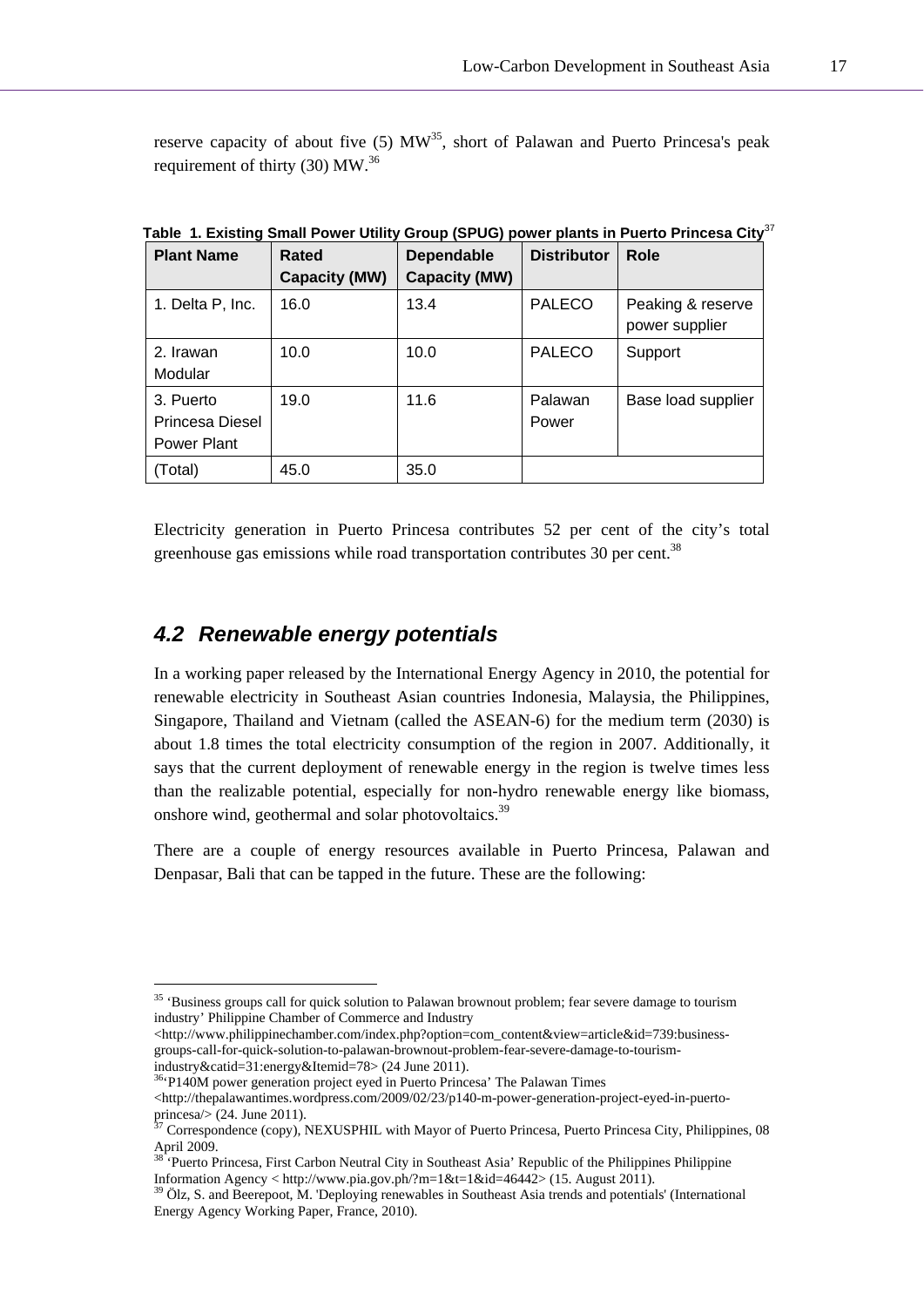#### **Puerto Princesa, Palawan**

**Geothermal:** In Sta. Lucia-Iwahig, Puerto Princesa, Palawan is an area of 18,024.36 hectares, which has a potential to generate zero to one MW of geothermal power. The area has a geothermometry of  $46 - 125^{\circ}$ C and a hot spring of  $42 - 53^{\circ}$ C. This is considered a moderate temperature.<sup>40</sup> The hot spring has a slightly alkaline sodium (Na) chlorine  $(C)$  type of water.<sup>41</sup> The sodium chloride water is the most common type of fluid found at depth in large water-dominated geothermal systems.<sup>42</sup>

**Hydropower:** There are a total of 13 sites in Palawan that are potential locations of hydropower plants. The estimated capacities of the locations are  $35.03 \text{ MW}^{43}$ 

**Wind:** The province of Palawan has a wind electric potential of 3,000 - 5,200 MW. In the immediate vicinity of Puerto Princesa, wind resource is classified as marginal for utilityscale applications and moderate for rural power applications.<sup>44</sup>

**Solar:** Palawan has an annual solar electric potential ranging from  $4.5 - 6.0 \text{ kWh/m}^2/\text{day}$ . The solar resource, indeed, varies between the dry (March - May) and wet seasons (November - January) in the Philippines. The dry season brings in more solar radiation than the wet season.<sup>45</sup>

**Biomass:** Existing biomass potentials in Palawan are from rice hull, rice stalks, coconut shell, and coconut husks. In addition, landfill waste also holds biomass potential from the methane generated from the waste. In 2009, a biomass potential of 2.5 MW was predicted for the province of Palawan.<sup>46</sup>

#### **Denpasar, Bali**

 $\overline{\phantom{a}}$ 

**Geothermal:** 60 KM northwest of Denpasar is the Bedugul Field, which has already been formerly explored.47 The reservoir is liquid-dominated that is relatively dilute with neutral pH, NaCl fluids with a geothermometry of 280-320ºC, which is considered a high temperature.48 The reservoir lies at depths of 1500-2500 meters, below a thick, lowpermeability cap-rock composed of clay-rich, argillic altered volcanic rocks. In 2005,

<sup>&</sup>lt;sup>40</sup> 'What is Geothermal?' Geo-Heat Center <http://geoheat.oit.edu/whatgeo.htm> (24 June 2011). <sup>41</sup> 'Sta. Lucia – Iwahig, Puerto Princesa' Primary Energy Corporation

<sup>&</sup>lt;http://www.primaryenergycorp.com/iwahig.php#location> (24 June 2011). 42 Gupta, H. and Roy, S. *Geothermal Energy: An Alternative Resource for the 21st Century* (Elsevier, the Netherlands, 2007).

<sup>&</sup>lt;sup>43</sup> 'P1-B Hydro Power Plant Up in Puerto Princesa City' Langogan Power Corporation <http://www.langoganpower.com/p1-b-hydro-power-plant-up-in-puerto-princesa-city/> (24 June 2011). 44 Elliot *et al*., 'Wind Energy Resource Atlas of the Philippines' National Renewable Energy Laboratory

<sup>&</sup>lt;http://spug.ph/wind\_atlas\_philippines.pdf> (24 June 2011). 45 'Assessment of Solar Resources in the Philippines' National Renewable Energy Laboratory <http://spug.ph/Solar.pdf> (24 June 2011).

<sup>46 &#</sup>x27;Biomass' Invest Philippines <http://www.investphilippines.gov.ph/downloads/sector/Biomassper cent20Energy.pdf> (24 June 2011).

<sup>47</sup> Darma et al. 'The Role of Pertamina Geothermal Energy (PGE) in Completing Geothermal Power Plants Achieving 10,000 MW in Indonesia' Proceedings World Geothermal Congress 20120 <http://bdig.iie.org.mx/BibDig/P10-0464/pdf/0402.pdf> (24 June 2011).

<sup>48 &#</sup>x27;What is Geothermal?' Geo-Heat Center <http://geoheat.oit.edu/whatgeo.htm> (24 June 2011).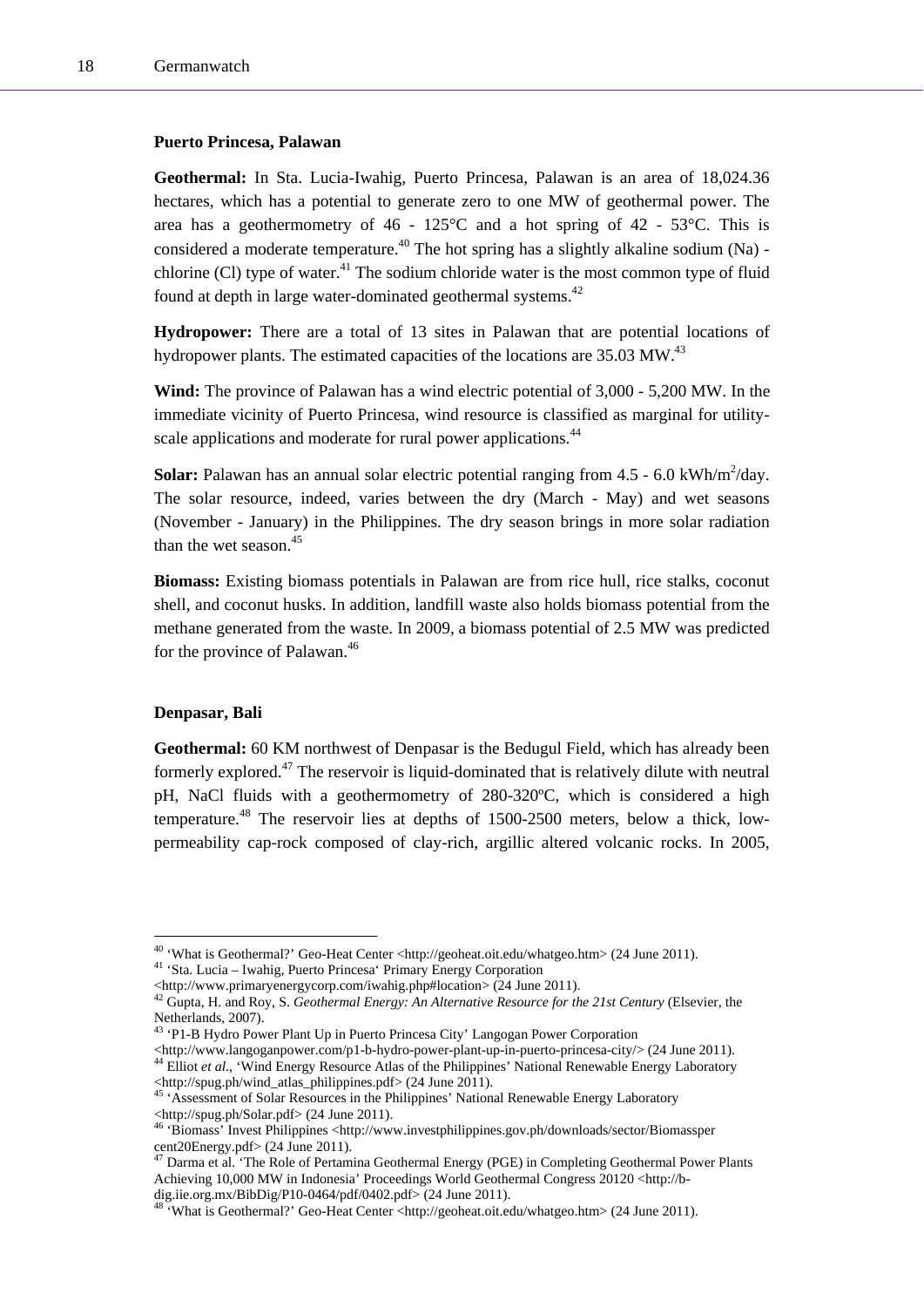plans of constructing a geothermal power plant with a capacity of 175 MW have been confirmed albeit construction and commercial operation has been postponed to 2012.<sup>49</sup>

**Hydropower:** There is not a big hydropower resource potential in Denpasar or Bali but there are a lot of small hydropower resources that can be developed as micro- or picohydropower systems.<sup>50</sup>

**Wind:** The potential of wind in Indonesia, in general, is relatively small. There is also not much potential for wind power in the area of Denpasar or Bali but from the south of Bali island to Nusa Tenggara there is a potential of energy exceeding the cut-off wind speed of  $3m/s$ <sup>51</sup>

**Solar:** Most of the areas in Bali receive around  $6 - 6.5$  kWh/m<sup>2</sup>/day of solar radiation.<sup>52</sup> This is considered by the Indonesian Renewable Energy Society as a high heat radiation, which is an optimal condition for solar power as an energy source.

**Biomass:** Rice husk is one of the biomass opportunities that PT PLN has identified in Bali.<sup>53</sup> The rice husk can be considered as a second – generation biofuel.

<sup>49</sup> Darma et al. 'The Role of Pertamina Geothermal Energy (PGE) in Completing Geothermal Power Plants Achieving 10,000 MW in Indonesia' Proceedings World Geothermal Congress 20120 <http://bdig.iie.org.mx/BibDig/P10-0464/pdf/0402.pdf> (24 June 2011).

<sup>50</sup> Suarda *et al*., 'Experimental Work on Modification of Impeller Tips of a Centrifugal Pump as a Turbine' < http://www.jgsee.kmutt.ac.th/see1/cd/file/B-008.pdf> (24 June 2011). 51 Ir Djuwarno, 'Distributed small scale power plant in Indonesia'

*<sup>&</sup>lt;*http://www.egnret.ewg.apec.org/meetings/egnret20/Korea%20day%201/Indonesia.ppt > (24 June 2011). 52 Ir Djuwarno, 'Distributed small scale power plant in Indonesia'

*<sup>&</sup>lt;*http://www.egnret.ewg.apec.org/meetings/egnret20/Korea%20day%201/Indonesia.ppt > (24 June 2011). 53 Anasia Silviati, 'Indonesia Renewable Energy Market'

<sup>&</sup>lt;http://www.climatelaw.org/laws/indonesia/indonesiaenergy> (24 June 2011).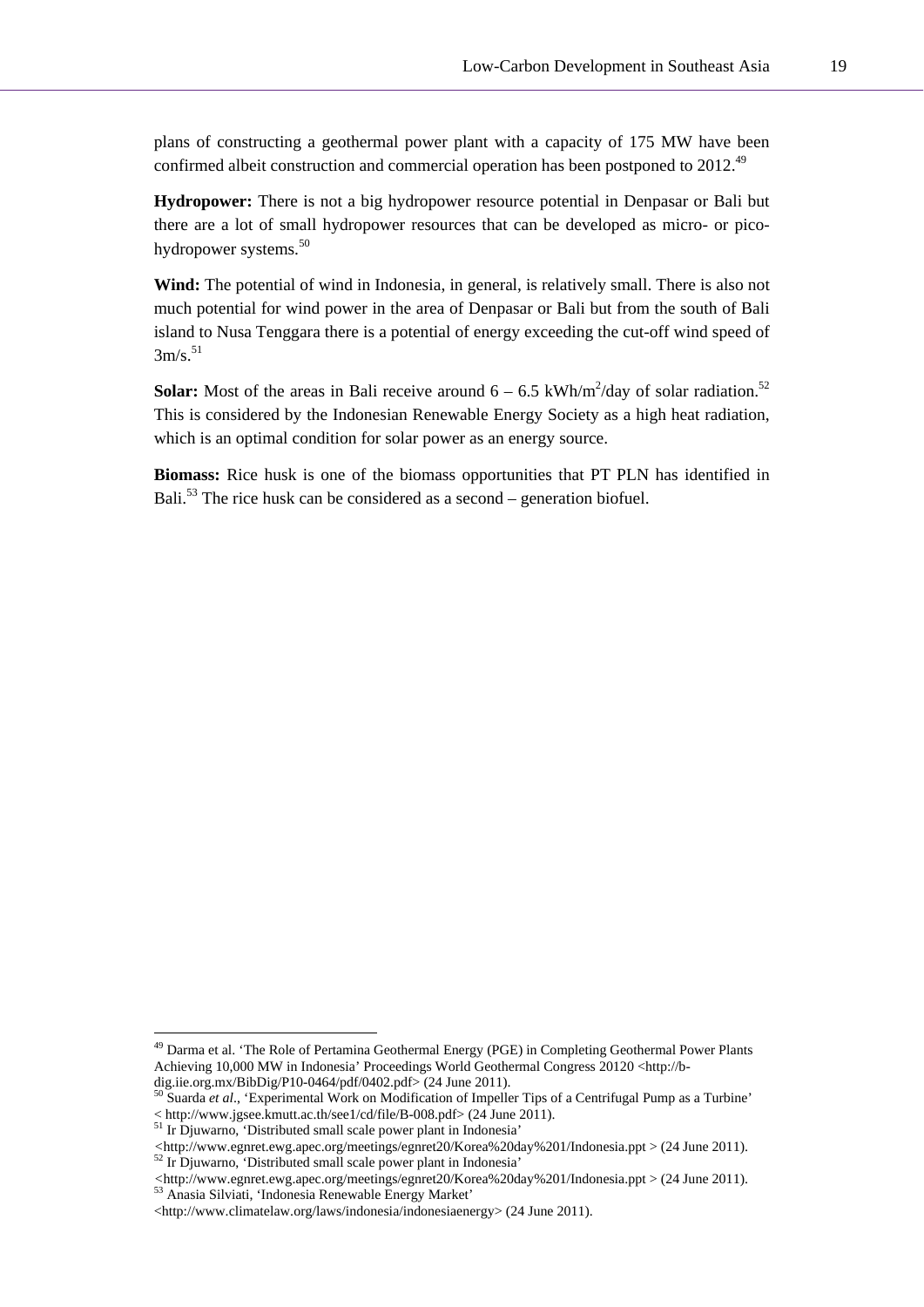l

# **5 Low-carbon development opportunities: institutional, policy, and regulatory frameworks**

# *5.1 International*

The UNFCCC, as an international framework, is supposed to guide its member countries towards effective climate action. The Bali Action Plan (BAP), adopted during the Conference of the Parties (COP) at its thirteenth session in 2008 in Bali, Indonesia, emphasized the need for "deep cuts in global emissions."54 It also saw "enhanced national or international action on mitigation of climate change" as one of the ways by which "cuts in global emissions" can be achieved. The Bali Action Plan (BAP) currently serves as a guiding path by which negotiations in the UNFCCC shall move. It includes clauses for action for both developed and developing countries. It identified actions that developing countries can contribute, taking into consideration the principle of "common but differentiated responsibility." The following are some of the actions identified by the BAP for developing countries that can enhance "national/international action on mitigation of climate change":

- Nationally appropriate mitigation actions (NAMAs) by developing country Parties in the context of sustainable development, supported and enabled by technology, financing and capacity-building, in a measurable, reportable and verifiable manner;
- Policy approaches and positive incentives on issues relating to reducing emissions from deforestation and forest degradation in developing countries; and the role of conservation, sustainable management of forests and enhancement of forest carbon stocks in developing countries;
- Various approaches, including opportunities for using markets, to enhance the cost-effectiveness of, and to promote, mitigation actions, bearing in mind different circumstances of developed and developing countries.

The Bali Action Plan (BAP) also "decided" that the process by which "deep cuts in global emissions" are to be agreed on shall be "conducted under a subsidiary body under the Convention," which is the Ad Hoc Working Group on Long-Term Cooperative Action (AWG-LCA). The AWG-LCA was initially tasked to complete its work in 2009 at the fifteenth session of the Conference of the Parties in Copenhagen, Denmark. It was, however, decided at the fifteenth session<sup>55</sup> of the Conference of the Parties that the "mandate of the AWG-LCA under the Convention" will be extended "to enable it to

<sup>54 &#</sup>x27;United Nations Framework Convention on Climate Change' Part two: Action taken by the Conference of the Parties at its thirteenth session <http://unfccc.int/resource/docs/2007/cop13/eng/06a01.pdf> (15 October 2011).

<sup>&</sup>lt;sup>55</sup> 'United Nations Framework Convention on Climate Change' Part two: Action taken by the Conference of the Parties at its fifteenth session <http://unfccc.int/resource/docs/2009/cop15/eng/11a01.pdf#page=3> (20 June 2011).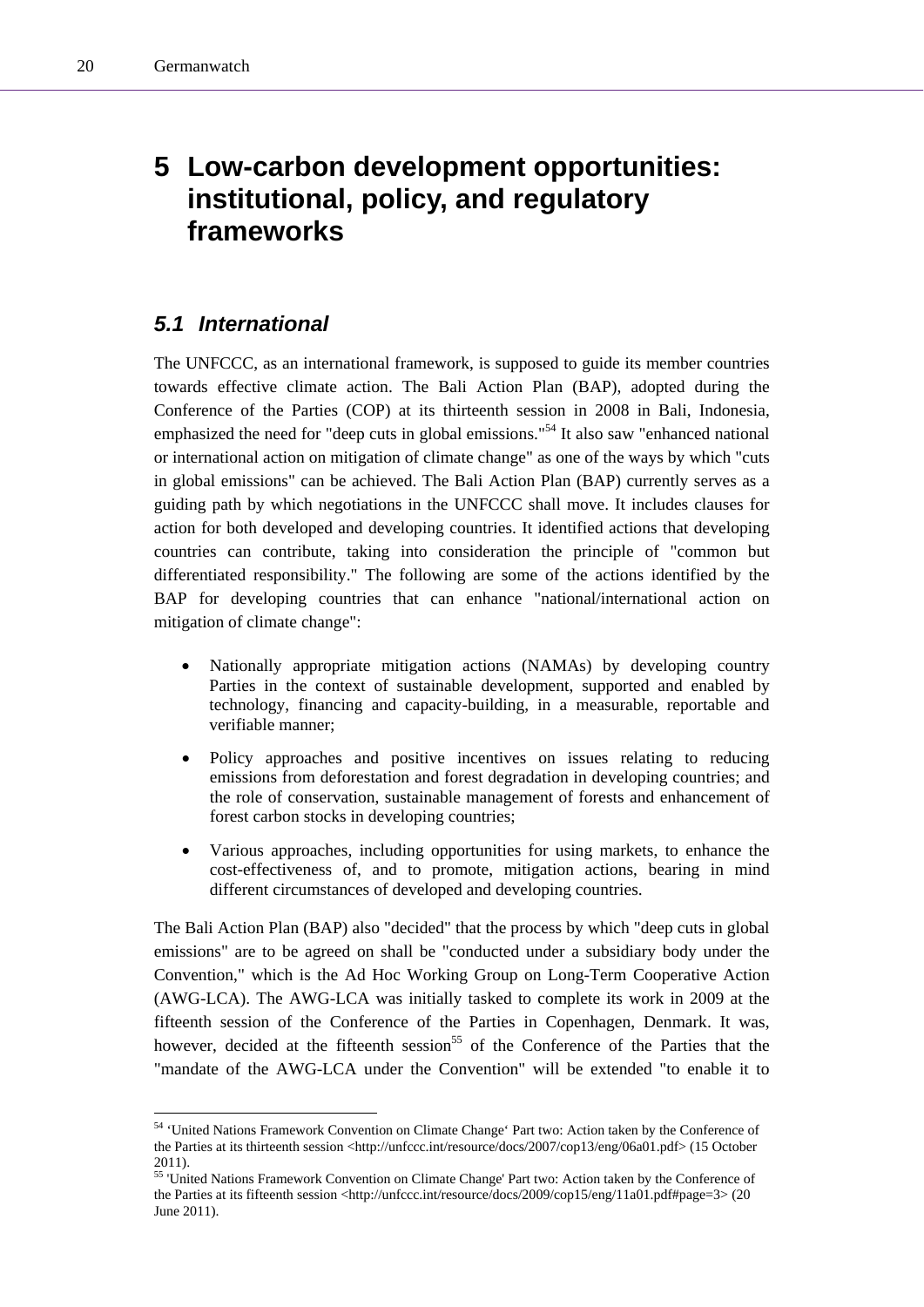continue its work with a view to presenting the outcome of its work to the Conference of the Parties for adoption at its sixteenth session" in 2010 in Cancun, Mexico.

The Conference of the Parties at its sixteenth session in 2010 adopted the Cancun Agreement as its first decision. The Cancun Agreement as an outcome of the work of the AWG-LCA under the Convention had a section on "Enhanced action on mitigation," which included a subsection entitled "Nationally appropriate mitigation actions (NAMAs) by developing country Parties." The subsection recognizes "that developing country Parties are already contributing and will continue to contribute to a global mitigation effort" and reaffirms "that social and economic development and poverty eradication are the first and overriding priorities of developing country Parties, and that the share of global emissions originating in developing countries will grow to meet their social and development needs." In line with this, the subsection "agrees that developing country Parties will take nationally appropriate mitigation actions in the context of sustainable development, supported and enabled by technology, financing and capacity-building, aimed at achieving a deviation in emissions relative to 'business as usual' emissions in 2020."56

Indonesia and the Philippines have both signed and ratified the Climate Change Convention<sup>57</sup> in 1992 as well as the Kyoto Protocol in 1998.<sup>58</sup> Both countries have signed as Non-Annex 1 countries to the Convention. Both countries have also submitted national communications to the UNFCCC, Indonesia in 1999 (presently being updated) and the Philippines in 2000. Both are, thus, part of an international agreement that calls for developing countries to develop NAMAs.

Indonesia can use a NAMA to reduce its emissions as it currently stands as the fourth biggest emitter in the world due to deforestation. It is also now a net energy importer and no longer an energy exporter like before when it was part of the Organization of Petroleum Exporting Companies (OPEC). The Philippines is also a net energy importer. Developing a NAMA on the energy sector can contribute to the development of Indonesia and the Philippines in a sustainable direction. NAMAs in Indonesia and the Philippines or in Southeast Asia in general can be seen as a safeguard not to confine or lock-in developing Southeast Asian countries to fossil-intensive infrastructure and technologies and keep emissions low in the course of the region's development. This is in line with projections that show Indonesia and the Philippines, along with other countries in the region, have more than tripled their energy consumption within the past three (3) decades and will double this number within the next two  $(2)$  decades.<sup>59</sup>

 $\overline{\phantom{a}}$ 

<sup>56 &#</sup>x27;United Nations Framework Convention on Climate Change' Part two: Action taken by the Conference of the Parties at its sixteenth session <http://unfccc.int/resource/docs/2010/cop16/eng/07a01.pdf#page=2> (20 June 2011).

<sup>&</sup>lt;sup>57</sup> 'Status of the Ratification of the Convention' United Nations Framework Convention on Climate Change <http://unfccc.int/essential\_background/convention/status\_of\_ratification/items/2631.php> (15 October 2011).

<sup>&</sup>lt;sup>58</sup> 'Status of the Ratification of the Kyoto Protocol' United Nations Framework Convention on Climate Change < http://unfccc.int/kyoto\_protocol/status\_of\_ratification/items/2613.php> (15 October 2011). 59 World Bank, *Winds of Change: East Asia's Sustainable Energy Future*, 2010.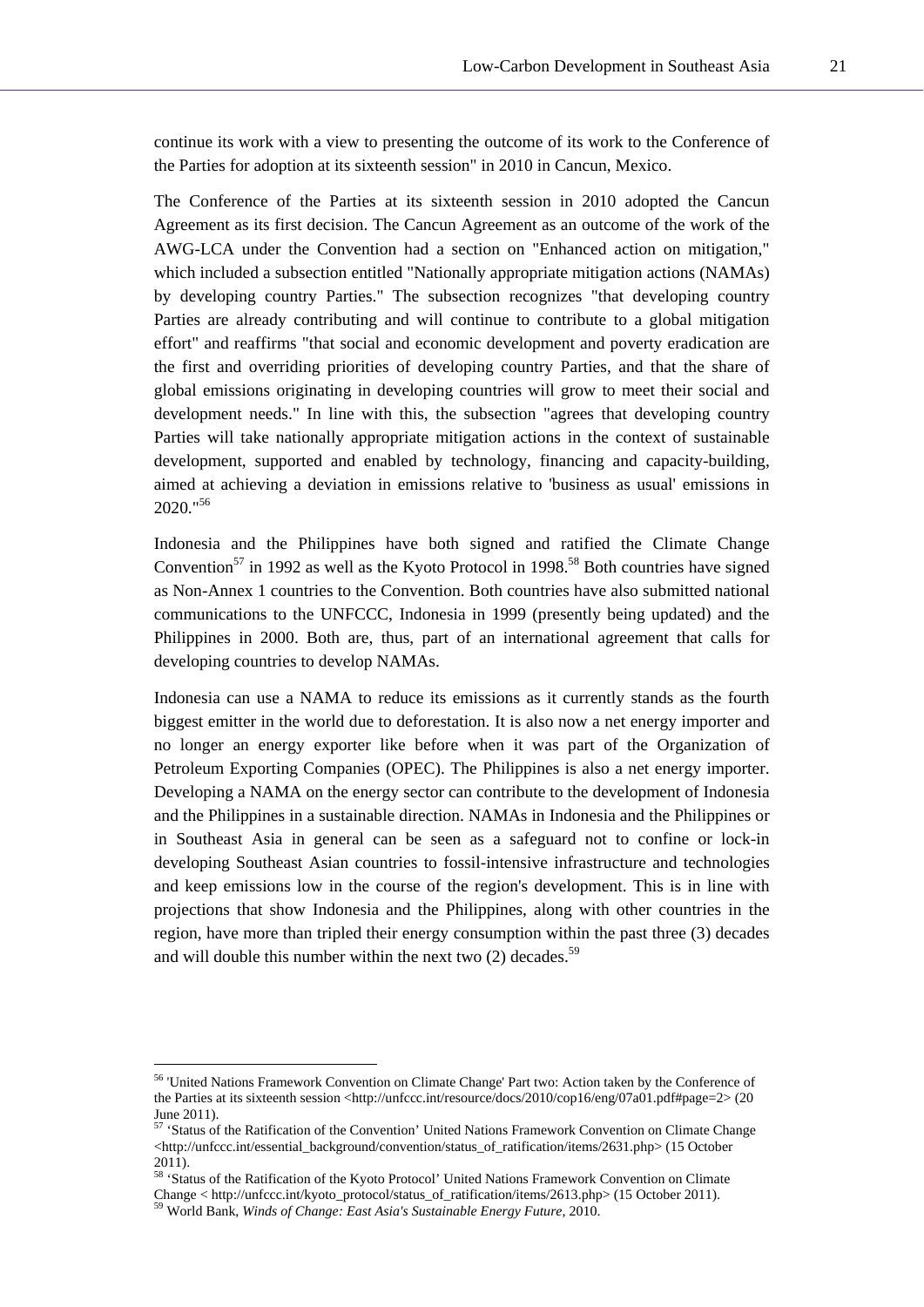l

In March 2011, the UNFCCC released a compilation of submissions by developing countries on the NAMAs that they wanted to implement<sup>60</sup>. Indonesia submitted a voluntary NAMA echoing the declaration of President Susilo Bambang Yudhoyono at the G-20 Meeting in 2009 that Indonesia will voluntarily reduce its greenhouse gas emissions by 26 per cent by 2020. Fittingly, Indonesia stated that they aim to achieve this reduction through the following:

- Sustainable peat land management;
- A reduction in the rate of deforestation and land degradation;
- The development of carbon sequestration projects in forestry and agriculture;
- The promotion of energy efficiency;
- The development of alternative and renewable energy sources;
- A reduction in solid and liquid waste;
- Shifting to low-emission modes of transport.

Indonesia also mentioned that with international support, it can reduce its greenhouse gas emissions up to 41%. The Philippines, on the other hand, did not yet voluntarily submit a NAMA that the country would like to implement.

The United Nations World Tourism Organization (UNWTO) has convened two international conferences on Climate Change and Tourism, the first in 2005 and the second in 2007. The Second International Conference on Climate Change and Tourism in 2007, held in Davos, Switzerland, resulted in the Davos Declaration. The Davos Declaration<sup>61</sup> "agreed" that the tourism sector is dependent on climate and is "highly sensitive" to climate change impacts. It recognized that the tourism sector will contribute "approximately 5% of global carbon dioxide  $(CO<sub>2</sub>)$  emissions" and that the tourism sector must "rapidly respond" to climate change if it were to have sustainable growth. This statement enumerated the following as the actions required to "progressively reduce the greenhouse gas emission (GHG) contribution" of the tourism sector:

- Mitigate its GHG emissions, derived especially from transport and accommodation activities;
- Adapt tourism businesses and destinations to changing climate conditions;
- Apply existing and new technology to improve energy efficiency; and
- Secure financial resources to help poor regions and countries.

In addition to these, the Davos Declaration also called for actions in governments and international organizations, tourism industry and destinations, consumers, and research and communications networks. The Davos Declaration is a clear call to everyone engaged

 $60$  'United Nations Framework Convention on Climate Change' Compilation of information on nationally appropriate mitigation actions to be implemented by Parties not included in Annex I to the Convention

Attp://unfccc.int/resource/docs/2011/awglca14/eng/inf01.pdf> (20 June 2011).<br><sup>61</sup> 'United Nations World Tourism Organization' Davos Declaration Climate Change and Tourism Responding to Global Challenges <http://www.unwto.org/pdf/pr071046.pdf> (18 July 2011).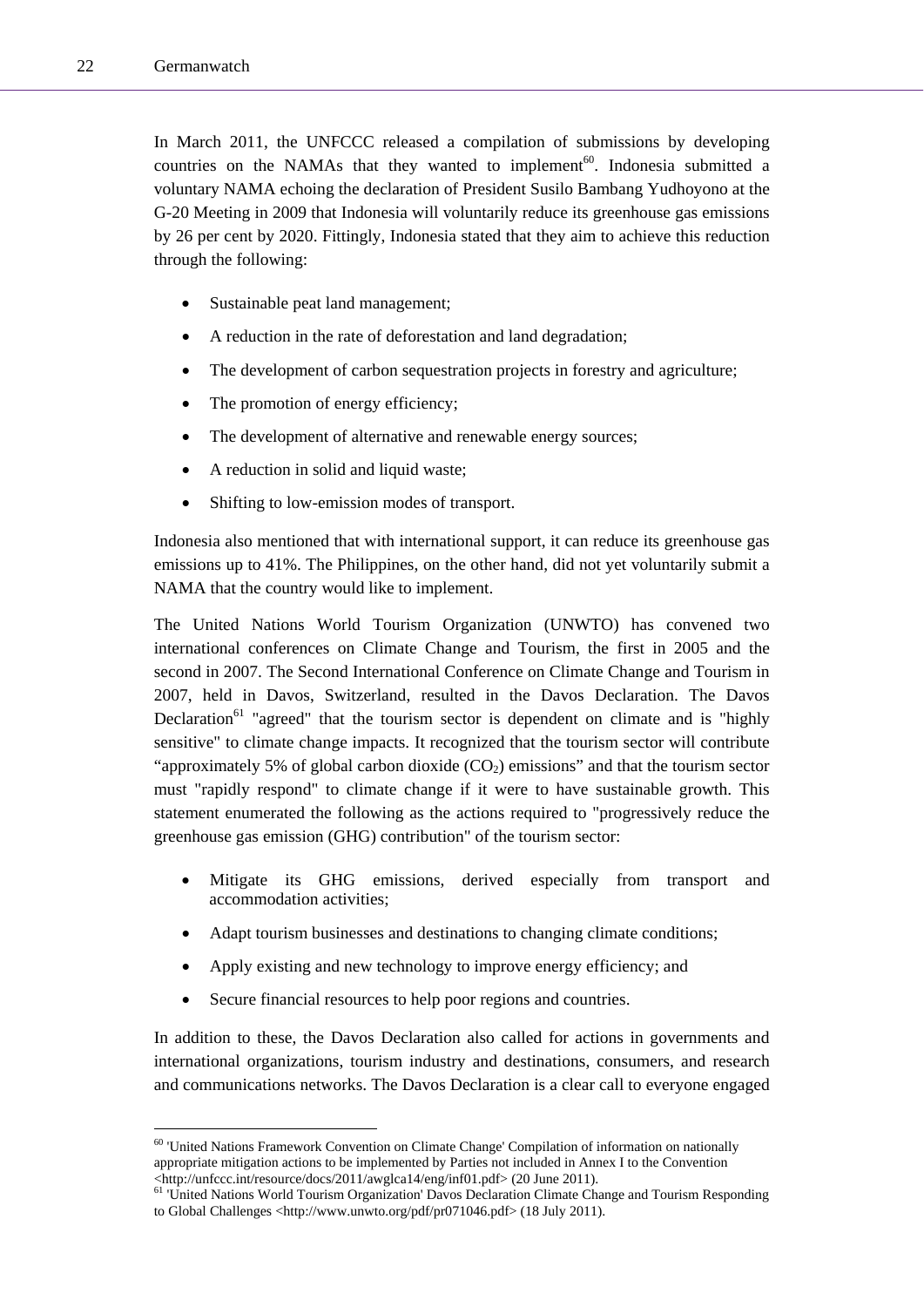in tourism to act on tourism's contribution to climate change in order to minimize the impacts of climate change on tourism.

# *5.2 Regional*

The Association of Southeast Asian Nations (ASEAN), the geopolitical organization of ten Southeast Asian member countries, has institutional and policy frameworks for climate change and energy in the Southeast Asian region.

The geopolitical work of the ASEAN is organized into three communities: the ASEAN Political Security Community, the ASEAN Economic Community, and the ASEAN Socio-Cultural Community (ASCC). Each community has their own blueprint and own areas of work. The ASEAN Socio-Cultural Community is the community where environmental issues are tackled.

### **5.2.1 ASEAN Socio-Cultural Community**

Under the environment section of the ASEAN Socio-Cultural Community (ASCC), the ASEAN Ministerial Meeting on the Environment (AMME) was established in 1981 as a platform to discuss environmental issues in the region. There is also an "informal" AMME, which meets in between the successive "formal" AMME.

Climate change was identified as one of the ten priority areas of the  $AMME<sup>62</sup>$  The ASEAN Socio-Cultural Community Blueprint, published in 2009 by the ASEAN Secretariat,<sup>63</sup> dedicated a subsection to "Responding to climate change and addressing its impacts" under the section "Ensuring environmental sustainability." The strategic objective of the subsection suggests enhancing "regional and international cooperation to address the issue of climate change and its impacts on socio-economic development, health and environment in ASEAN member states through implementation of mitigation and adaptation measures...." An important action under this subsection is the encouragement of efforts to "develop an ASEAN Climate Change Initiative (ACCI)." The ACCI was seen as a "consultative platform" that will strengthen collaboration within and implement concrete actions on climate change issues in the region. The scope of collaboration in the ACCI is enumerated as follows:<sup>64</sup>

- Policy and strategy formulation;
- Information sharing;
- Capacity building;

l

• Technology Transfer.

At the 11th ASEAN Ministerial Meeting on the Environment (AMME) in 2009, the terms of reference of the ASEAN Climate Change (ACCI) were adopted and the establishment

<sup>&</sup>lt;sup>62</sup> 'Association of Southeast Asian Nations' An overview on ASEAN environmental cooperation <http://environment.asean.org/index.php?page=overview> (20 June 2011). 63 'Association of Southeast Asian Nations' ASEAN socio-cultural community blueprint

<sup>&</sup>lt;http://www.asean.org/5187-19.pdf> (20 June 2011).

<sup>64 &#</sup>x27;Association of Southeast Asian Nations' An overview on ASEAN environmental cooperation <http://environment.asean.org/index.php?page=overview> (20. June 2011).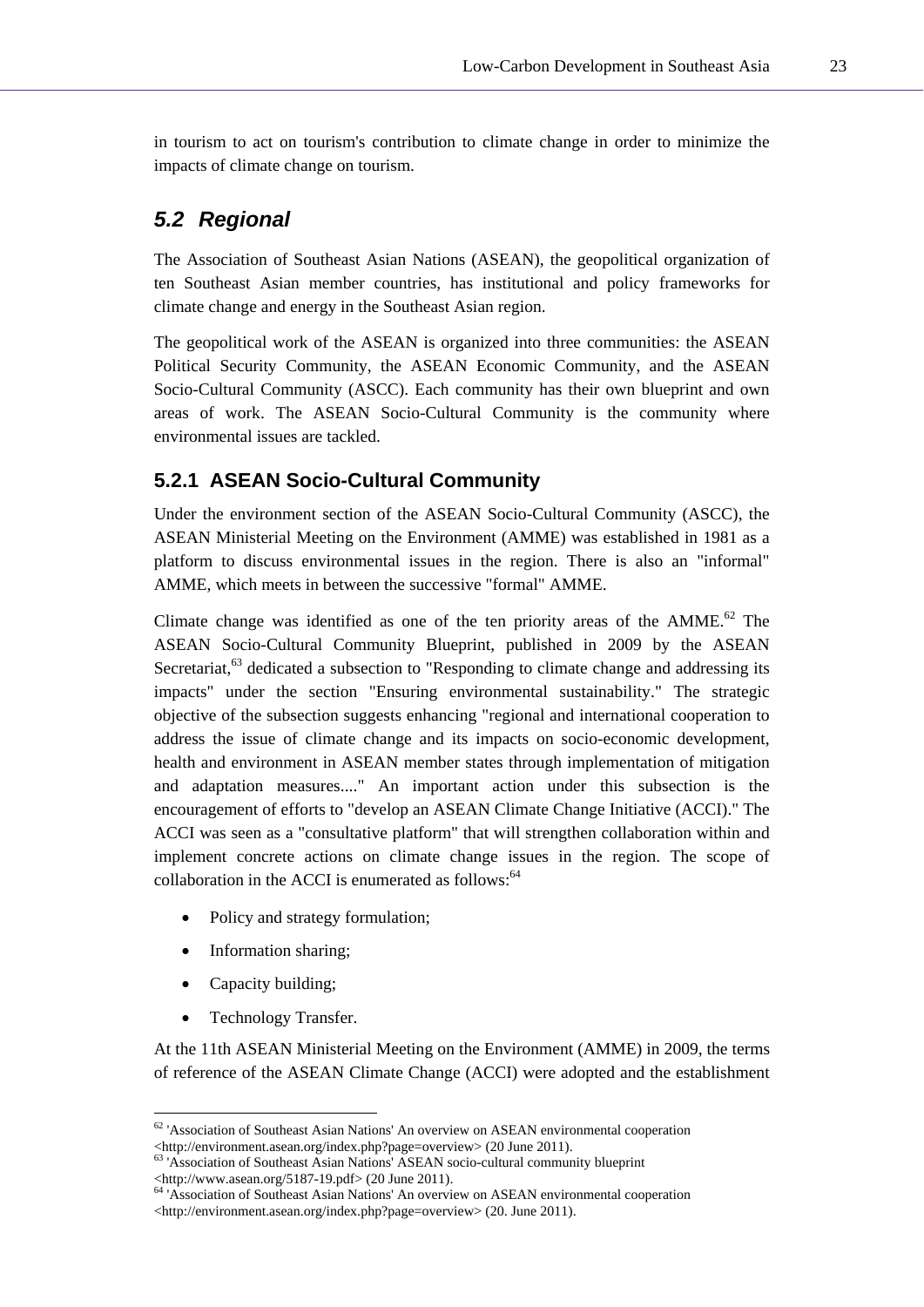l

of the ASEAN Working Group on Climate Change (AWGCC) was endorsed. The AWGCC's task is to implement the ACCI. It is the subsidiary body that is in-charge of the priority area of climate change, with Thailand as the lead country.

The ASEAN has declared to take action towards an "ASEAN Community resilient to climate change" in its Leaders' Statement on Joint Response to Climate Change in April 2010. In order to achieve this, the ASEAN leaders declared to "incorporate mitigation and adaptation strategies into national development strategies and policies in line with sustainable development." The ASEAN leaders also declared to "collaborate on environmentally-sound technologies, towards low carbon and green economy." Leaders of the ASEAN countries clearly have a commitment towards low carbon development.

### **5.2.2 ASEAN Economic Community**

For energy cooperation within the ASEAN, the Senior Officials on Energy Meeting (SOME) takes the lead in overseeing the energy projects and activities within the region while the ASEAN Ministers on Energy Meeting (AMEM) takes the lead in identifying issues and setting policy and program directions for the region.<sup>65</sup> Since 1999, the ASEAN continually released an ASEAN Plan of Action for Energy Cooperation (APAEC), a fiveyear plan detailing identified actions that can lead to the achievement of "enhanced energy security and sustainability for the region".<sup>66</sup>

The APAEC 2010-2015 identified seven program areas of action. There are also specialized bodies that are in-charge of program areas identified in the ASEAN Plan of Action for Energy Cooperation (APAEC). Summarized in the following table are the program areas of action together with its corresponding specialized bodies:

| Program area of action              | Specialized bodies in-charge                                               |
|-------------------------------------|----------------------------------------------------------------------------|
| ASEAN power grid                    | HAPUA - Head of ASEAN Power Utilities /<br>Authorities                     |
| Trans-ASEAN gas pipeline            | ASCOPE - ASEAN Council on Petroleum                                        |
| Coal and clean coal technology      | AFOC - ASEAN Forum on Coal                                                 |
| Energy efficiency and conservation  | EE&C-SSN - Energy Efficiency and Conservation<br><b>Sub-Sector Network</b> |
| Renewable energy                    | RE-SSN - Renewable Energy Sub-Sector Network                               |
| Regional energy policy and planning | Regional Energy Policy and Planning Sub-Sector<br><b>Network</b>           |
| Civilian nuclear energy             | ACE - ASEAN Center of Energy as Secretariat                                |

Table 2. APAEC 2010-2015 program areas of action and specialized bodies<sup>67</sup>

<sup>65 &#</sup>x27;Association of Southeast Asian Nations' ASEAN plan of action for energy cooperation <http://www.asean.org/22675.pdf> (20 June 2011).

<sup>66 &#</sup>x27;Association of Southeast Asian Nations' ASEAN plan of action for energy cooperation <http://www.asean.org/22675.pdf> (20 June 2011).

<sup>&</sup>lt;sup>67</sup> 'Association of Southeast Asian Nations' ASEAN plan of action for energy cooperation <http://www.asean.org/22675.pdf> (20 June 2011).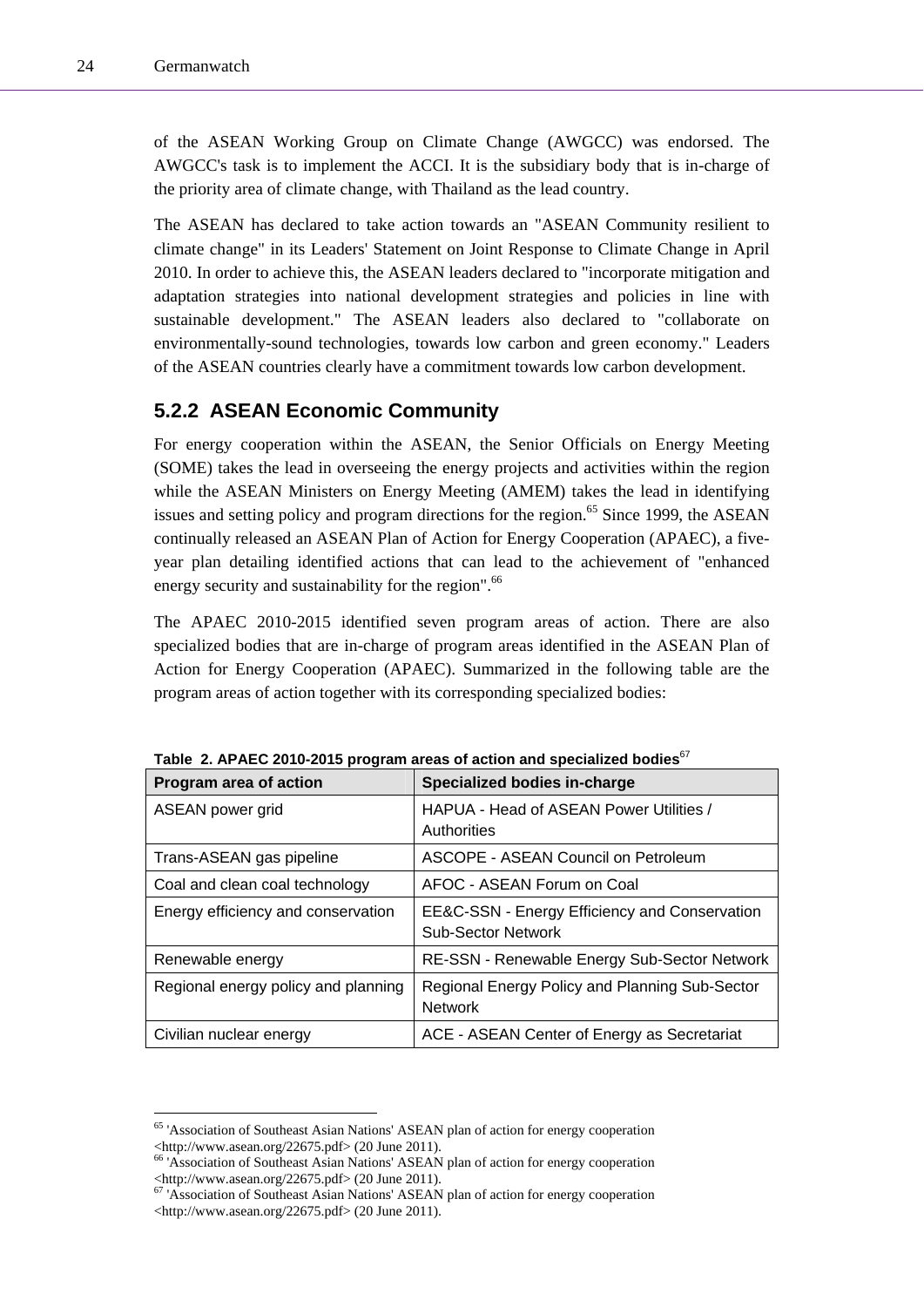Part of the ASEAN Economic Community is the area of tourism. While there is no explicit recognition that tourism is also a major contributor to climate change, the ASEAN Economic Community's area of tourism tries to incorporate climate change in its agenda as part of its efforts in strengthening climate change cooperation within the ASEAN. An example would be a workshop held in October 2010 in Indonesia on developing the framework of ASEAN tourism standards in responding to climate change. One recommendation made was the preparation of a work plan on tourism activities within the ASEAN region that can contribute to "climate change [reduction] initiatives."<sup>68</sup> The said workshop was conducted with technical assistance from the government of New Zealand through NZAID.

In January 2011, the Fourteenth Meeting of ASEAN Tourism Ministers (M-ATM) was held in Cambodia at the same time as the ASEAN Tourism Forum  $(ATF)^{69}$ . A distinguishing landmark decision was the adoption of an ASEAN Tourism Strategic Plan (ATSP) 2011-2015. Acknowledging that tourism can be a "tool for development and change in the region," the ministers adopted the ATSP with the view of promoting "growth, integration and competitiveness of the tourism sector (...)" in the region. The ATSP also aims to "enhance the ability of ASEAN tourism to address the climate change issue."70 According to the ATSP, in January 2011, baseline data on risks and opportunities of climate change to tourism in the ASEAN region will be developed and a work plan on ASEAN tourism activities to contribute to climate change reduction initiatives should be developed in January 2012.

# *5.3 National / Country responses*

Indonesia and the Philippines have a couple of national initiatives on climate change, energy efficiency, and renewable energy. These country responses are enumerated below, along with the existing institutional, regulatory, and policy frameworks on energy in each country.

### **5.3.1 Indonesia**

#### **Climate Change**

l

Apart from ratifying the UNFCCC in 1994 by virtue of Act no. 6/1994 and the Kyoto Protocol in 2004 by virtue of Act no. 17/2004, Indonesia has played a prominent role in the UNFCCC process in recent years. In December 2007, it hosted the UNFCCC 13th Meeting of the Conference of the Parties and the 3rd Meeting of the Conference of the Parties serving as meeting of the Parties to the Kyoto Protocol (COP 13 / CMP 3) on its

<sup>&</sup>lt;sup>68</sup> 'Association of Southeast Asian Nations' Joint media statement of the fourteenth meeting of ASEAN tourism ministers (14th M-ATM) <http://www.aseansec.org/25762.htm> (20 June 2011). <sup>69</sup> 'Association of Southeast Asian Nations' Joint media statement of the fourteenth meeting of ASEAN

tourism ministers (14th M-ATM) <http://www.aseansec.org/25762.htm> (20. June 2011). <sup>70</sup> 'Association of Southeast Asian Nations' Joint media statement of the fourteenth meeting of ASEAN

tourism ministers (14th M-ATM) <http://www.aseansec.org/25762.htm> (20. June 2011).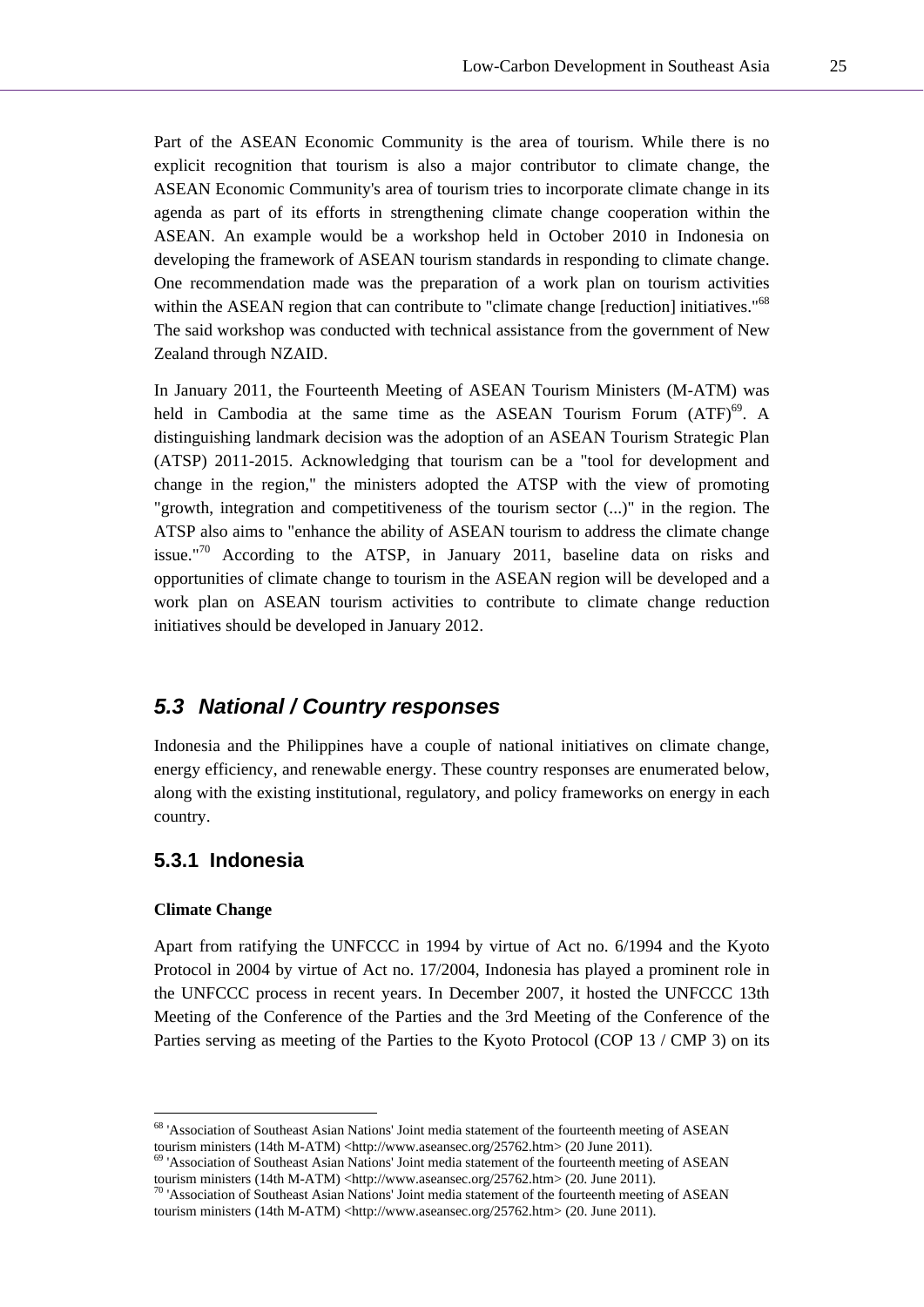l

island of Bali. The key decision of this dramatic meeting was a decision on the Bali Action Plan (BAP), which was referred to in section 5.1 of this paper.

Indonesia started more ambitious climate change efforts in 2003 by creating a National Committee on Climate Change (NCCC) and Environment by virtue of the Ministry of Environment decree No. 53/2003. The NCCC is composed of representatives from different government agencies and from the civil society, academic, and business sectors. The NCCC is tasked to coordinate the different government agencies in implementing Indonesia's climate change-related actions.<sup>71</sup>

In July 2005, the Ministry of Environment (MoE) of Indonesia established the National Committee for the Clean Development Mechanism (locally known as *Komisi Nasional Mekanisme Pembangunan Bersih* or KOMNAS MPB) through the MoE decree no. 206/2005. The mandate of the KOMNAS MPB is to approve clean development mechanism (CDM) projects that are able to satisfy criteria of sustainable development.

In December 2007, the government of Indonesia formulated its National Action Plan (NAP) Addressing Climate Change (also known locally as *Rencana Aksi Nasional Perubahan Iklim* or RANPI). The NAP is seen as a "dynamic policy instrument" that will be subjected to periodic evaluation. The NAP identified immediate, short-, medium-, and long-term actions for the climate, with short-term actions targeted from 2009-2012.

In June 2008, Indonesia's National Planning Agency (BAPPENAS) released Indonesia's Yellow Book, which is also known as Indonesia's Development Planning: Response to Climate Change. The Yellow Book is seen as a "bridging document to include the consideration of sectoral and cross-sectoral concerns to climate change into the ongoing mid-range development plan of Indonesia".72

In July 2008, one month after the release of the Yellow Book, a National Council on Climate Change (NCCC) locally known as Dewan Nasional Nasional Perubahan Iklim (DNPI) was established by the Indonesian president through Presidential Regulation no. 46/2008 and was chaired by the President himself, with support from Coordinating Ministers for Economic Affairs and for People's Welfare both as vice-chairs, and 16 cabinet ministers plus the Head of Meteorology, Climatology and Geophysics as council members. The Council has an Operating Secretariat and 7 Executive Working Groups of (1) Mitigation, (2) Adaptation, (3) Technology Transfer, (4) Financial Mechanism, (5) Land-use and Land-use Change and Forestry (LULUCF), (6) Post 2012 Program, and (7) Science Basis and Climate Data Inventory.<sup>73</sup> The NCCC / DNPI then became Indonesia's national focal point on climate change with tasks defined as the following:

<sup>&</sup>lt;sup>71</sup> Government of Indonesia State Ministry of Environment, 'National Action Plan Addressing Climate Change' (Government of Indonesia State Ministry of Environment, Jakarta, 2007). 72 Eka Melisa, 'National Action Plan and International Partnership: Indonesia's Response to Global Efforts to

Improve the International Regime on Climate Change' Paper and presentations from the Asia Climate Change Policy Forum <http://www.crawford.anu.edu.au/accpforum/presentations.php> (09 May 2011).<br><sup>73</sup> National Climate Change Commission of Indonesia 'National Economic, Environment and Development

Study (NEEDS) for Climate Change Indonesia Case

Study'<http://unfccc.int/files/adaptation/application/pdf/indonesianeeds.pdf> (15 October 2011).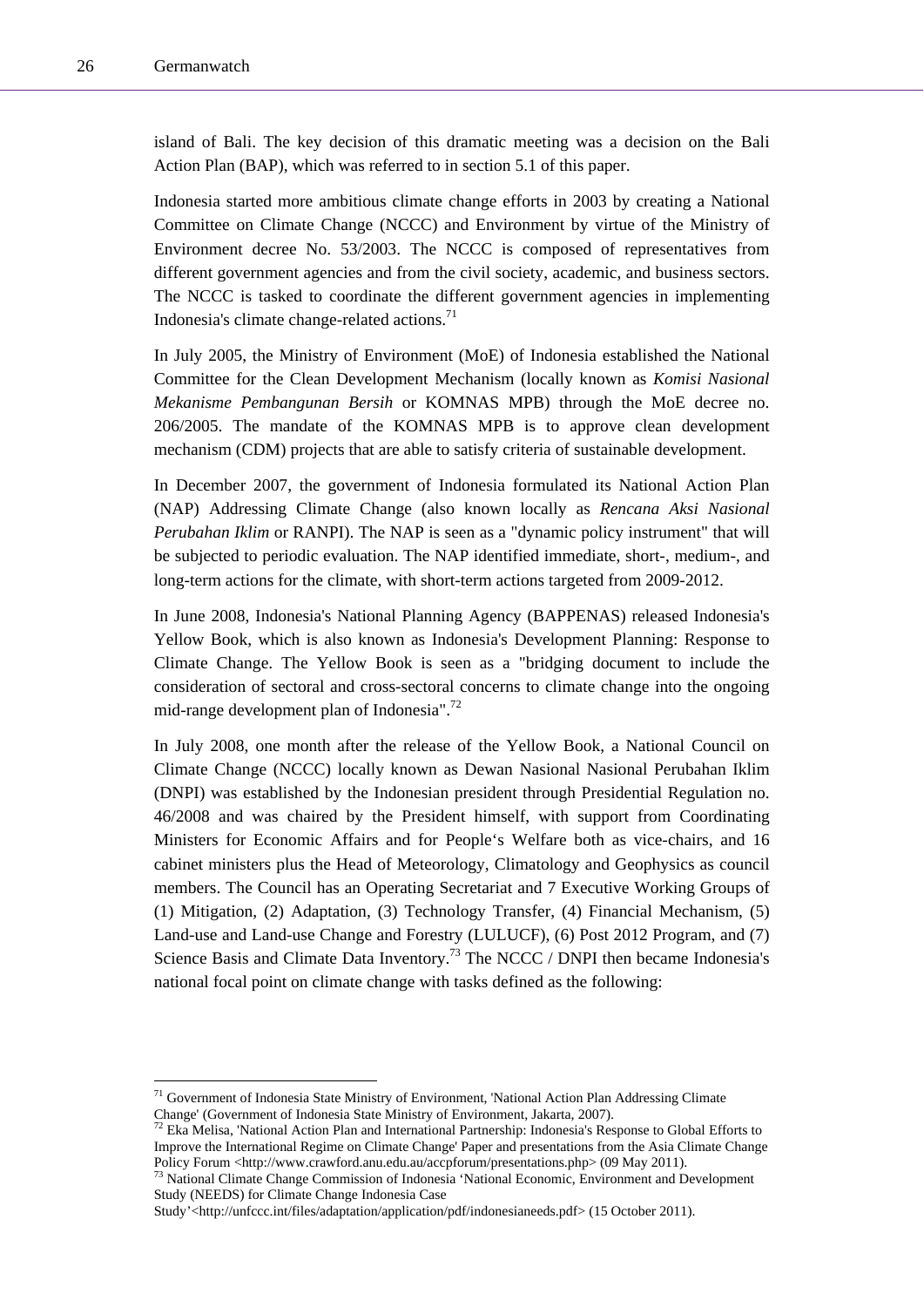- Formulate national policies, strategies, programs and activities on climate change control;
- Coordinate the activities in the implementation of control tasks that include climate change adaptation activities, mitigation, technology transfer and financing;
- Formulate a mechanism for setting policies and procedures for carbon trading;
- Carry out monitoring and evaluation of policy implementation on climate change control; and
- Strengthen Indonesia's position to encourage developed countries to take more responsibility in controlling climate change.

In 2009, at the G-20 Meeting, President Susilo Bambang Yudhoyono declared that Indonesia will voluntarily reduce greenhouse gas emissions by 26 per cent in the year 2020. With international support, Indonesia intends to reduce greenhouse emissions by up to 41 per cent. In the same year, Indonesia also revised its Environmental Management Act (EMA) No. 23/1997 to include climate change. The revised act is now called the Environmental Protection and Management Act or Act No. 32/2009. The EMA is said to be the "main environmental protection legislation" in Indonesia. Through the EMA, the Ministry of Environment of Indonesia is able to coordinate with other government agencies and draft national policies for environmental protection.<sup>74</sup>

In March 2010, the National Development Planning Agency (also known locally as *BAPPENAS*) of Indonesia released the Indonesia Climate Change Sectoral Road Map (ICCSR). The ICCSR is seen as the "first step" towards the realization of President Yudhoyono's declaration in 2009 towards reducing greenhouse gas emissions in Indonesia. The ICCSR was drafted in order to "provide inputs for the next five-year Medium-Term Development Plan (RPJM 2010 - 2014) and also for the subsequent RPJMN until 2030."75

Currently, the government of Indonesia is finalizing its National Action Plan for Greenhouse Gases Reduction (RAN-GRK) consistent with the declaration of the president to reduce GHG emissions by 26 per cent in the year 2020. After the issuance of the *Rencana Aksi Nasional Penuruanan Emisi Gas Rumah Kaca* or RAN-GRK, regional action plans will also be drafted. 76

 $\overline{\phantom{a}}$ 

<sup>74</sup> Laode Syarif and Andri Wibisana, 'Strengthening Legal and Policy Frameworks for Addressing Climate Change in Asia: Indonesia' UNEP Case Studies

<sup>&</sup>lt;http://www.unep.org/dec/PDF/Casestudies/CCIndonesiadraft.pdf> (28 May 2011). 75 Republic of Indonesia Ministry for National Development Planning, 'Indonesia Climate Change Sectoral Roadmap Energy Sector Part 2 Sumatera System' (Republic of Indonesia Ministry for National Development Planning, Jakarta, 2010).

<sup>76 &#</sup>x27;Government finalizing emissions reduction plan' The Jakarta Post

<sup>&</sup>lt;http://www.thejakartapost.com/news/2011/07/19/govt-finalizing-emissions-reduction-plan.html> (01 August 2011).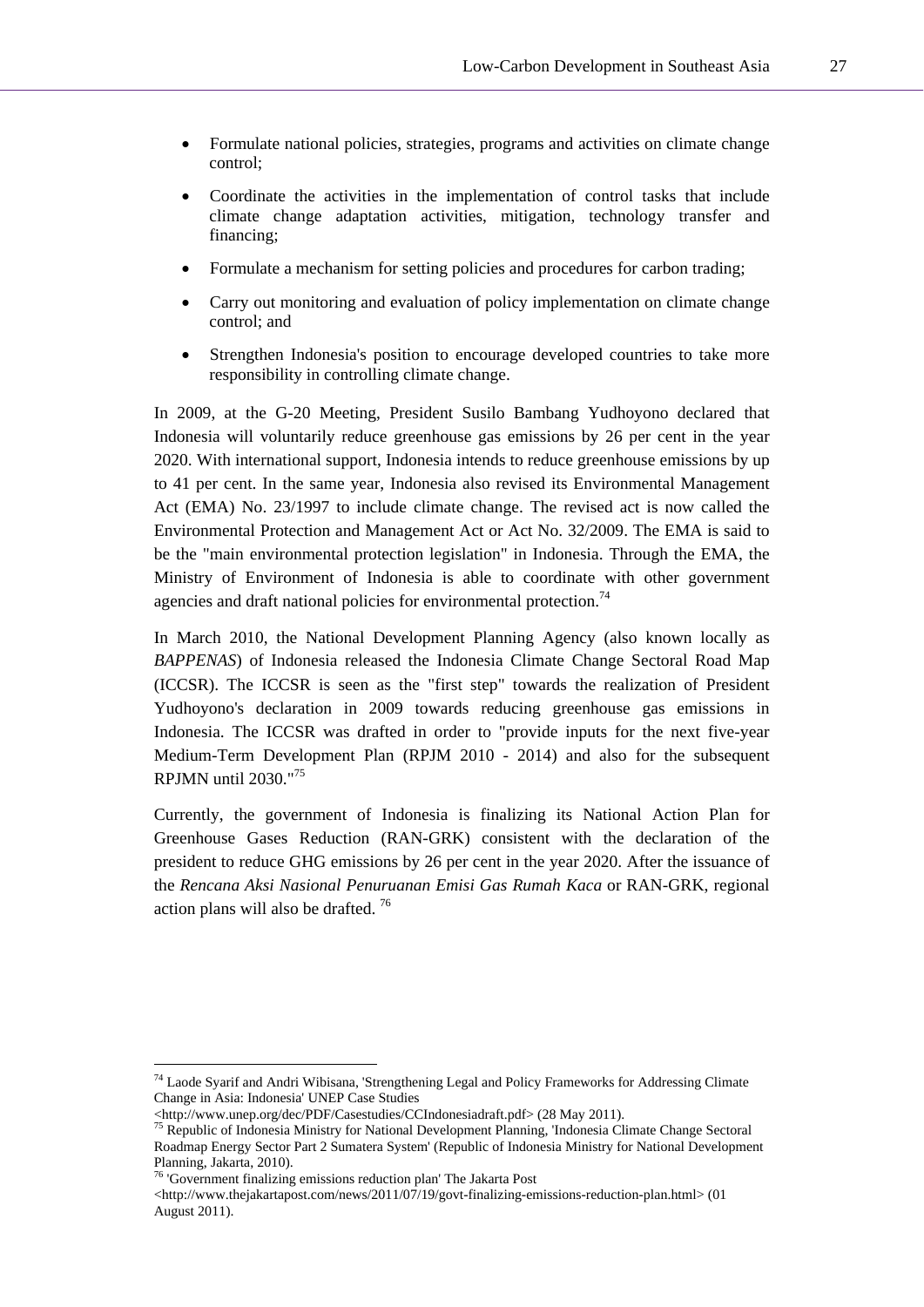Summarized below are the important climate change initiatives that the government of Indonesia has undertaken so far.

| Name of Program                                                                                                                                 | <b>Contents</b>                                                                                                                                                                                                                                                                                                                                                                                                                                                                                                                                                                                                                                                                                                                                                                                      |
|-------------------------------------------------------------------------------------------------------------------------------------------------|------------------------------------------------------------------------------------------------------------------------------------------------------------------------------------------------------------------------------------------------------------------------------------------------------------------------------------------------------------------------------------------------------------------------------------------------------------------------------------------------------------------------------------------------------------------------------------------------------------------------------------------------------------------------------------------------------------------------------------------------------------------------------------------------------|
| <b>National Action Plan</b><br><b>Addressing Climate</b><br>Change (RAN PI),<br>(December 2007)<br>Ministry of Environment<br>(MoE)             | Guidelines for agencies to execute coordinated and integrated mitigation<br>and adaptation actions. Contains strategic objectives of national<br>development addressing impact of climate change, which govern plans<br>of action in adaptation and mitigation per sector, institutional capacity<br>building, technology and funding, design and development action of<br>adaptation and mitigation program, international cooperation, M&E,<br>implementation of action to reduce impact of climate change. In addition,<br>policy and regulatory framework for sustainable development are<br>continuously adjusted and renewed as demands raise.                                                                                                                                                 |
| Indonesia Climate<br><b>Change Sectoral Road</b><br>Map (ICCSR) (March<br>2010)<br>National Development<br><b>Planning Agency</b><br>(BAPPENAS) | The Climate Change Roadmap is prepared to cover a timeframe of 20<br>years (2010-2029). Priority programs of the Roadmap are outlined in<br>four phases of five years in relevant Regional Long-Term Development<br>(Rencana Pembangunan Jangka Menengah or RPJM). The program<br>under ICCSR should then be integrated to the National Medium- Term<br>Development Plan (Rencana Pembangunan Jangka Menengah<br>Nasional or RPJMN 2010-2014). This roadmap shall also be considered<br>further in the strategic plans of each ministry or agency and to provide<br>inputs for the subsequent RPJMN until 2030. The sectors covered are<br>energy (power generation), industry, transportation and waste for<br>mitigation while for adaptation it covers coastal, health and agriculture<br>sector. |
| National Development<br>Planning: Indonesia<br><b>Responses to Climate</b><br>Change (2008 revised<br>2010) (BAPPENAS)                          | Complementary to ICCSR, this document allows the GOI to incorporate<br>climate change mitigation and adaptation planning into the national<br>development process. It aims to sharpen the current development plan<br>as well to bridge to the next development plan to be more climate-<br>responsive, especially in formulating the National Mid-Term<br>Development Plan (RPJMN 2010-2014) and Government Annual<br>Workplan (RKP 2009 and RKP 2010).                                                                                                                                                                                                                                                                                                                                             |
| National Action Plan in<br><b>Reducing Greenhouse</b><br>Gases Emission (2011)<br>(BAPPENAS)                                                    | National Action Plan for Emissions Greenhouse Gases Reduction (RAN-<br>GRK) is a working document that provides the basis for<br>various ministries or institutions as well as the local governments<br>to implement various activities that directly and indirectly<br>reduce greenhouse gas emissions under the global climate change<br>reduction rate framework. Greenhouse Gas Emission (GHG) itself,<br>generated from various development activities especially<br>from forestry, peat, waste, agriculture, transportation,<br>industry and energy. This document is prepared as part of mid-term<br>development plan (RPJM) to address climate change impacts, which are<br>expected to reduce GHG emissions, mainly from the fields<br>of development priorities.                           |

|  |  |  | Table 3. Summary of Indonesia's climate change initiative <sup>77</sup> |  |
|--|--|--|-------------------------------------------------------------------------|--|
|--|--|--|-------------------------------------------------------------------------|--|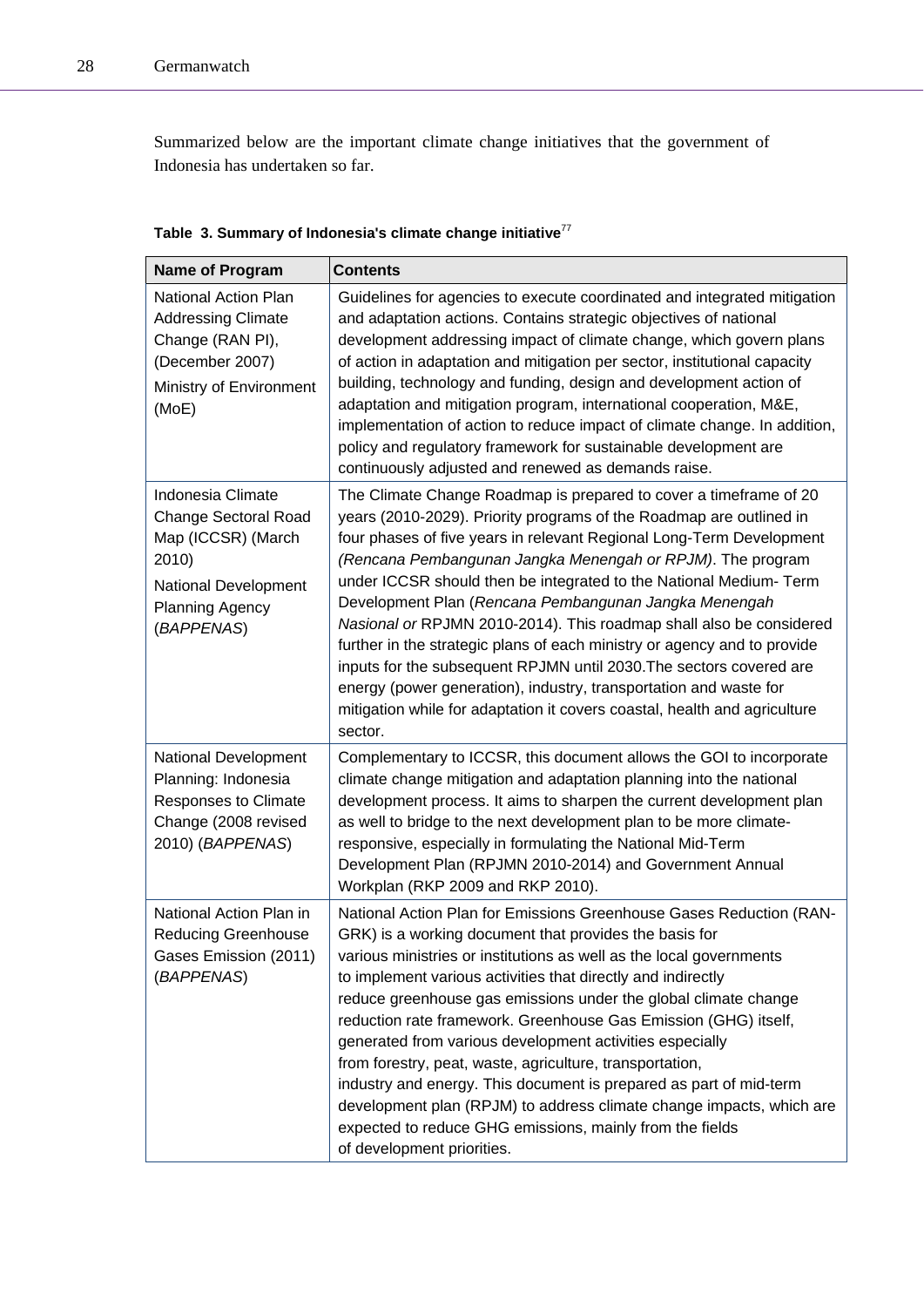#### **Renewable energy**

Indonesia also continues to refine frameworks that would support the uptake of renewable energy in the country.

In 2006, the government issued its National Energy Policy (Presidential Regulation no. 5/2006). The regulation set a target for 2025 regarding energy elasticity and energy mix of Indonesia. It aims to "ensure sufficiency of domestic energy supply and to support sustainable development" and thus the National Energy Policy became the "guidelines for national energy management."78

Renewable energy purchase mechanisms were also set in place by the Indonesian government, such as requiring PLN to buy energy from non-PLN renewable energy producers and setting a purchasing tariff from renewable energy power plants for PLN. Summarized below are the other relevant regulations that promote the uptake of renewable energy in Indonesia.

#### **Energy efficiency**

The Indonesian government also has laws and regulations on energy efficiency. In 1999, the government of Indonesia, through the Directorate General of Electricity and Energy Development (DGEED) implemented a voluntary comparative labeling for refrigerators and refrigerator-freezers. The rating system included information on energy consumption (kWh per year), a dual efficiency rating system with a rating of one up to five stars (five stars being the highest), and a comparison of the consumption of similar products.<sup>79</sup> In 2005, a presidential instruction (no. 10/2005) instructed government offices and government officials to conserve energy through energy efficiency measures. A ministerial regulation (no. 31/2005) followed from the MEMR, with a more detailed instruction on energy efficiency initiatives.

The Directorate General of Electricity and Energy Utilization of the MEMR first issued in 1995 and revised in 2005 a National Energy Conservation Master Plan (also known locally as RIKEN or *Rencana Induk Conservasi Energi Nasional*) under no. 100.K/48/M.PE/1995. The RIKEN serves as a guideline for the national and local governments of Indonesia to implement energy conservation activities and reduce intensity of 1 per cent per year. $80$ 

<sup>&</sup>lt;sup>77</sup> Syam, D.A *et al.*, 'Pelangi Indonesia Working Paper on Promoting GHG Emission Reduction through Energy Saving/Efficiency Project in Indonesia' (Pelangi Indonesia, Jakarta, 2011).

Energy Saving/Efficiency Project in Indonesia' (Pelangi Indonesia, Jakarta, 2011). 78 Republic of Indonesia, 'National Energy Policy Presidential Regulation no. 5/2006 dated January 25, 2006' (Republic of Indonesia, Jakarta, 2006).

Harrington, L. and Damnies, M. 'Energy Labelling and Standards Throughout the World' (The National Appliance and Equipment Energy Efficiency Committee Australia, Victoria, 2001).<br><sup>80</sup> 'Compendium of Energy Efficiency Policies of APEC Economies Indonesia' The Energy Conservation

Center Japan Asia Energy Efficiency and Conservation Collaboration Center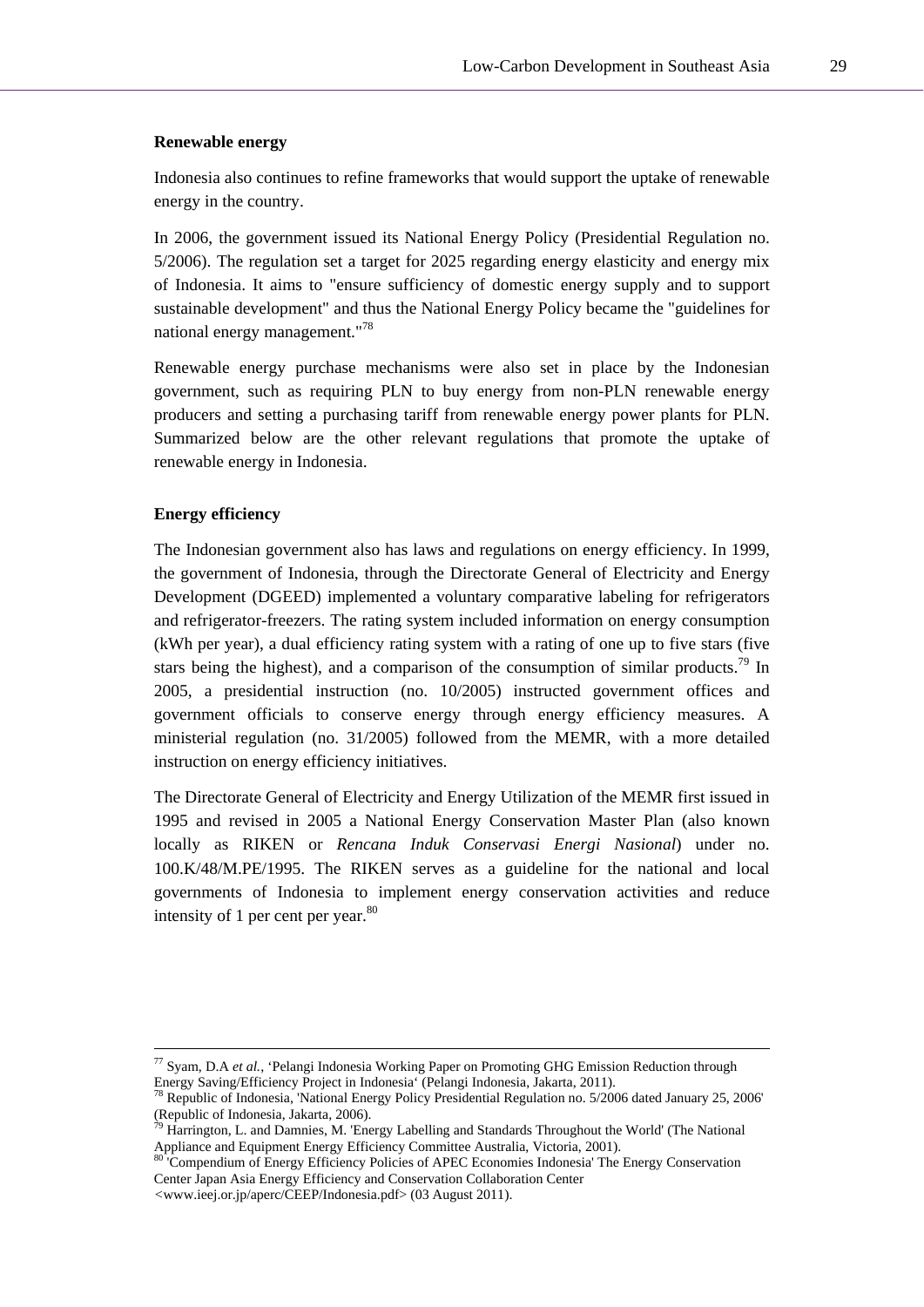| <b>Regulations</b>                                                                                                        | <b>Contents</b>                                                                                                                                                                                                                                                                                                                                                                             |  |
|---------------------------------------------------------------------------------------------------------------------------|---------------------------------------------------------------------------------------------------------------------------------------------------------------------------------------------------------------------------------------------------------------------------------------------------------------------------------------------------------------------------------------------|--|
| <b>Ministerial Regulation</b><br>(MEMR or Ministry of<br><b>Energy and Mineral</b><br>Resources) No.1122<br>K/30/MEM/2002 | Required PLN to buy energy from non-PLN renewable energy<br>producers with projects of up to 1 MW generation capacity                                                                                                                                                                                                                                                                       |  |
| <b>Geothermal Law</b><br>(No.27/2003)                                                                                     | Set guidelines for geothermal exploration (e.g. granting of exploration<br>licenses up to three years with a possible extension of two years)                                                                                                                                                                                                                                               |  |
| <b>Ministerial Regulation</b><br>(MEMR) (No.2/2004)                                                                       | Proposal for several alternative energy sources such as biomass,<br>geothermal, hydropower, solar energy, wave energy, and wind energy                                                                                                                                                                                                                                                      |  |
| <b>Green Energy Policy</b>                                                                                                |                                                                                                                                                                                                                                                                                                                                                                                             |  |
| Government Regulation<br>No.3/2005                                                                                        | Prioritized the utilization of renewable energy as energy source, set<br>guidelines for independent power producers (IPPs) partnership with<br>PLN, set parameters of the national power requirement (RUKN or<br>Rencana Umum Ketenagalistrikan Nasional)                                                                                                                                   |  |
| Ministerial Regulation<br>(MEMR) No.2/2006                                                                                | Revised the MEM no.1122/2002 to extend the pricing for non-PLN<br>renewable energy producers with projects greater than 1 MW up to 10<br>MW generation capacity                                                                                                                                                                                                                             |  |
| National Energy Policy also<br>known as Kebijakan Energi<br>Nasional (Presidential<br>Regulation No. 5/2006)              | Targets for 2025 were set including energy elasticity to be less than<br>one and energy mix (> five per cent from biofuel, > five per cent from<br>geothermal, > five per cent from other renewables such as biomass,<br>micro-hydro, solar and wind)                                                                                                                                       |  |
| Government Regulation<br>No. 26/2006                                                                                      | Amended Government Regulation no. 3/2005 to include a no bidding<br>process for generation of renewable energy                                                                                                                                                                                                                                                                              |  |
| Law of Energy<br>(No.30/2007)                                                                                             | Issued a presidential regulation on new and RE and created a<br>National Energy Council (DEN or Dewan Energi Nasional), which was<br>tasked to develop a National Energy Plan (RUEN or Rencana Umum<br>Energi Nasional) and a National Energy Policy that addresses<br>"availability of energy, energy development, utilization of domestic<br>energy sources, and energy supply reserves." |  |
| <b>Ministerial Regulation</b><br>(MEMR) No.31/2009                                                                        | Set a purchasing tariff for PLN from renewable energy power plants of<br>different voltage of interconnection:                                                                                                                                                                                                                                                                              |  |
|                                                                                                                           | 1) Medium Voltage: 656 Rp/KWhxF                                                                                                                                                                                                                                                                                                                                                             |  |
|                                                                                                                           | 2) High Voltage: 1004Rp/KWhxF                                                                                                                                                                                                                                                                                                                                                               |  |
|                                                                                                                           | where F stands for island specific load factor                                                                                                                                                                                                                                                                                                                                              |  |
|                                                                                                                           | F=1.0 for Java and Bali                                                                                                                                                                                                                                                                                                                                                                     |  |
|                                                                                                                           | F=1.2 for Sumatra and Sulawesi                                                                                                                                                                                                                                                                                                                                                              |  |
|                                                                                                                           | F=1.3 for Kalimantan, East and West Nusa Tenggara                                                                                                                                                                                                                                                                                                                                           |  |
|                                                                                                                           | F=1.5 for Maluku and Papua                                                                                                                                                                                                                                                                                                                                                                  |  |
| Ministerial Regulation<br>(MEMR) No.32/2009                                                                               | 9.7 cents/KWh as the ceiling purchasing tariff for PLN from<br>geothermal-based power                                                                                                                                                                                                                                                                                                       |  |
| <b>Ministerial Regulation</b><br>(MOF or Ministry of                                                                      | 1) Income Tax Facility (5 per cent reduction of net income per annum<br>for six (6) years                                                                                                                                                                                                                                                                                                   |  |
| Finance) No.24/2010                                                                                                       | 2) Value Added Tax Facility (exemption of VAT on imported RE<br>machines and equipment                                                                                                                                                                                                                                                                                                      |  |
|                                                                                                                           | 3) Import Duty Facility (exemption of import duty)                                                                                                                                                                                                                                                                                                                                          |  |

**Table 4. Regulatory framework for promoting renewable energy development in Indonesia**81, 82

<sup>&</sup>lt;sup>81</sup> Fukuda, K. and Siagian U. 'Potential of Renewable Energy based Distributed Power Generation System toward Low Carbon Development Option for Indonesia', in Kentaro Tamura et al. (eds), *Is Indonesia in a Good Position to Achieve Sustainable Low Carbon Development? Opportunities, potentials and limitations* (Institute for Global Environmental Strategies, 2010).

 $82$  'Indonesia' reegle REN21 <http://www.reegle.info/countries/ID#energy\_efficiency> (03. August 2011).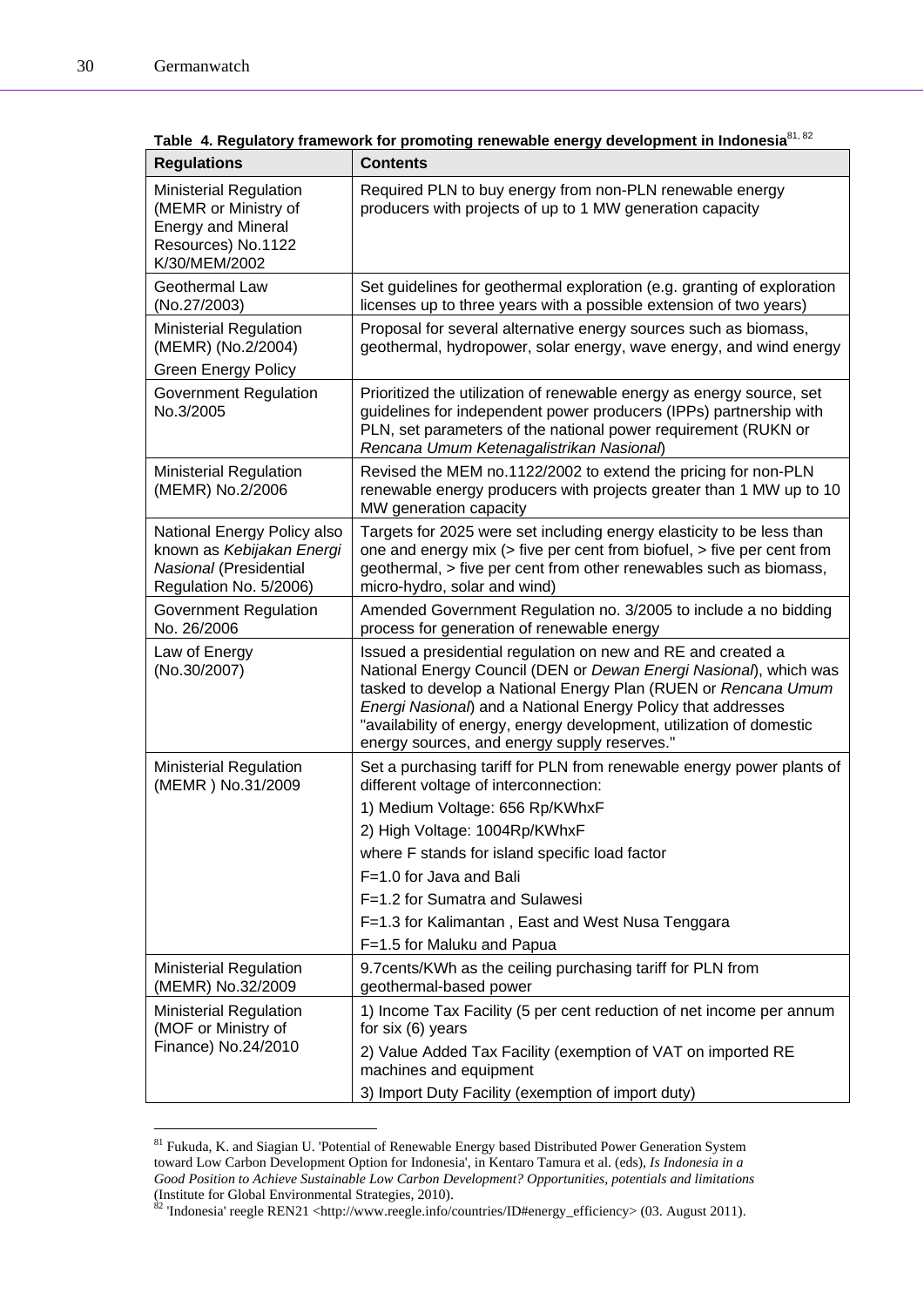In 2006, a National Energy Management Blueprint 2006 - 2025 (also known locally as Blueprint PEN or *Pengelolaan Energi Nasional* 2006 - 2005) was released in accordance to the National Energy Policy (Presidential Regulation no. 5/2006) article 4. The MEMR is directed to "stipulate [a] National Energy Blueprint after being discussed in the National Energy Coordinating Board." The PEN contains a policy that addresses "sufficiency of energy domestic supply" and deemed to be the "foundation for arrangement of policy for development and exploitation of each kind of energy."<sup>83</sup>

The law of energy no. 30/2007 has provisions for incentives and disincentives for energy conservation and energy wasting, respectively. In 2008, there was another presidential instruction (no. 2/2008) that called for a regulation on energy and water efficiency in Indonesia. This presidential instruction called on government officials to implement efficiency measures in their offices, particularly on water, electricity and oil consumption and efficiency of electric equipment, vehicles, and government buildings. A government regulation (no. 70) in 2009 focused on energy conservation as a responsibility of the central and local government, private sector and the local communities. It also has a provision on energy performance standard and energy label of appliances. The producers and importers of energy efficiency appliances both bear the responsibility of implementing the energy efficiency label. Incentives are available for producers and importers of energy-efficient appliances.

The MEMR launched in March 2011 a service facility called Energy Efficiency and Conservation Clearing House Indonesia (EECCHI), which is tasked to "promote and enhance energy conservation and energy efficiency in Indonesia."<sup>84</sup> The EECCHI is supported by the government of Denmark through the Danish International Development Assistance (DANIDA) component 2 of the Environmental Support Programme 2 called, "Energy Efficiency in Industrial, Commercial and Public Sectors, Indonesia." The EECCHI is housed on a pioneering low energy office, retrofitted from an old government office through "passive and active energy strategies" aimed at reducing energy consumption.<sup>85</sup>

In a presentation by the MEMR DGEEU at the 37th Expert Group on Energy Efficiency and Conservation Meeting in 2011, the MEMR identified a couple of barriers to the promotion of energy-efficient appliances in Indonesia. These are the following:<sup>86</sup>

- Lack of laboratories for testing energy performance
- Consumer choice of cheapest appliances, which are generally inefficient
- Low cost of energy especially for the household sector
- Lack of awareness and knowledge on energy efficiency

<sup>&</sup>lt;sup>83</sup> Republic of Indonesia, 'National Energy Policy Presidential Regulation no. 5/2006 dated January 25, 2006' (Republic of Indonesia, Jakarta, 2006).

 $84$  'About EECCHI' Energy Efficiency and Conservation Clearing House Indonesia<br><http://energyefficiencyindonesia.info/about-eecchi> (03. August 2011).

as 'EECCHI Low Energy Office: Impressive Energy Savings' Ministry of Foreign Affairs Denmark Embassy of Denmark, Jakarta

<sup>&</sup>lt;http://www.ambjakarta.um.dk/en/servicemenu/News/EECCHILowEnergyOfficeImpressiveEnergySavings.h tm> (03 August 2011).

<sup>&#</sup>x27;Economy Update - Indonesia: Energy Efficiency and Labeling Program in Indonesia' Asia Pacific Economic Cooperation Energy Standard Information System

<sup>&</sup>lt;http://www.apec-esis.org/www/UploadFile/11\_egeec\_014.pdf> (03 August 2011).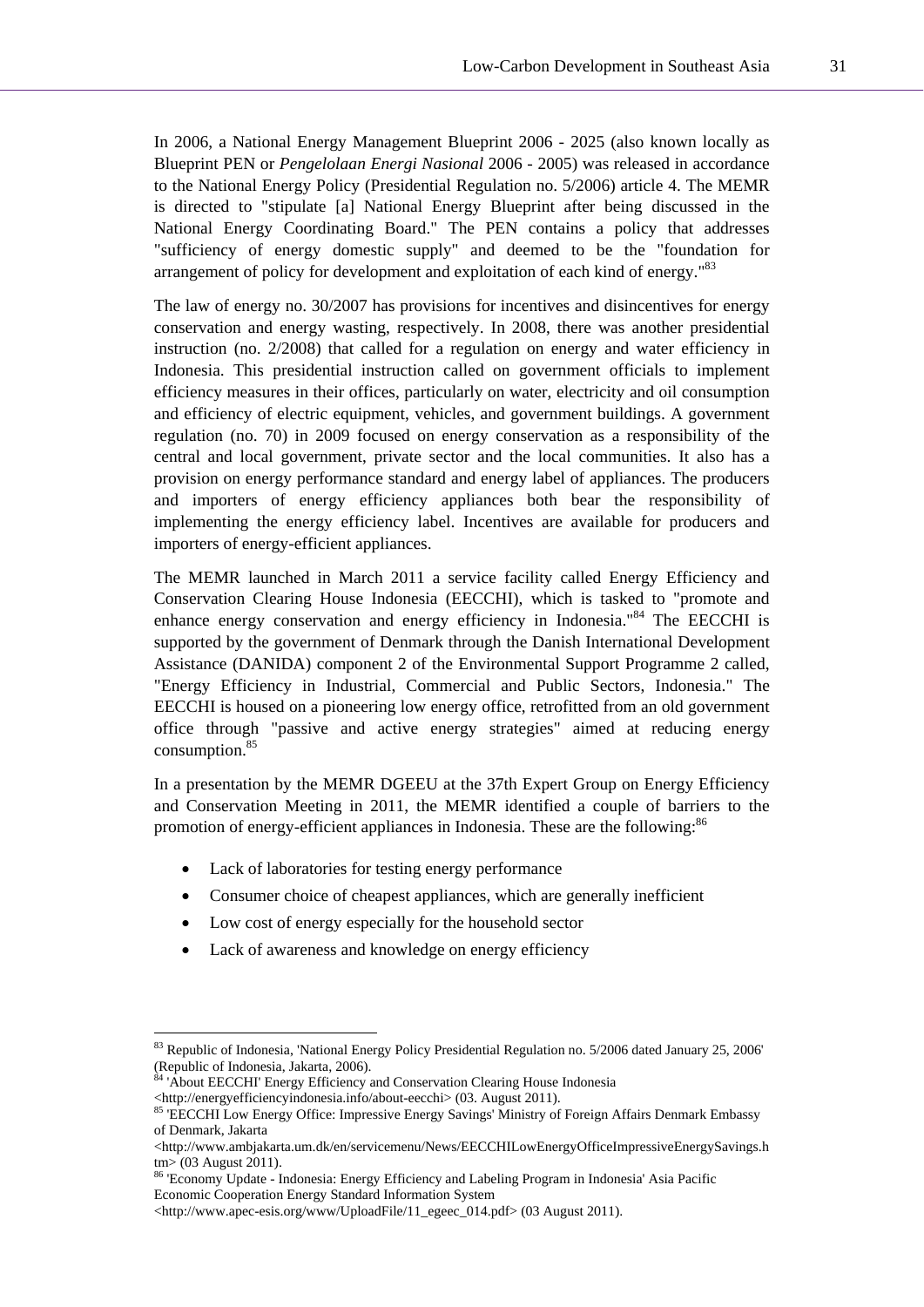#### **Conventional energy**

Despite promising regulations on energy efficiency and renewable energy, Indonesia continues to depend on conventional energy to support its energy needs. Under Presidential Regulation no. 71 issued in 2006, the Indonesian government launched the Acceleration Program Phase 1, which aimed to build an additional 10,000 MW power plants with the use mostly of coal and then to diversity the fuel mix with the addition of another 10,000 MW hydropower and geothermal sources in the second phase Acceleration Program.<sup>87</sup>

One example of the projects under Acceleration Program 1 is the 990 MW coal-fired power plants in Indrayu, West Java opened in October 2011,<sup>88</sup> which will reportedly be fed with "4.2 million tons of low-grade coal each year" from local sources.

### **5.3.2 Philippines**

#### **Climate change**

l

The Philippines has been one of the first ASEAN countries to integrate climate change in governmental processes. In May 1991, the Inter-Agency Committee on Climate Change (IACCC) was created under the Environmental Management Bureau (EMB) of the Department of Environment and Natural Resources (DENR). The IACCC was created in order to coordinate various climate change initiatives from the government and civil society.

In 2007, it has created the Presidential Task Force on Climate Change (PTFCC), which was subsequently abolished together with the IACCC when the Climate Change Act of 2009 (Republic Act number 9729) was passed. This law, in turn, created the Philippine Climate Change Commission (CCC), which was tasked to be the "sole policy-making body of the [Philippine] government" that will "coordinate, monitor and evaluate the programs and action plans of the government relating to climate change  $\left[\ldots\right]^{189}$  The law also included a clause on the formulation of a "Framework Strategy on Climate Change" by the CCC. The Framework was seen as a "basis for a program for climate change planning, research and development, extension, and monitoring of activities to protect vulnerable communities from the adverse effects of climate change."<sup>90</sup> The Framework was also seen as a guide for "development planning processes" in the country.

In 2010 the Climate Change Commission drafted the Philippine National Framework Strategy on Climate Change (NFSCC) 2010-2022. The NFSCC prioritizes both mitigation and adaptation, albeit with a stronger focus on adaptation, with "mitigation

<sup>&</sup>lt;sup>87</sup> M. Sidik Boedoyo and Agus Sugiyono, 'Decentralized Power Generation in Indonesia Current Issues and Prospects' Tech Monitor < http://www.techmonitor.net/tm/images/b/be/10may\_jun\_sf3.pdf> (15 October 2011).

<sup>&</sup>lt;sup>88</sup> Ririn Kusuma, 'Indramayu plants to help power Java, Bali' The Jakarta Globe <

http://www.thejakartaglobe.com/business/indramayu-plants-to-help-power-java-bali/471257> (15 October 2011).

<sup>&</sup>lt;sup>89</sup> Republic of the Philippines, *Republic Act No. 9729 Climate Change Act of 2009*, (2009).<br><sup>90</sup> Republic of the Philippines, *Republic Act No. 9729 Climate Change Act of 2009*, (2009).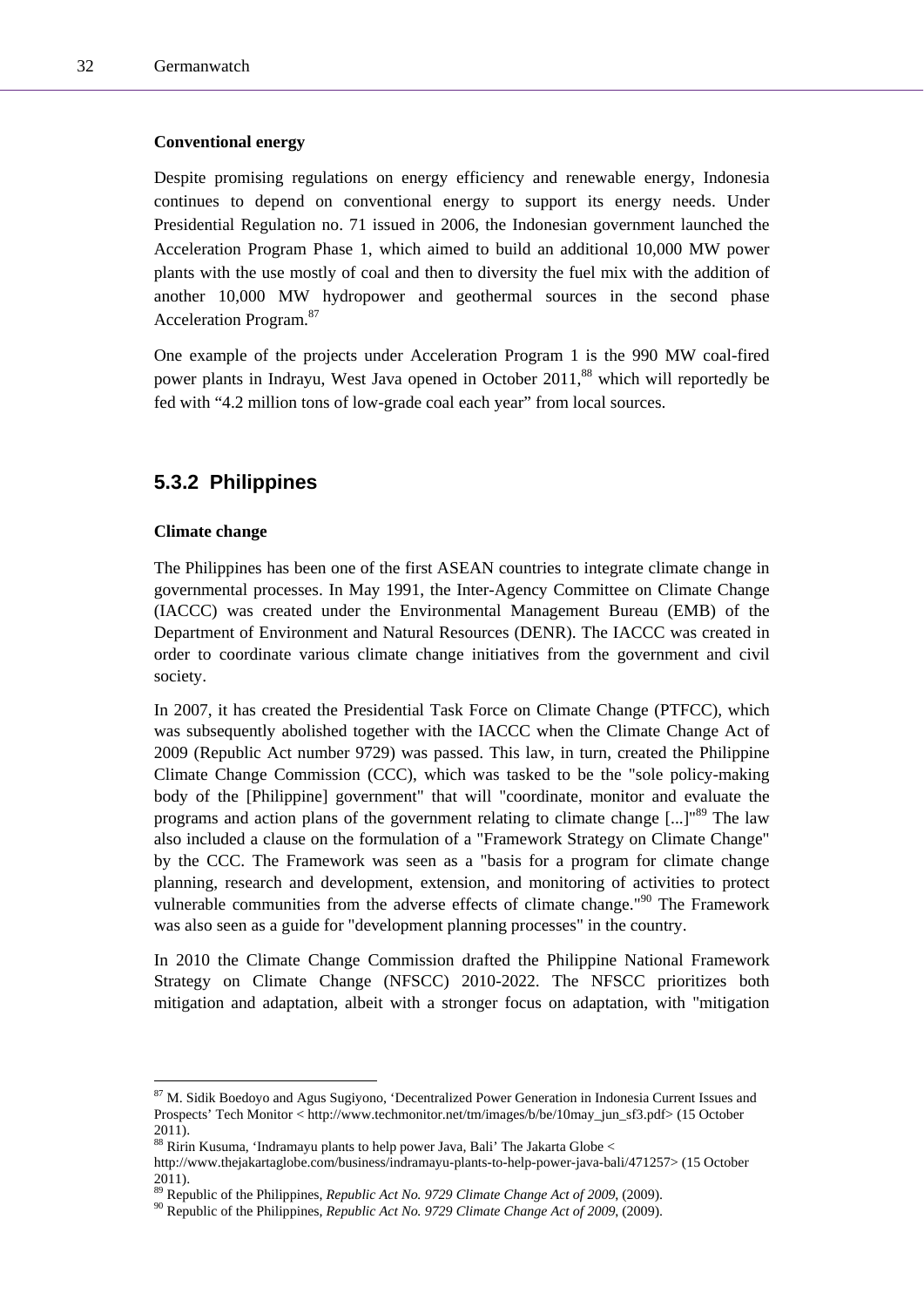actions pursued as a function of adaptation."91 The NFSCC also sees "integrated ecosystem-based management" as an important process towards climate resiliency.

The CCC was also mandated to develop a National Climate Change Action Plan (NCCAP) as a complement to the NFSCC. The NCCAP should be formulated within one year of the adoption of the NFSCC and should be drafted after proper consultation and with participation of different stakeholders<sup>92</sup>. The NCCAP was finished in March 2011 and was consequently subjected to stakeholder consultation.

The Climate Change Act of 2009 also includes a section on the Local Climate Change Action Plan (LCCAP). It states that, "The LGUs [Local Government Units] shall be the frontline agencies in the formulation, planning and implementation of climate change action plans in their respective areas, consistent with the provisions of the Local Government Code, the Framework, and the National Climate Change Action Plan."93 The NFSCC also stipulated that local government units (LGUs) shall prepare a Local Climate Change Action Plan (LCCAP) for their respective areas based on the NCCAP. The NCCAP is thus seen as a master plan guiding local government units in the preparation of their respective LCCAP. With the NCCAP finished in March 2011, the next step is for local government units to study the NCCAP and develop their own LCCAP.

These institutional frameworks for climate change action in the Philippines are summarized in Table 2, along with the corresponding governmental regulations and their dates of adoption.

| <b>Regulations</b>                                                                                               | Contents                                                                                                                                                                                                                                          |  |
|------------------------------------------------------------------------------------------------------------------|---------------------------------------------------------------------------------------------------------------------------------------------------------------------------------------------------------------------------------------------------|--|
| Presidential Administrative Order<br>No. 220 (8 May 1991)                                                        | Created the Inter-Agency Committee on Climate<br>Change (IACCC), with the DENR Secretary as the<br>Chair and the DOST Secretary as Co-Chair and the<br><b>EMB-DENR as the Secretariat</b>                                                         |  |
| Presidential Executive Order No.<br>320 (25 June 2004)                                                           | Named the DENR as the Designated National<br>Authority (DNA) for the Clean Development<br>Mechanism (CDM)                                                                                                                                         |  |
| Presidential Administrative Order<br>No. 171 (20 February 2007)                                                  | Created the Presidential Task Force on Climate<br>Change (PTFCC) with the DENR Secretary as the<br>Chair and with the DOE, DOST, DA & DILG<br>Secretaries and two (2) representatives from the<br>Private Sector and/or Civil Society as members, |  |
| Presidential Executive Order No.<br>774 (26 December 2008)                                                       | Reorganization of the Presidential Task Force on<br>Climate Change (PTFCC) designating the President<br>of the Philippines as the Chair                                                                                                           |  |
| Republic Act No. 9729<br>(also<br>known as Climate Change Act of<br>2009) (25 August 2009 & 2<br>September 2009) | Created the Climate Change Commission (CCC) and<br>abolished the IACCC & PTFCC                                                                                                                                                                    |  |

**Table 5. Climate change institutional framework in the Philippines** 

<sup>&</sup>lt;sup>91</sup> Republic of the Philippines Climate Change Commission, *National Framework Strategy on Climate*<br>Change 2010-2022, (2010).<br><sup>92</sup> Republic of the Philippines Climate Change Commission, *National Framework Strategy on Cli* 

<sup>&</sup>lt;sup>92</sup> Republic of the Philippines Climate Change Commission, *National Framework Strategy on Climate* Change 2010-2022, (2010).<br>
<sup>93</sup> Republic of the Philippines *Partitional Change Commission* 

*Republic of the Philippines, <i>Republic Act no.* 9729 *Climate Change Act of 2009*, (2009).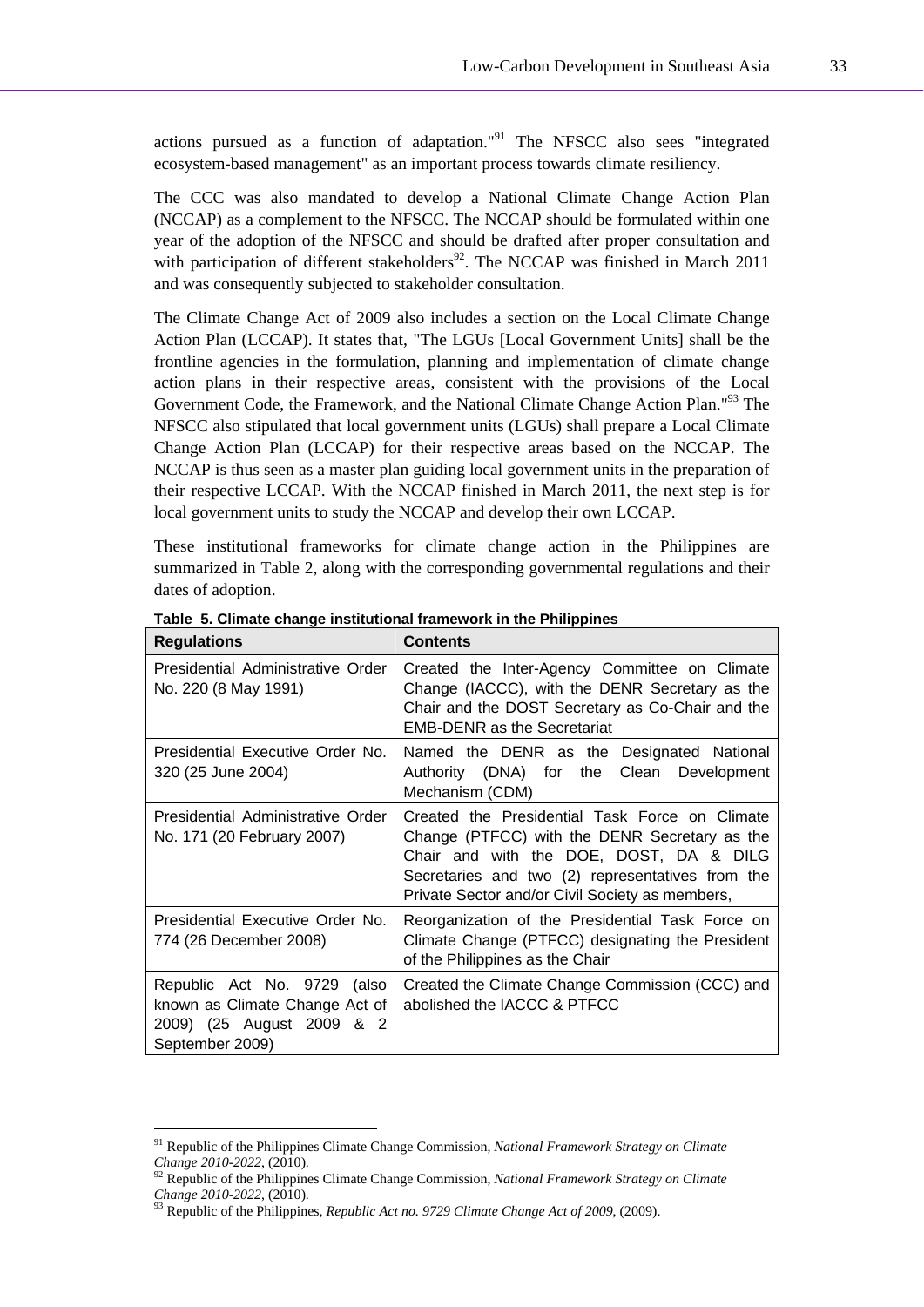#### **Energy efficiency**

The Philippine government, through the Department of Energy (DOE), had directives and projects for energy efficiency as early as 1983. The Air Conditioners Standards and Labeling Program was conceived in 1983 identifying several appliances (air conditioners, fluorescent lamp ballasts, and refrigerators) as priority target for energy savings based on their contribution to peak load and on their energy consumption.<sup>94</sup> The program was only fully implemented ten years later. It was only in 1992 when agreement was reached on a test procedure, a plan for minimum standards and a labeling program. With approval from the Department of Trade and Industry (DTI) Bureau of Product Standards (BPS), a Philippine National Standard (PNS) 396 was formally adopted. The Fuels and Appliance Testing Laboratory (FATL) was established in 1991 under the DOE and in 1992, testing of air conditioner units began. The PNS 396 became mandatory on 1 June 1994.<sup>95</sup>

The Executive Order (EO) 123 was signed in 1993 as a response to the power crisis at that time. Apart from institutionalizing a Committee on Power Conservation and Demand Management, it also launched in 1994 the "Power Patrol Program," an information campaign on energy conservation for the academe, commercial, household, and industrial sectors.

EO no. 472 was passed in 1998 in order to "ensure the adequate supply of energy" by "conservation, renewal and efficient utilization of energy" in road transportation.<sup>96</sup> The EO targeted a five per cent decrease in fuel consumption by users of road transport. It also institutionalized a committee on fuel conservation and launched a campaign called "Road Transport Patrol," which aimed to disseminate information on efficient utilization of fuel through the local chapters within the country.<sup>97</sup>

In 2004, the President of the Philippines launched a campaign called "EC [Energy Conservation] Way of Life," which aimed to popularize the National Energy Efficiency and Conservation Program (NEECP) of the government. The program aimed to attain a total of 229 MMBFOE energy savings during the period of 2005 - 2014 through the implementation of energy efficiency and the use of alternative fuels.<sup>98</sup> The NEECP included the following programs: Vehicle Use Reduction Program, Voluntary Agreement (government - private sector partnership for energy monitoring), Partnership for Responsive Ecozones (PEREZ), Placemats Program (information campaign on placemats of food chains), *Palit Ilaw* (Change Light) Program (incandescent bulbs to compact fluorescent lamps).

In 2005, the DOE in cooperation with the Global Environment Facility (GEF) and the United Nations Development Programme (UNDP) launched the five-year Philippine

<sup>94</sup> Rumsey, P. and Flanigan, T. 'The Philippines Residential Air Conditioner Program' (International Institute for Energy Conservation, Washington, D.C., 1995).

<sup>&</sup>lt;sup>95</sup> 'PNS 396 Household Appliance' Republic of the Philippines Department of Energy <http://www.doe.gov.ph/efficiency/standards.htm> (28 July 2011).

<sup>&</sup>lt;sup>96</sup> 'Executive Order no. 472' Chan Robles Virtual Law Library<br>
<http://www.chanrobles.com/executiveorders/1998/executiveorderno472-1998.html> (28 July 2011).

<sup>&</sup>lt;sup>97</sup> 'Energy Efficiency Information Education Campaign' Republic of the Philippines Department of Energy <http://www.doe.gov.ph/EE/IECC.htm> (28 July 2011).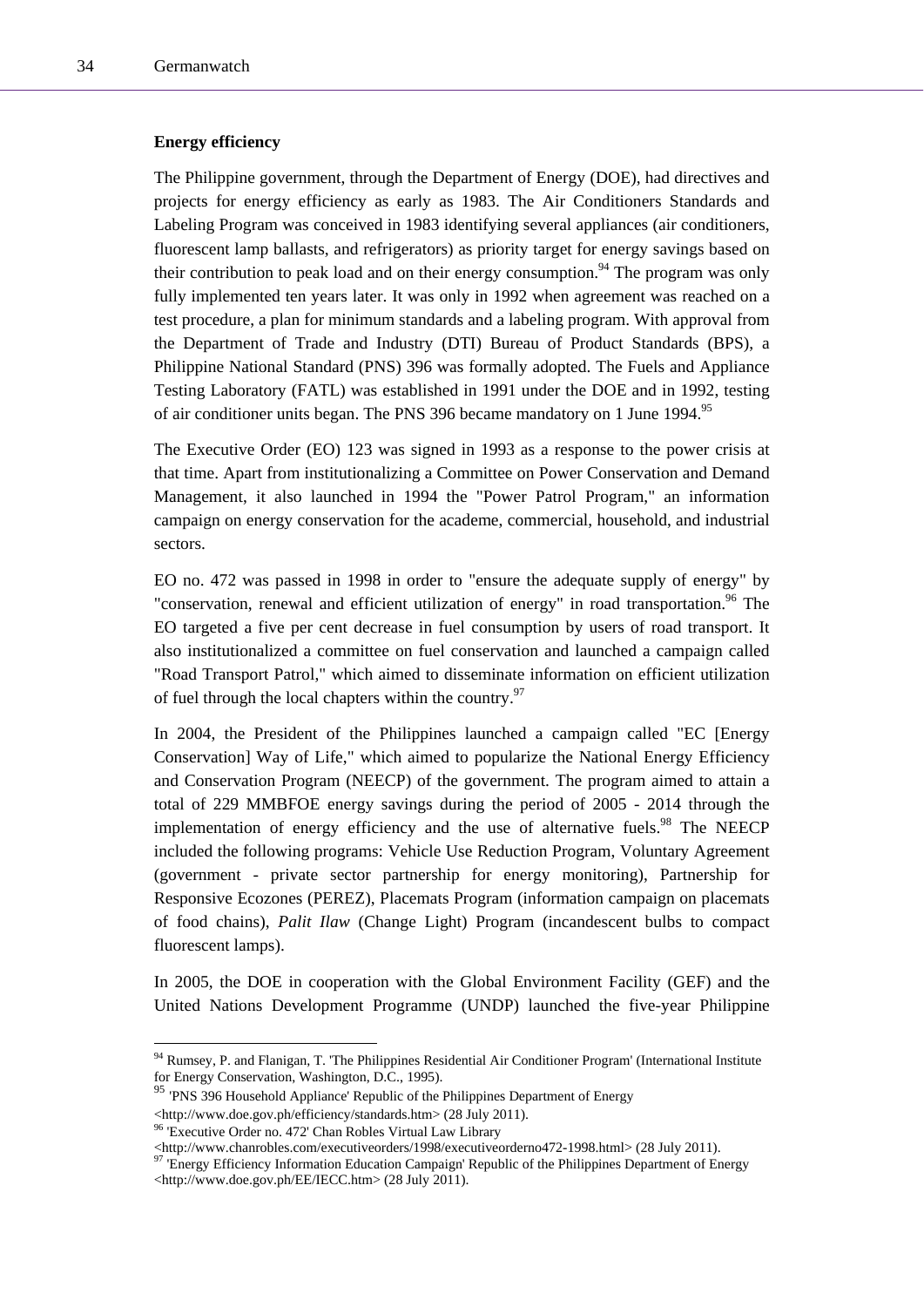Efficient Lighting Market Transformation Project (PELMATP), which aimed to "address the barriers on the widespread utilization of energy efficient lighting system" while at the same time contributing to the "reduction of greenhouse gas emissions to the environment."<sup>99</sup> The PELMATP evolved to the Philippine Energy Efficiency Project (PEEP) in the latter part 2009, part of which is financed by a loan from the Asian Development Bank (ADB), which aims to distribute 13 million compact fluorescent lamps (CFLs) for free to homes and businesses in the Philippines.<sup>100</sup>

In 2008, the DOE issued a circular, which sets out the requirement for the accreditation of an Energy Service Company (ESCO). 101The accreditation of ESCOs promotes the establishment of such companies that are geared towards improving energy efficiency and encouraging energy savings in respective projects. According to the DOE, there are currently four ESCOs accredited in the Philippines.

Currently, the Philippines is preparing new standards for energy efficiency and aims to finish it by the end of 2011. The DOE recognized that the current standards are already outdated, with the air-conditioning industry supporting the need for a new set of standards in order to boost competition.<sup>102</sup>

| <b>Regulations</b>                                | <b>Provisions</b>                                                                                                                                                                                                        |  |
|---------------------------------------------------|--------------------------------------------------------------------------------------------------------------------------------------------------------------------------------------------------------------------------|--|
| Executive Order no. 123<br>(8 September 1993)     | Institutionalized the Committee on Power Conservation<br>and Demand Management                                                                                                                                           |  |
| Executive Order no. 472<br>(25 March 1998)        | Institutionalized the Committee on Fuel Conservation<br>and Efficiency in Road Transport                                                                                                                                 |  |
| Administrative Order no. 103<br>(31 August 2004)  | Directing the Continued Adoption of Austerity Measures<br>in the Government                                                                                                                                              |  |
| Administrative Order no. 110<br>(25 October 2004) | Government Energy Management Program (GEMP) <sup>103</sup>                                                                                                                                                               |  |
| Administrative Order no. 117<br>(28 March 2005)   | Providing for Adjusted Official Hours in Departments,<br>Bureaus, Offices and Other Agencies in the Executive<br>Branch, including Government-Owned and Controlled<br>Corporations, for the Months of April and May 2005 |  |
| Administrative Order no. 126<br>(13 August 2005)  | Strengthening Measures to Address the Extraordinary<br>Increase in World Oil Prices, Directing the Enhanced<br>Implementation of the Government's Energy<br><b>Conservation Program</b>                                  |  |

**Table 6. Energy efficiency directives in the Philippines** 

<sup>&</sup>lt;sup>98</sup> 'EC Way of Life' Republic of the Philippines Department of Energy <http://www.doe.gov.ph/neecp/aboutus.htm> (28 July 2011).

<sup>&</sup>lt;sup>99</sup> 'Philippine Efficient Lighting Market Transformation Project' Republic of the Philippines Department of Energy <http://pelmatp.doe.gov.ph/index.htm> (21 July 2011).

<sup>&</sup>lt;sup>100</sup> 'Fast Facts Philippine Energy Efficiency Project' Asian Development Bank

Attp://www.adb.org/media/articles/2009/13006-philippines-energies-projects/fast-facts.pdf> (28 July 2011).<br>
<sup>101</sup> 'Energy Service Companies Accreditation' Republic of the Philippines Department of Energy<br>
Attp://www.doe.go

 $\frac{102}{102}$  Donabelle Gatdula 'DOE prepares new standards for Energy Efficiency' The Philippine Star

<sup>&</sup>lt;http://www.abs-cbnnews.com/business/07/07/11/doe-prepares-new-standards-energy-efficiency> (06 August 2011).

<sup>&</sup>lt;sup>103</sup> 'Government Energy Management Program' Republic of the Philippines Deparment of Energy  $\langle$ http://www.doe.gov.ph/popup/AO%20110.pdf> (21 July 2011).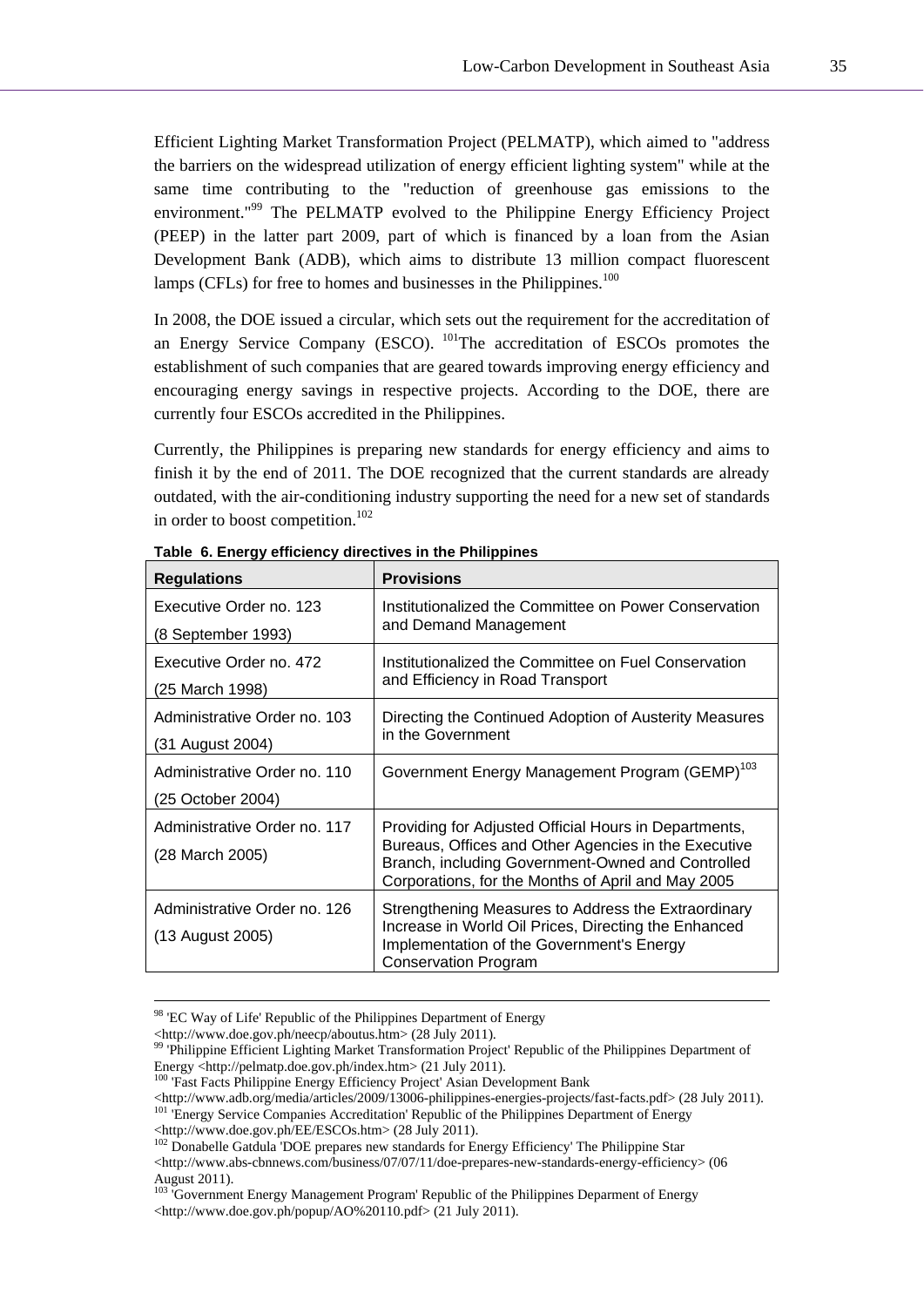#### **Conventional energy**

The Philippine energy mix is still largely dominated by conventional energy, with coal contributing 27 per cent to the power generation mix in  $2005$ .<sup>104</sup> Coal development in the Philippines started as early as 1976 when Presidential Decree 972 was passed, which promulgated the promotion of accelerated exploration, development, exploitation, production and utilization of coal.<sup>105</sup> Through this law, a coal operating contract system was established along with operating guidelines for coal exploration, development, exploitation, production and utilization in the Philippines.

Gas is also another conventional energy that the Philippines utilizes. In 2001, Executive Order no. 66 was passed designating the Department of Energy (DOE) as the lead agency in developing the Philippine natural gas industry. The following year, the DOE released the Interim Rules and Regulations Governing the Transmission, Distribution and Supply of Natural Gas.106

#### **Renewable energy**

l

The Philippines has been at the forefront of renewable energy policy implementation in the ASEAN region. The passage of the Renewable Energy Bill in 2008, with its range of fiscal and non-fiscal incentives, opened opportunities for the entry of renewable energy in the Philippines both on-grid and off-grid. In June 2011, the Philippines launched a National Renewable Energy Program (NREP) that aims to triple the 2010 renewable energy capacity of 5,400 MW to 15,300 MW in 2030.<sup>107</sup>

The Implementing Rules and Regulation (IRR) of the Renewable Energy Bill of 2008 has a separate rule for off-grid development. It states that, "[...] the National Power Corporation - Small Power Utilities Group (NPC-SPUG), distribution utilities and/or qualified third parties in off-grid areas shall, in the performance of its mandate to provide missionary electrification, source a minimum age of its total annual generation from available renewable energy resources in the area[s] concerned  $\lceil ... \rceil^{108}$  It further states that, "eligible renewable energy generation in off-grid and missionary areas shall be entitled to the issuance of renewable energy certificates. These renewable energy certificates can then be credited in compliance with any obligation under the renewable portfolio standards  $(RPS)$ .<sup>109</sup>

<sup>&</sup>lt;sup>104</sup> 'Energy Resources Coal' Republic of the Philippines Department of Energy  $\lt$ http://www.doe.gov.ph/ER/coal.htm> (10. September 2011).

<sup>&</sup>lt;sup>105</sup> Republic of the Philippines, *Presidential Decree 972*, 1976.<br><sup>105</sup> Republic of the Philippines, *Presidential Decree 972*, 1976.<br><sup>106</sup> Jesus Tamang, The Philippine Natural Gas Industry' Republic of the Philippines D <http://www.doe.gov.ph/ER/archives/pcr/Pdf/pdf%20Philippine%20natural%20gas%20industry.pdf> (15 October 2011).

<sup>&</sup>lt;sup>107</sup>Aurea Calica 'PNoy launches National Renewable Energy Program' The Philippine Star

<sup>&</sup>lt;http://www.philstar.com/Article.aspx?articleId=696271&publicationSubCategoryId=63> (25 June 2011). 108 Republic of the Philippines Department of Energy, *Rules and Regulations Implementing Republic Act No.* 

*<sup>9513</sup> Rule 4. Sec. 12, 2009.*<br><sup>109</sup> Republic of the Philippines Department of Energy, *Rules and Regulations Implementing Republic Act No.* 

*<sup>9513</sup> Rule 4. Sec. 12*, 2009.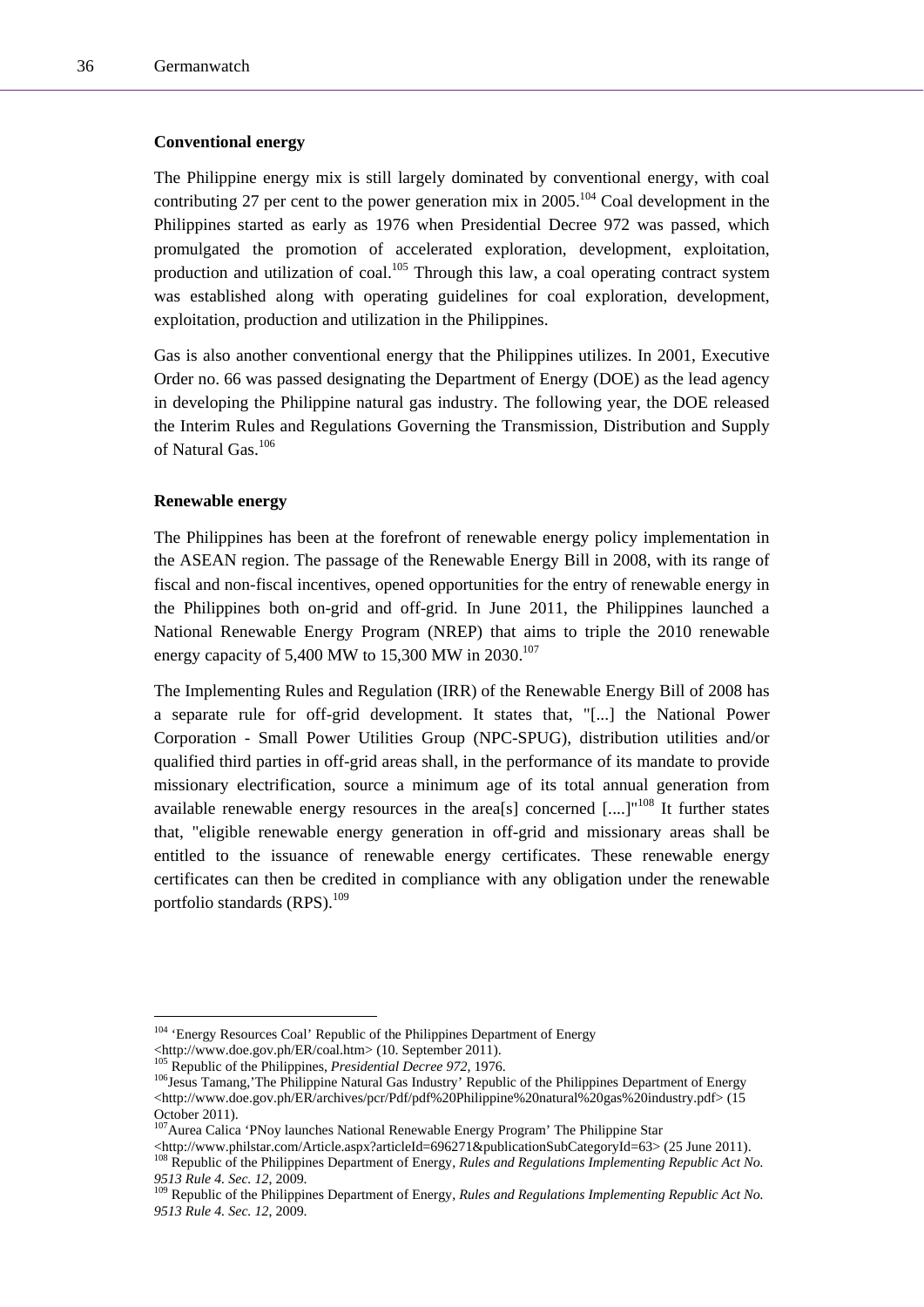# *5.4 Local responses*

### **5.4.1 Denpasar, Bali, Indonesia**

In mid-2010, the province of Bali has declared that it aims to be the first "green province" of Indonesia. It has formulated the Road Map for Bali Green Province (*Peta Jalan Menuju Bali Green Province*), where strategies for developing into a green province have been identified. It revolves around three main strategies namely Green Economy, Green Culture, and Clean and Green.<sup>110</sup>

Climate change has been mentioned twice in the Bali Road Map: in the Green Economy and in the Medium-Term (2014-2018) Performance Indicators sections. In the Green Economy section, the goal was to "encourage every business or activities to make efforts in mitigation and adaptation to climate change impacts." In Bali's Medium-Term (2014- 2018) Performance Indicators section, "optimization of mitigation and adaptation to climate change" is one indicator to becoming a successful green province.

In order for Bali to become what it has set as one of its Long-Term (2018-2028) Performance Indicators of showcasing a pilot community-based environmental management, it should definitely streamline climate change in its planning processes.

### **5.4.2 Puerto Princesa, Palawan, Philippines**

Puerto Princesa has been a subject of a couple of national legislations for environmental protection. Puerto Princesa is guided by the Strategic Environmental Plan (SEP) for Palawan (Republic Act number 7611) adopted on June 19, 1992. The SEP created the Palawan Council for Sustainable Development (PCSD), which is tasked to manage the implementation of the SEP. The SEP aims to protect premier tourist spots in Palawan, two of which are UNESCO World Heritage Sites. The SEP, thus, serves as a guiding framework in "the formulation and implementation of plans, programs and projects affecting the environment and natural resources of Palawan."111 In tourism matters, the city government is essentially in-charge after having signed a "memorandum of understanding (MOU)" with the national Department of Environment and Natural Resources (DENR) in 1992, giving the municipality responsibility in the core areas of "forest management, protected areas and wildlife management, environmental management, mines and geo-sciences development, and land management".

Puerto Princesa, as a locality, has long been undertaking environmental initiatives and has currently started to undertake low-carbon initiatives. Despite having no legislation regarding low-carbon development, Puerto Princesa is already undertaking these lowcarbon initiatives with or without international support. The following are examples of the low-carbon initiatives being currently implemented in Puerto Princesa:

<sup>&</sup>lt;sup>110</sup> 'Bali Clean and Green' Pemerintah Provinsi Bali<br>
<http://www.baliprov.go.id/index.php?page=2&action=detail&id=134> (21 June 2011).

<sup>111 &#</sup>x27;Municipality of Puerto Princesa Case Study' The World Bank

<sup>&</sup>lt;http://info.worldbank.org/etools/docs/library/230308/Session%203/Session%203%20Case%20Study% 202.pdf> (14 October 2011).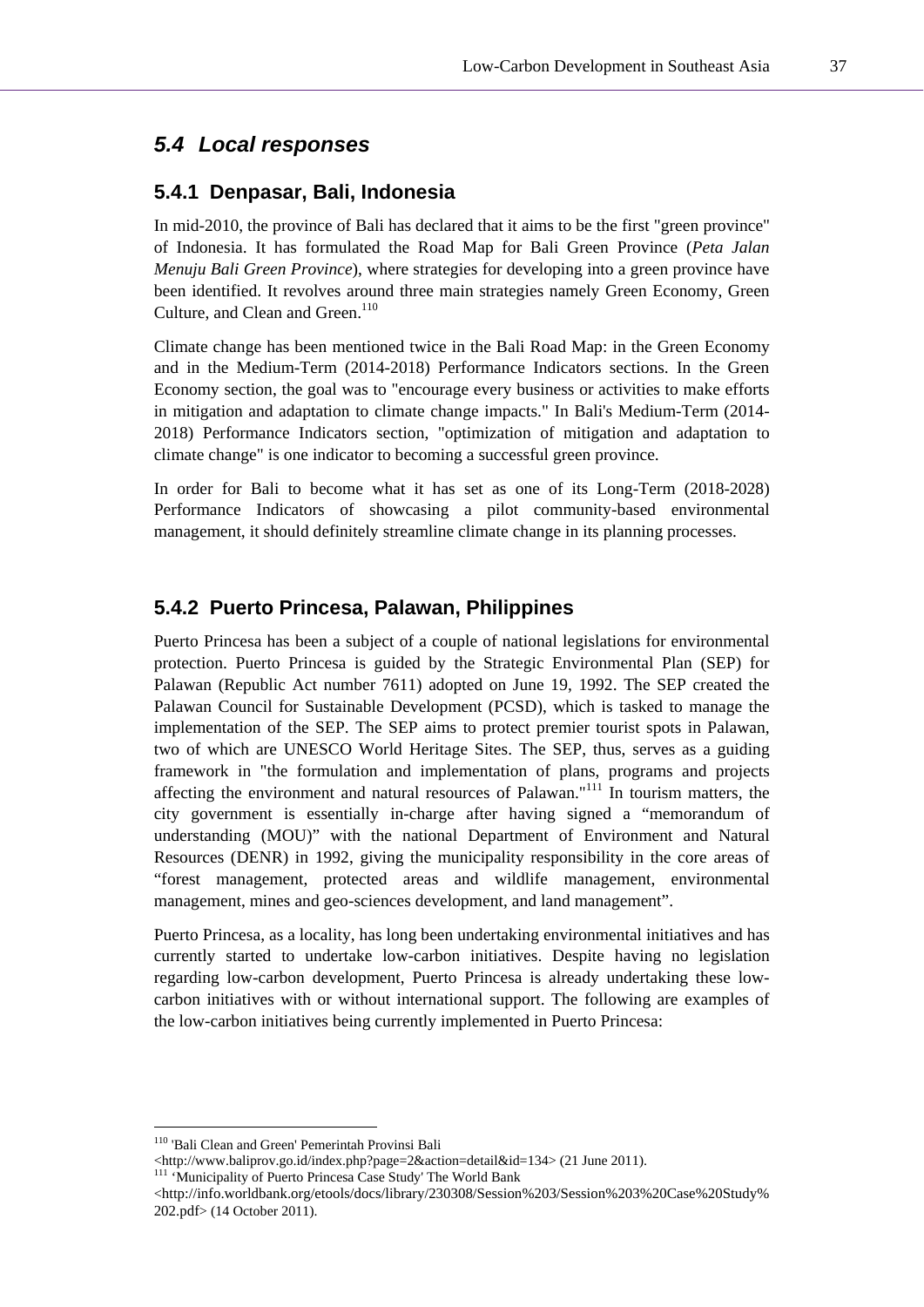l

#### **Zero Carbon Resorts: Reducing tourism's carbon footprint**

Funded by the European Union's SWITCH - Asia Programme,<sup>112</sup> the Zero Carbon Resorts project recognizes that tourism generates a large amount of greenhouse gas emissions and aims to reduce tourism's carbon footprint through three steps known as the "3R approach: Reduce energy consumption, Replace inefficient technologies, and Redesign buildings and systems."113 The four-year project is being implemented at small and medium enterprises (SMEs), especially hotels and resorts in the province of Palawan. The project makes use of "local low-carbon technologies and green technologies" as a way of enabling the SMEs to provide services that are "cost-effective, energy-efficient and sustainable". In addition, training courses are also held for staff of SMEs involved in the project. There are currently twenty six (26) SMEs participating in the project. The European Union's SWITCH-Asia Programme aims to promote Sustainable Consumption and Production (SCP) in Asia.<sup>114</sup> Along this line, the Zero Carbon Resorts project can be more innovative if it also addresses air transport emissions, the largest contributor to tourism's carbon footprint. In the latter part of this paper, existing initiatives that address air transport emissions are enumerated and the Zero Carbon Resorts project can take inspiration from these.

#### **Electric Jeepneys (E-jeepneys): Greening public transport**

The local government of Puerto Princesa has entered a partnership with Institute for Climate and Sustainable Cities (iCSC), a non-government organization based in the Philippines working on "sustainable energy solutions and fair climate policy."<sup>115</sup> This partnership is under the Climate-Friendly Cities initiative of the iCSC, an initiative which combines "waste management, renewable energy generation and sustainable transport programs for sustainable, climate-resilient city and community development." Currently, Puerto Princesa has electric jeepneys (e-jeepneys) in its public transport fleet as well as electric tricycles (e-trikes), which are makeshift three-wheeled vehicles from motorcycles. The concept of e-jeepneys was developed by iCSC through a funding by Dutch foundation, Stichting DOEN. E-jeepneys were introduced in Puerto Princesa in 2009, with political cooperation playing a major role in the institutionalization of the electric vehicles as public transport. Today, the electric jeepneys are locally-made by local private companies and are operational in Puerto Princesa City and Makati City, the financial capital of the Philippines.

#### **Maldives & Scotland Marine Energy Partnership: South – North cooperation**

The tourist island nation of Maldives has entered into a partnership with the government of Scotland to develop "marine energy" sources in order to reach Maldives' goal of becoming carbon-neutral.<sup>116</sup> The partnership was reported to start with a feasibility study by the Robert Gordon University, which is said to be a member of Scotland's Energy Technology Partnership (ETP). The study is envisioned to give a "comprehensive assessment of the wave, tidal and thermal gradient energy potential of the Maldives."

<sup>112&#</sup>x27;SWITCH-Asia Programme' SWITCH-Asia <http://www.switch-asia.eu/> (14 October 2011). 113 'Project background' Zero Carbon Resorts

<sup>&</sup>lt;http://www.zerocarbonresorts.eu/index.php?option=com\_content&view=article&id=46&Itemid=53> (14. October 2011).<br><sup>114</sup> 'SWITCH-Asia programme' SWITCH-Asia <http://www.switch-asia.eu/> (14 October 2011).

<sup>&</sup>lt;sup>115</sup> 'About us' Institute for Climate and Sustainable Cities < http://www.ejeepney.org/home/static-data/aboutus> (14 October 2011).

<sup>&</sup>lt;sup>116</sup> 'Maldives marine energy partnership' The Scottish Government

<sup>&</sup>lt;http://www.scotland.gov.uk/News/Releases/2010/12/08131508> (15 October 2011).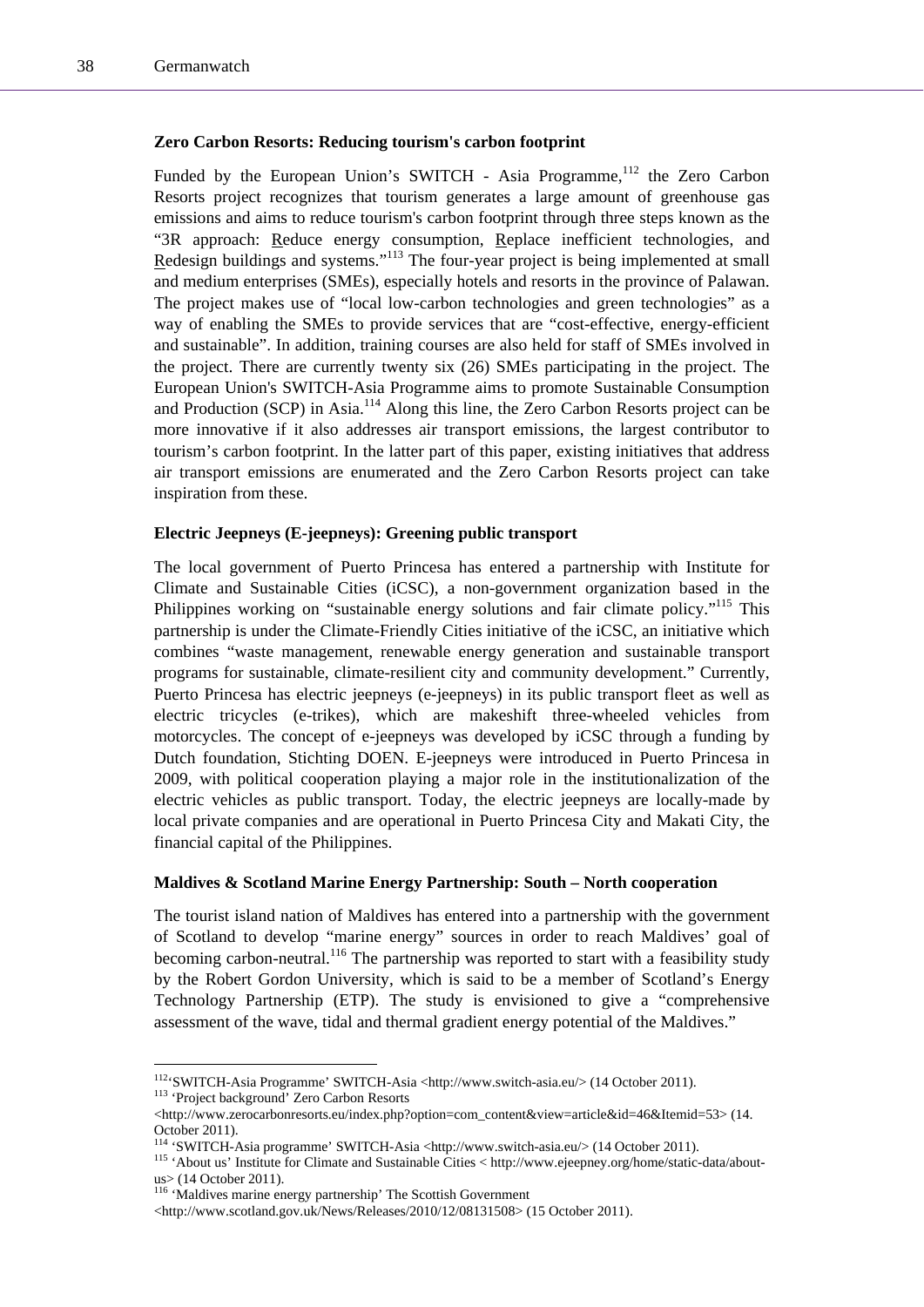# **6 Recommendations on how to bring lowcarbon energy development in the region**

Both Indonesia and the Philippines are now net energy importers, albeit earlier Indonesia was a net energy exporter for many years. In the working paper released by the International Energy Agency (IEA) in  $2010$ ,<sup>117</sup> it has stated that Indonesia has already started to import crude oil and oil products. The new position as a net energy importer had repercussions on its international standing in energy export. Indonesia, thus, has suspended its membership at the Organization of Petroleum Exporting Countries (OPEC) when it has become a net energy importer. Consequently, it is also already importing fossil fuels in order to address the growing demand for energy in the country. The IEA report further says that, "the rising dependency on fossil fuels is one of the incentives for the ASEAN countries [such as the Philippines and Indonesia] to look for enhanced uptake of renewable energy in order to diversify the energy mix and to decrease dependency on imported energy." With the relatively high renewable energy potentials of Indonesia and the Philippines, the countries must then work on creating an enabling environment for the development of renewable energy. An enabling environment should reduce institutional (policy) and financial (economic) barriers, which can then stimulate investments that can potentially reduce technological barriers.

The following are recommendations for local tourist islands of Denpasar and Puerto Princesa on how they can further develop in a low-carbon and environmentally friendly way. Denpasar and Puerto Princesa are in the right position to influence other tourist islands within the region to pursue low-carbon development. These two tourist island destinations have already taken small steps towards low-carbon development and, with additional guidance and support, can take bigger steps towards more ambitious lowcarbon development plans whose effects go beyond their locality.

# *6.1 Recommendations for current energy situation*

#### **Energy efficiency**

l

According to the World Energy Council, energy efficiency is the "winning strategy" to address various challenges such as energy security, climate change, and economy. Energy efficiency allows for the reduction of energy imports and, in the process, improves the security of supply of energy. It contributes to the reduction of greenhouse gas emissions at a low cost.

<sup>117</sup> Ölz, S. and Beerepoot, M. 'Deploying renewables in Southeast Asia trends and potentials' (International Energy Agency Working Paper, France, 2010).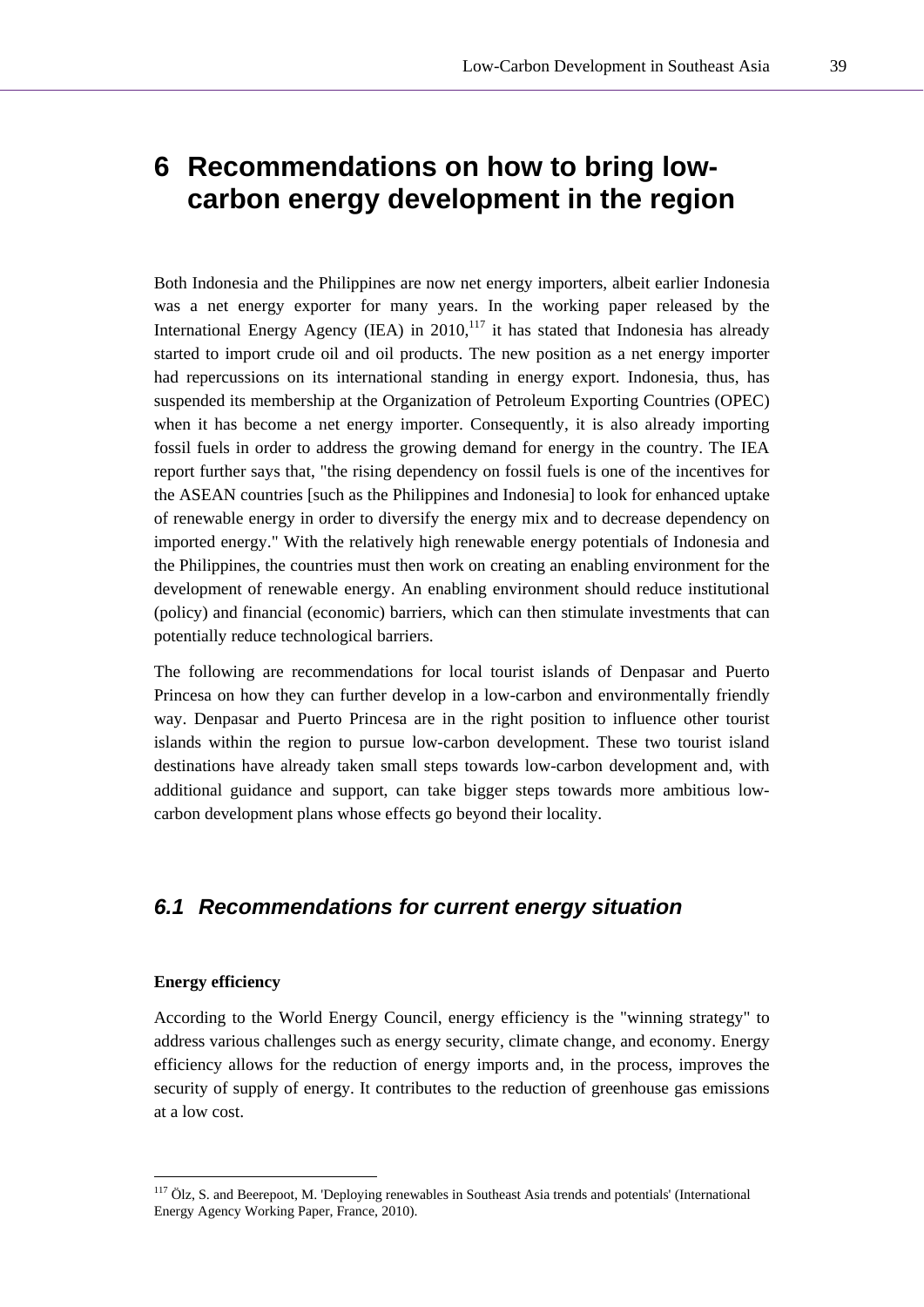Energy efficiency also allows for increased competitiveness of industries, as it reduces energy costs. In addition, it also diminishes the need for investment in energy infrastructure to address growing energy demand especially in developing countries. This, consequently, then "frees capital" that can otherwise be used for other development needs such as food security, healthcare, and education. $118$ 

Energy efficiency is one of the wiser steps to take in pursuing low-carbon development and in tackling climate change. Below are some recommendations for energy efficiency in the tourist islands of Denpasar and Puerto Princesa as well as recommendations for their respective national governments and geopolitical region.

a) **Local tourist destinations.** The national governments of Indonesia and the Philippines already have a variety of initiatives on energy efficiency. The local governments of Denpasar and Puerto Princesa can follow suit and consider institutionalizing energy efficiency in their locality at the soonest time possible. Both local tourist destinations stand to benefit a lot from energy efficiency, given their common challenge of power shortage.

In the short-term, local governments should implement energy efficiency on the governmental level (government buildings or public properties), especially in the Philippines, following the implementation of an energy efficiency strategy on the national level in January 2005 (as discussed in section 5.3.2 of this paper). An energy audit should be implemented and energy efficiency measures in local governments can start with ensuring a switch to efficient lighting in public lighting and all government buildings or government offices. Local governments should also study inefficiencies in energy generation, transmission, and distribution and in cooperation with the academe or independent energy management firms, should identify possible solutions in reducing losses from energy generation (transformation), transmission and distribution.

In the medium-term, local governments should be able to develop energy efficiency standards for new buildings (whether residential, industrial or governmental) in their locality. This would also entail an interdisciplinary cooperation of engineers and architects as well as scientists in the area, to take into consideration the cheapest cost of energy-efficient building material along with the local climatic conditions. The local government should also be able to institutionalize demand-side management and have an energy efficiency plan for the government buildings and public properties and recommendations to small and medium enterprises and industries (if any). The identified solutions to energy generation, transmission and distribution losses should be implemented in the medium-term.

<sup>118</sup> World Energy Council, *Energy Efficiency: A Recipe for Success*, 2010.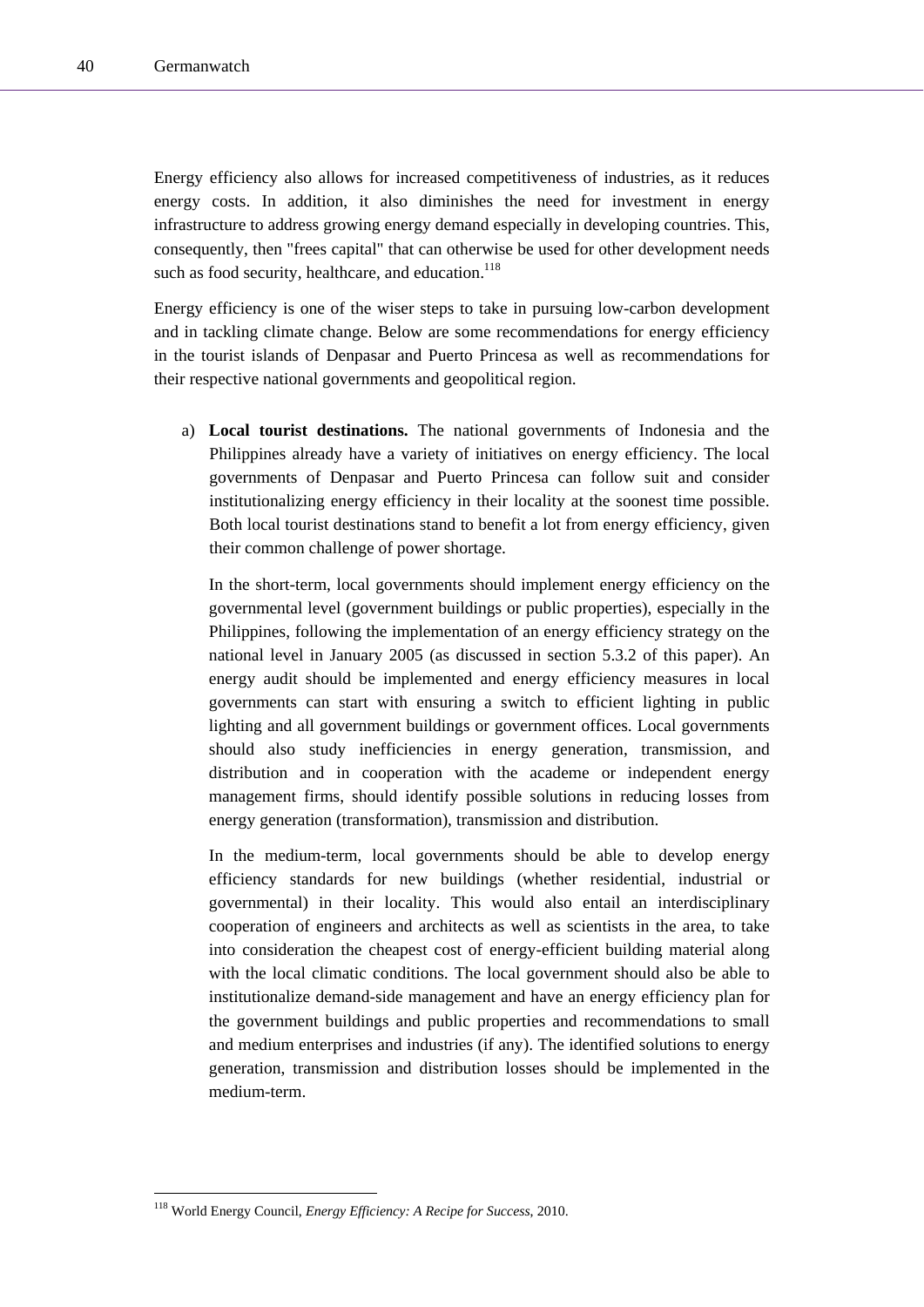In the long-term, local governments should be able to enforce the energy efficiency standards and benefit from a tariff-based compliance mechanism especially in accordance to thatformulated by the national government. The funds that will be collected from the tariff-based compliance mechanism can be pooled into a local "Energy Efficiency Fund," which can be used to micro-finance energy efficiency initiatives in the locality.

Throughout all these phases, constant information education campaigns and consultations should be carried out in and with the local communities (residential, industrial, or governmental) about the benefits of energy efficiency and on energy efficiency plans within the locality. These should be spearheaded by the different *barangays* (villages) in the Philippines and different *desa* (villages) in Indonesia.

b) **National governments**. The Philippine and Indonesian governments already have a couple of energy efficiency initiatives, starting with the government offices up to suggested voluntary measures. These can be further strengthened and become low-cost opportunities for low-carbon development in their countries, which can be success stories for the Southeast Asian region.

In the short-term, the two national governments should aggressively campaign for energy efficiency in all sectors, focusing on standby loss in residential, government, business, and industrial sectors. It should also study how to regulate energy efficiency in the energy sector and whether incentives should be applied to voluntary actions. It should also establish cooperation with the academe in developing labeling standards and energy efficiency standards for appliances. Both countries already have promising laws and regulations on energy efficiency and there is room for improvement in the implementation phase.

The Department of Energy (DOE) in cooperation with the Department of Environment and Natural Resources (DENR) of the Philippines and the Ministry of Energy and Mineral Resources (MEMR) in cooperation with the Ministry of Environment (MoE) in Indonesia should take the lead in implementing energy efficiency in their offices. These agencies should also push for the presidential offices to be the leader in implementing energy efficiency regulations that have been passed in their respective countries. The national government of Indonesia and the Philippines should strive to become leaders in the Southeast Asian region and be able to lead its cities by example.

Recognizing the decentralized nature of cities in Indonesia and the Philippines, the national governments of Indonesia and the Philippines can encourage cities to implement energy efficiency through recognition of pioneering energy efficiency efforts of several cities. Inspiration can be taken from a project implemented in Germany, the competition for the "Federal Capital of Climate Protection" also known as *Wettbewerb Bundeshauptstadt im Klimaschutz.119* This can be modified

<sup>119 &#</sup>x27;Durchfuehrung eines Vorprojektes zum Wettbewerb Bundeshauptstadt im Klimaschutz' Deutsche Bundesstiftung Umwelt < http://www.dbu.de/projekt\_23872/\_db\_1036.html> (15 October 2011).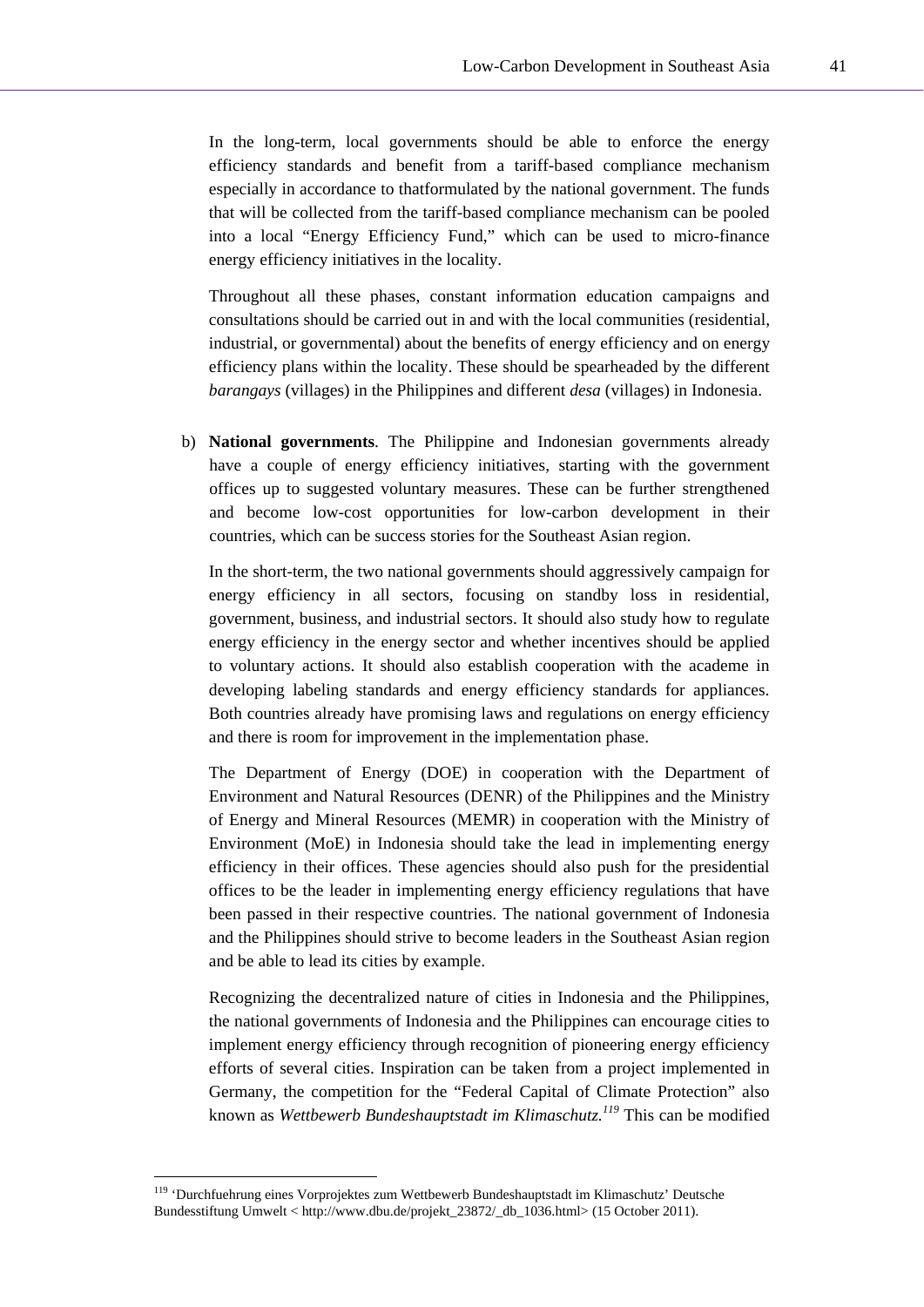to a competition for a "National City of Energy Efficiency" in Indonesia and the Philippines.

In the medium- to long-term, both of these governments should be able to implement mandatory labeling in major appliances such as compact fluorescent lamps, refrigerators, refrigerator-freezers, television, air-conditioners, and electric fans. Strategies to internalize external costs into the electricity prices should be developed. A study was done in 2005 by the Universitas Kristan Indonesia<sup>120</sup> to examine factors affecting the reduction of  $CO<sub>2</sub>$  emissions due to the internalization of external cost in electricity development in Indonesia from 2006- 2025. According to the study, reduction of  $CO<sub>2</sub>$  emissions will increase to 82.5 per cent from 3.7 per cent if the external cost is internalized at a high-level. The study also found out that internalization of external costs also leads to decrease in  $SO<sub>2</sub>$  and  $NO<sub>x</sub>$ . The study basically shows that internalizing external costs in electricity development can lead to decreases in greenhouse gases and air pollutants, which are very important in attaining low-carbon development especially in the energy sector.

Finally, national governments can also set non-fiscal and fiscal incentives for energy-efficient appliances. Non-fiscal incentives can include national certification (akin to endorsement) of energy-efficient appliances, while fiscal incentives can include tax breaks (specifically tax deduction) for companies producing energy-efficient appliances

#### **Renewable energy**

l

a) **Local tourist destinations**. While Puerto Princesa has already started using biomass from residuals to power its electric public transport fleet, its energy sector is still wanting of reform. There is a marked difference in the nature of ownership of the diesel power plants in Puerto Princesa and Denpasar. Diesel power plants in Puerto Princesa are privately-owned and are thus more sensitive to changes such as deployment of renewable energy while those in Denpasar (or Bali, in general) while they may be from independent power producers, they are still technically controlled by PT PLN, with subsidies from the national government.

In the short-term, energy efficiency in the diesel power plants should be studied and implemented by the energy companies and they should create an energy efficiency plan for their power plants and a renewable energy road map in compliance with national directives for enhanced uptake of renewable energy in the country. Local governments, in relation to energy efficiency, should set a target for renewable energy within their locality (in the case of Denpasar, a target that should be consistent with the national target and in the case of Puerto

<sup>&</sup>lt;sup>120</sup> C.O.P. Marpaung, A. Soebagio and R.M. Shrestha, 'Internalizing external cost in electricity development in Indonesia: a factor decomposition analysis'

http://ieeexplore.ieee.org/xpl/freeabs\_all.jsp?arnumber=1546869 (15 October 2011).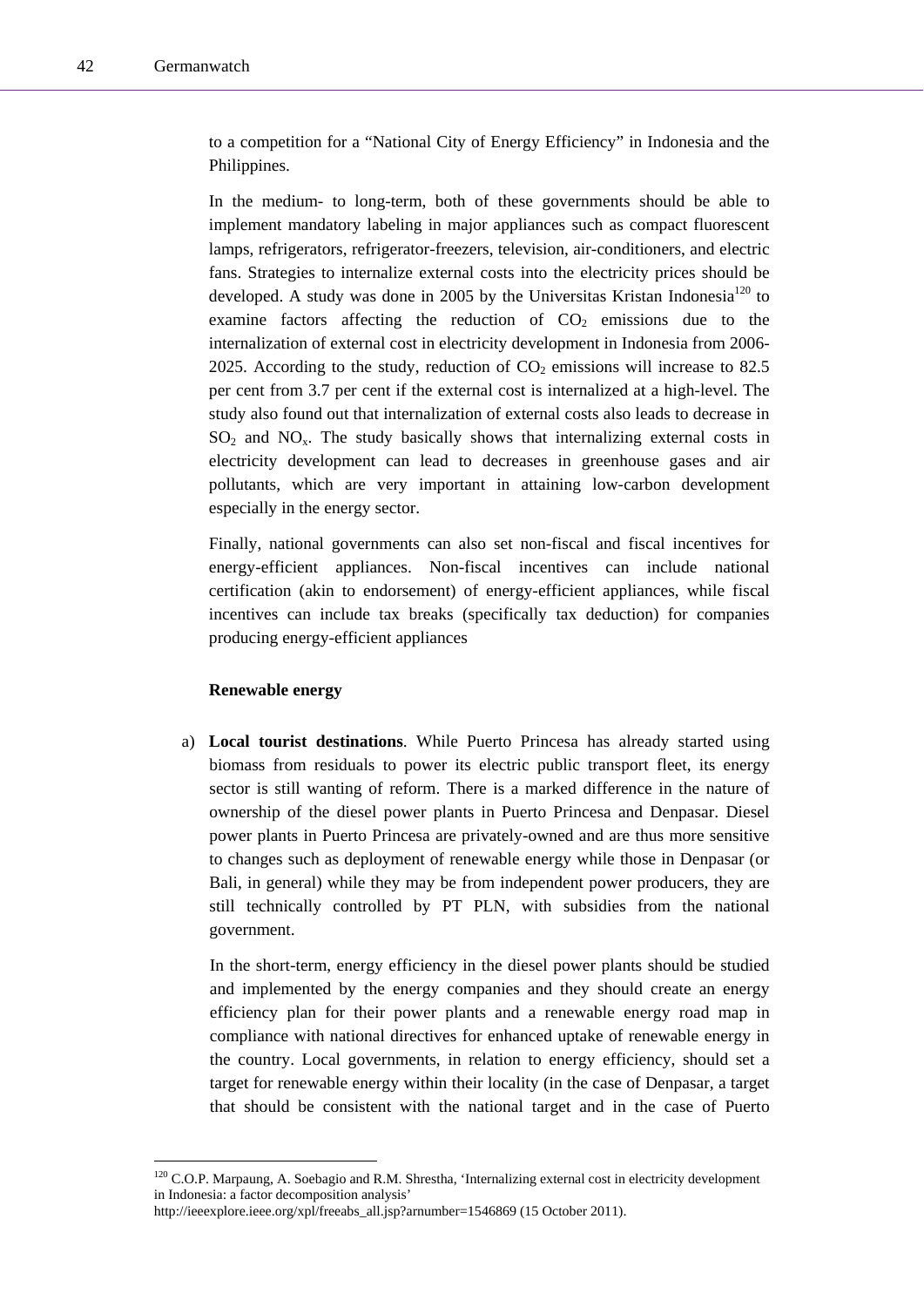Princesa, a pioneering target that should put the province at the forefront of lowcarbon development in the Philippines). Puerto Princesa can also put the target when they are formulating the Local Climate Change Action Plan (LCCAP), which is mandated by the Climate Change Act of 2009. The Renewable Energy Bill of 2008 also enumerated fiscal and non-fiscal incentives for renewable energy generation in the Philippines. In the short-term, scaling up energy generation from biomass sources is a renewable energy option that can also address problems in the waste sector.

In the medium- to long-term, Indonesia should be able to reduce of transform subsidies in the energy sector in order to attract renewable energy investments in its energy sector. Both countries should also make use of co-generation or combined heat and power systems in the medium-term. In the long-term, Puerto Princesa and Denpasar should be able to generate 100 % electricity from renewable energy sources, with the right political framework and the transition by the independent power producers currently operating the diesel power plants in the areas.

b) **National governments**. The Philippines has sent a strong positive signal towards renewable energy development through its launching of a National Renewable Energy Program along with the passage of the Renewable Energy Bill in 2008. Indonesia, on the other hand, has submitted a NAMA to the UNFCCC which includes "the promotion of energy efficiency" and "the development of alternative and renewable energy sources" but still has no direct incentives for renewable energy development in the country. In the short-term, Indonesia can review its existing regulatory laws on promoting renewable energy and find a way to introduce direct incentives for renewable energy development in the country. And because there is only one state-owned power utility in Indonesia, with heavy subsidies from the national government, the national government of Indonesia can consider a subsidy reform and giving additional incentives to renewable energy independent power producers that cooperates with PLN in power generation.

### *6.2 Recommendations for international cooperation*

#### **Energy efficiency**

Apart from financing, capacity-building and sharing of lessons learned are two key areas of action by which international cooperation can be useful. South  $-$  South  $-$ North cities partnership can be helpful for Denpasar and Puerto Princesa. Because Denpasar and Puerto Princesa have already taken some low-carbon initiatives in specific sectors (especially Puerto Princesa with the electric public transport), co-operation with partner cities can help Denpasar and Puerto Princesa to pursue a road map towards holistic low-carbon development.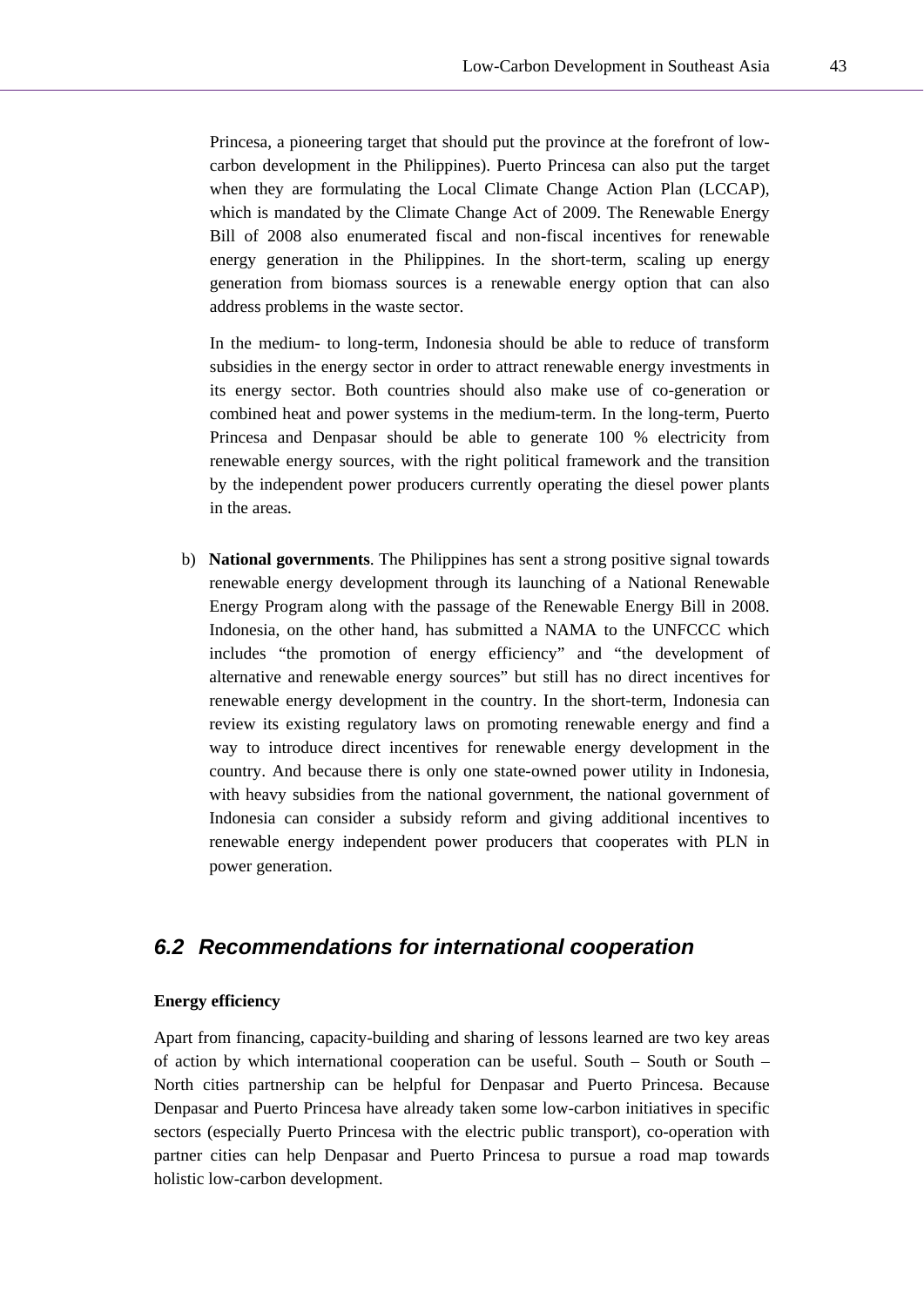l

#### **Renewable energy**

There are a couple of multilateral funds available that Denpasar and Puerto Princesa can take advantage of. The Clean Technology Fund (CTF) within the Climate Investment Funds (CIF) is just one of the "multi-donor" trust funds<sup>121</sup> that Denpasar and Puerto Princesa can access in the process of pursuing low-carbon development. The Cancun Agreement also included technology transfer as a support for mitigation and adaptation actions and while parties are still talking about elements to make the Technology Mechanism be fully operational by 2012, other options should be explored.

Developing an ambitious low-carbon development plan for Denpasar and Puerto Princesa is a must and various sources of support internationally (or even nationally) may be available. Within the UNFCCC framework, low-carbon development plans can be submitted as NAMAs requiring international support or as gold-standard CDM projects. In the next section, one of the existing international initiatives reviewed has CDM projects in developing countries, all of which are certified as gold-standard projects.

# *6.3 Recommended initiatives*

Most of the "high-value tourism markets" of developing countries depend on air travel that is mid- or long-haul in distance, thereby making air travel by far the major contributor to emissions of tourism.<sup>122</sup> With tourist island destinations like Denpasar and Puerto Princesa being vulnerable to climate change, it is in their interest to address aviation emissions even on an indirect level. Offsetting aviation emissions can be used as an income source to co-finance a low carbon strategy within the islands. A couple of other issues identified earlier in this paper such as waste management should also be addressed in light of tourism and climate change. Below are some recommended project initiatives for the local areas of Denpasar and Puerto Princesa that can take inspiration from existing initiatives.

#### **Local adaptation projects funded by tourism**

There are aviation carbon-offsetting programs available such as that of atmosfair (see Box 3), however, these are voluntary in nature. But in case that tourists islands make sure that "their" tourists use such a program, actors like atmosfair would most likely be ready to finance with the relevant money low carbon projects within these islands (see down below). Some airlines also have climate-related initiatives such as that of local Philippine airline Cebu Pacific Air (see Box 4), however, these do not lead to quantified emission reductions as its focus is on adaptation.

<sup>&</sup>lt;sup>121</sup> 'Clean Technology Fund' Climate Funds Update <http://www.climatefundsupdate.org/listing/cleantechnology-fund> (25 June 2011).

<sup>&</sup>lt;sup>122</sup> Gössling, S., Hall, M.C., and Scott, D. 'The Challenges of Tourism as a Development Strategy in an Era of Global Climate Change', in Eija Palosuo (ed), *Rethinking Development in a Carbon-Constrained World Development Cooperation and Climate Change* (Ministry for Foreign Affairs Finland, 2009).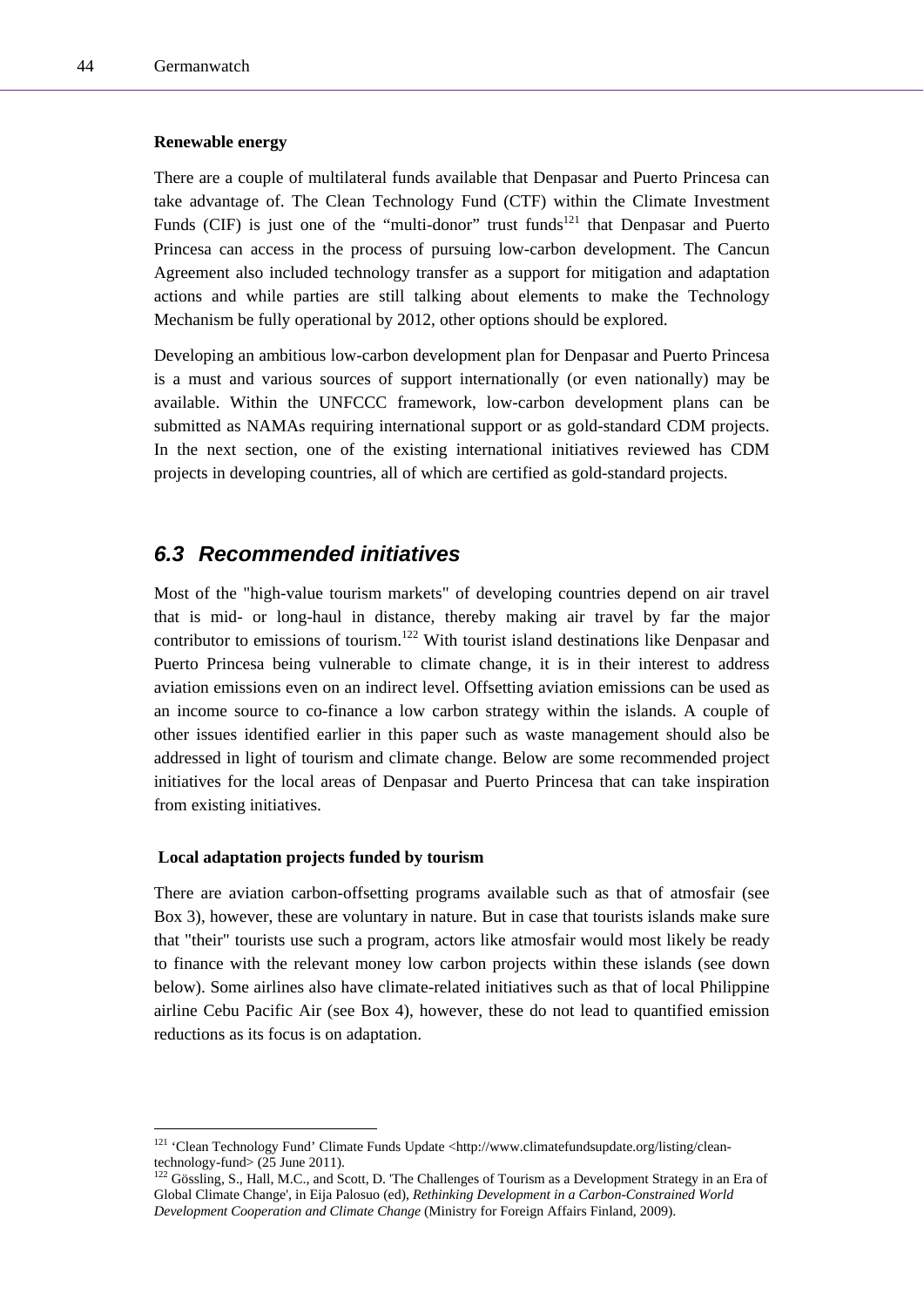Given the vulnerability of Denpasar and Puerto Princesa, these two tourist islands can pursue mitigation in the form of local adaptation projects. Local adaptation projects should be a product of local vulnerability assessments and an accounting of the carbon footprint of local tourist activities. Local vulnerability assessments would ensure that the adaptation project addresses a real vulnerability that the locality faces in light of climate change, with the inclusion of scientific and social processes. Greenhouse gas accounting of local tourist activities, on the other hand, can give a measure of the carbon footprint that tourists leave when they undertake a certain activity. This may, indeed, discourage some tourists from doing pursuing some activities, this increases awareness that the local area they are visiting is vulnerable to climate change and that tourism has a role to play in it.

In line with the local adaptation project, a Local Climate Change Adaptation Fund should be established, which will fund adaptation projects in the locality. This fund can be sourced initially from a voluntary donation by the tourists and, as adaptation projects are being established and developed, should eventually be sourced from a mandatory fee that tourists pay upon arrival. This will allow for a more direct participation and contribution of tourists in climate adaptation in the areas they are visiting.

Below is a chart of the steps recommended for designing local adaptation projects in the tourist islands of Denpasar and Puerto Princesa.





### **Local mitigation projects funded by external support**

There are possibilities for local mitigation projects to be funded through external means such as the projects of atmosfair (Box 1) and Cebu Pacific & WWF Philippines' Bright Skies (Box 2). There is a possibility with atmosfair for external parties to "Propose a

<sup>&</sup>lt;sup>123</sup> Own Figure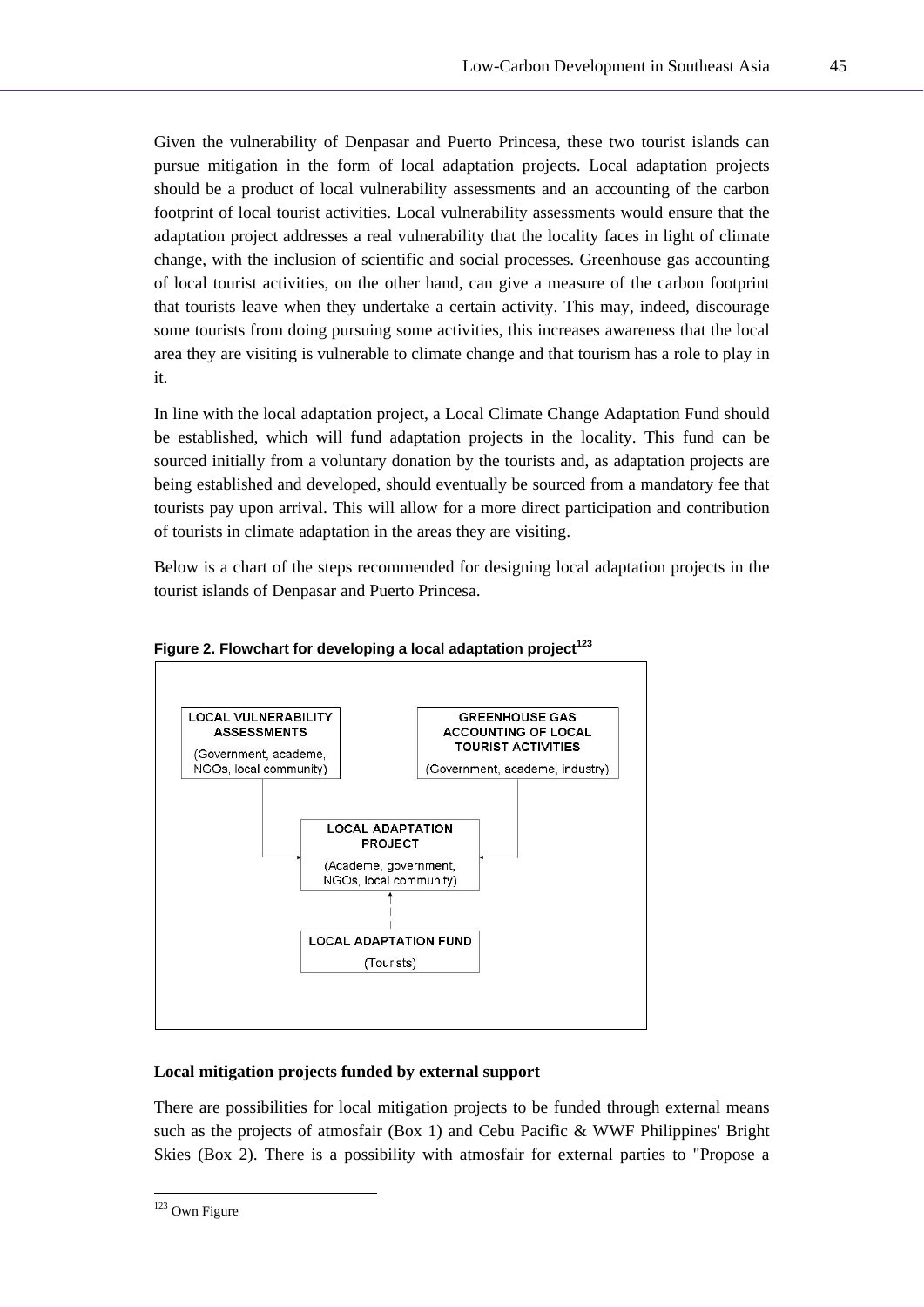Project" that atmosfair can adopt as one of their projects. One of atmosfair's criteria for the proposed project is the ability of the project to meet the CDM Gold Standard, with quantifiable emissions reductions. In return, atmosfair can assist with the review of the project idea and with the project idea's compliance to the CDM Gold Standard. In addition, atmosfair can also help with the project design documents including "baseline study, monitoring methodology, and demonstration of additionality." They can also help with coordinating the "validation and registration processes" of the project idea.<sup>124</sup>

#### **Box 1: Atmosfair: International initiative to mitigate aviation's contribution to climate change**

Atmosfair gGmbH is an offsetting service that allows flight travelers to calculate their emissions and consequently pay a corresponding amount to offset the carbon emission of their flights. The payment is then used to finance mitigation projects in developing countries, thereby allowing the people to "carry out their daily activities in an energy-efficient and environmental-friendly way."125 Atmosfair has proven to be one of the more reliable and effective offsetting initiatives as all their projects are designed and certified as Clean Development Mechanism (CDM) projects (under the international climate agreement Kyoto Protocol). In addition, all these projects also meet the Gold Standard, which is a standard recognizing "best practice methodology and a high quality carbon label for both Kyoto Protocol and voluntary markets."<sup>126</sup>

#### **Box 2: WWF-Philippines' Bright Skies: adaptation as a function of mitigation**

Local Philippine carrier Cebu Pacific Air has partnered with World Wildlife Fund (WWF)-Philippines in supporting community-based adaptation project in one of the islands in the Philippines.<sup>127</sup> Flight travelers on Cebu Pacific Air have the option to donate an amount of money to the Bright Skies project upon payment of their flight. While the initiative does not have a quantifiable mitigation outcome, it opens an opportunity for addressing adaptation, which is a major need in a highly vulnerable country like the Philippine archipelago. It should be noted, however, that the airline only liaises between its customers and WWF in financing the community-based adaptation project and does not really have its own innovative contribution to adaptation or mitigation.

<sup>&</sup>lt;sup>124</sup> 'Propose a Project' atmosfair <https://www.atmosfair.de/en/our-projects/propose-a-project/> (05 August 2011).

<sup>&</sup>lt;sup>125</sup> 'Fly and Pay for the Greenhouse Gases' atmosfair <https://www.atmosfair.de/en/about-us/what-isatmosfair/> (03. August 2011).

<sup>&</sup>lt;sup>126</sup> 'The Gold Standard Premium Quality Carbon Credits' CDM Gold Standard

<sup>&</sup>lt;http://www.cdmgoldstandard.org/> (03. August 2011). 127 'Cebu Pacific Bright Skies for Every Juan' Cebu Pacific Air

<sup>&</sup>lt;http://www.cebupacificair.com/wwfbrightskies/index.html> (03. August 2011).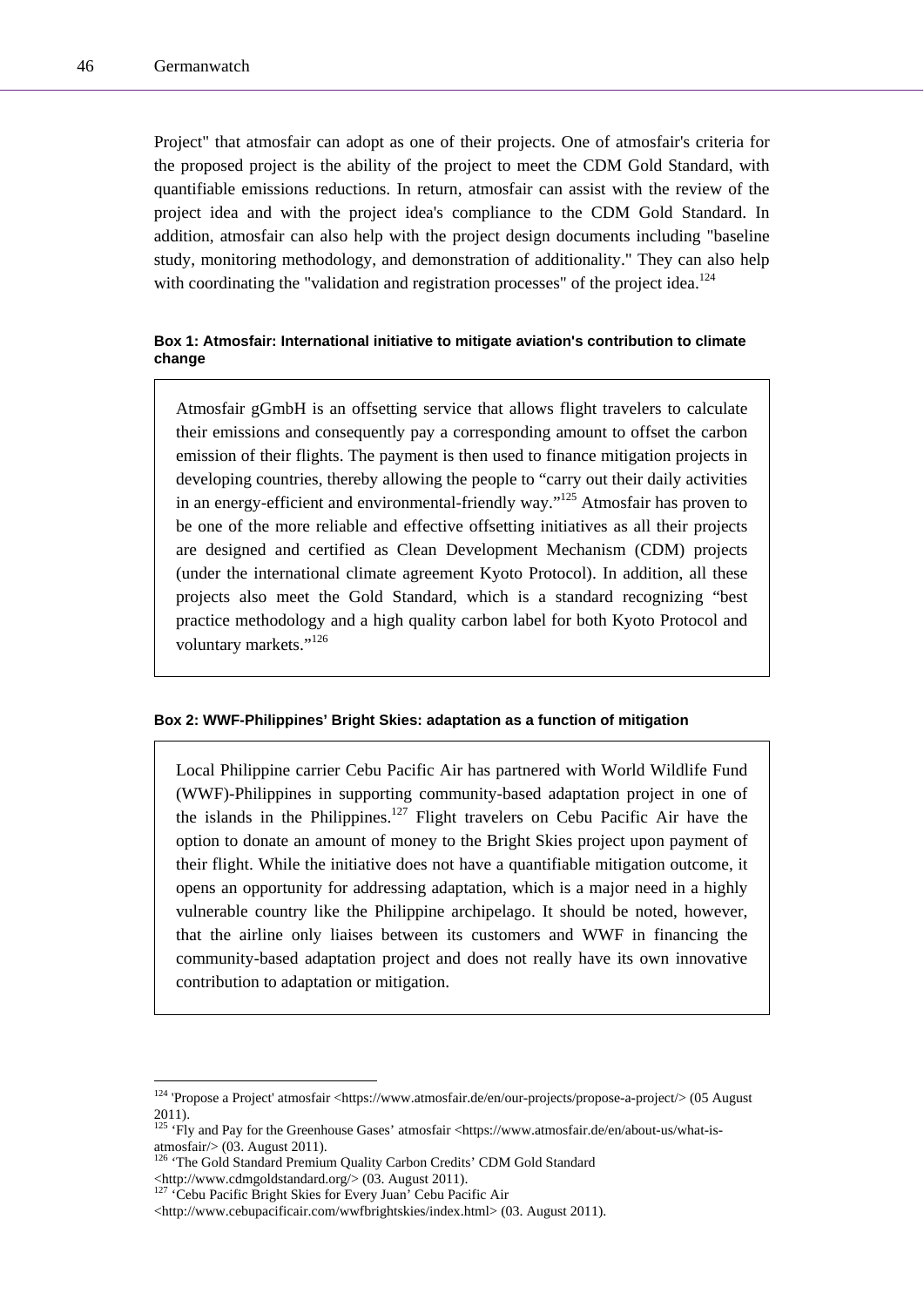Puerto Princesa's cooperation with iCSC on a Climate Friendly Cities (CFC) Project (see section 5.4.2 of this article) and with the EU-funded Zero Carbon Resorts Project are two mitigation projects that can be replicated in Denpasar.

A scheme such as iCSC's CFC Project can address two of Denpasar's pressing problems at the same time. Denpasar has been reported to be Indonesia's sixth most traffic congested city<sup>128</sup> and electric public transport can partially be a solution to traffic congestion and its immediate environmental consequences such as air pollution. The CFC project can also address Denpasar's waste management problem (mentioned earlier in section 3) through the use of organic waste as energy source for the electric public transport.





Replicating the Zero Carbon Resorts Project in Denpasar will benefit not just the climate but also the 248 tourist accommodations in Denpasar. The retrofits that energy efficiency entails may be an opportunity for the tourist accommodations to upgrade their services, while at the same time ensuring savings in the long-term. It is recognized, however, that not all of the tourist accommodations have access to capital that such retrofits require. It is, therefore, recommended that projects of this nature should take advantage of opportunities for external support such as that of atmosfair especially when government support or public money is not available.

<sup>128 &#</sup>x27;Denpasar: the Sixth most Traffic Congested City in Indonesia' The Beat <http://daily.beatmag.com/latestnews/denpasar-the-sixth-most-traffic-congested-city-in-indonesia.html> (03. August 2011). 129 'Climate Friendly Cities' Institute for Climate and Sustainable Cities

<sup>&</sup>lt;http://www.ejeepney.org/home/climate-friendly-cities/climate-friendly-cities> (03. August 2011).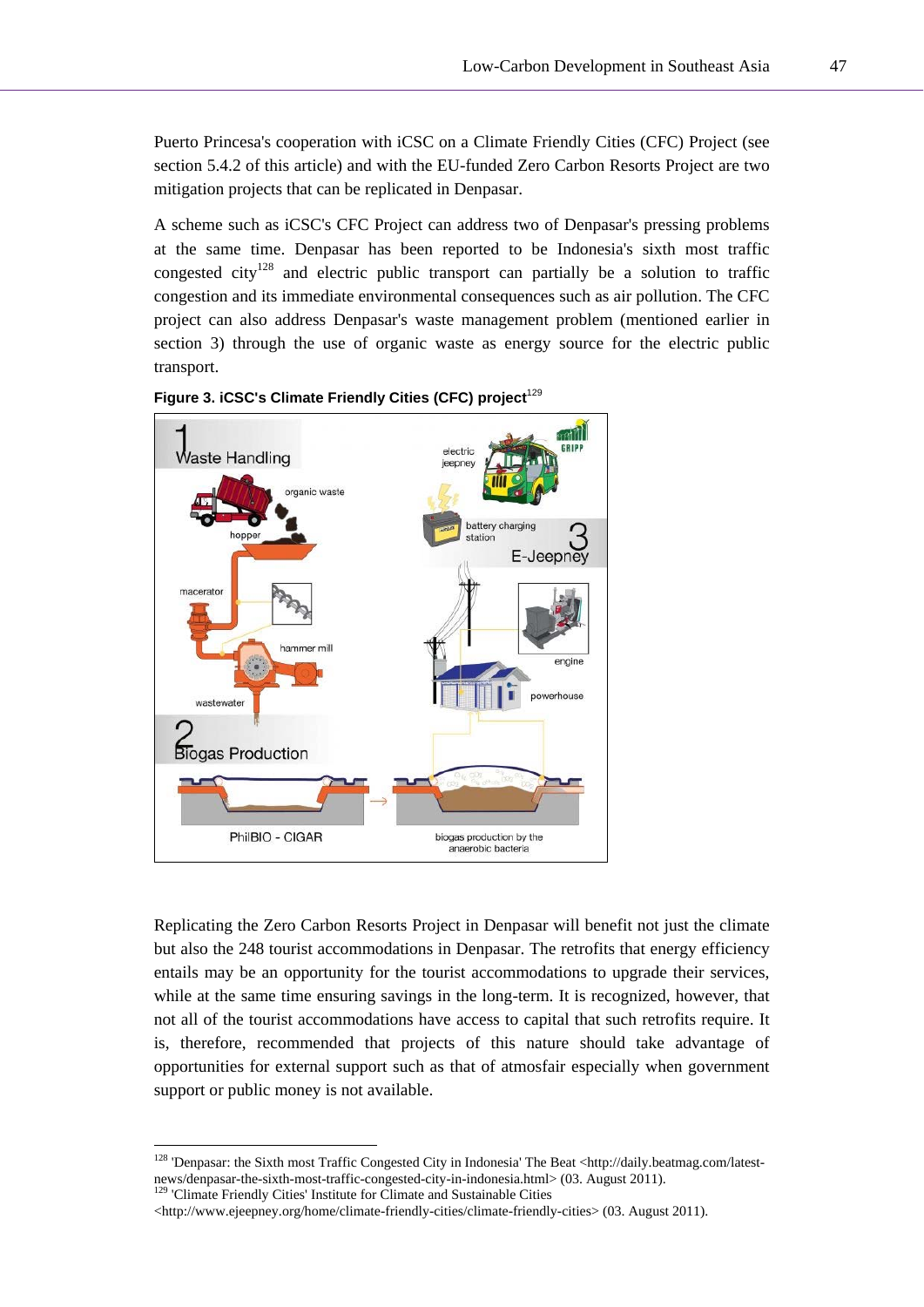# **7 Conclusion**

The case of Puerto Princesa and Denpasar as tourist island destinations presents a microcosm of climate-related challenges in Southeast Asia. These two destinations are very vulnerable to the impacts of climate change but at the same time have some contribution to it as well. Development is a priority of developing countries but they also recognize the importance of pursuing development alongside global issues such as climate change. Low-carbon development is no longer confined to being a theory but is already a reality in some developing countries, specifically in some localities. However, low-carbon development is a development pathway that is still non-conventional and requires shifts in socio-cultural,-political, and economic paradigms.

The energy sources of tourist island destinations Puerto Princesa and Denpasar leave a lot of room for low-carbon energy development and it is good to know that national policies are in place to support a shift towards renewable energy. While the ASEAN as a geopolitical organization of Southeast Asian countries does not have any binding agreement on low-carbon energy development in the region, it recognizes renewable energy as one of the potential energy sources for energy security in the region. The ASEAN and the national governments of Indonesia and the Philippines, however, should recognize that the energy choice of today will have a big impact on the region and the respective member countries' emissions tomorrow. It is a fact that local or national governments are only in office for a short period of time, ,but this should not hinder ambitious decision-making that may prove to be landmark decisions in the future. Pursuing low-carbon development can be one of those decisions.

The international community also has in their interests to support low-carbon energy development in developing countries. This will ensure that the world is moving towards one direction in tackling climate change while battling poverty. International support whether financial or technological and knowledge transfer will be a big boost towards the mainstreaming of climate change in the development plans of developing countries.

Puerto Princesa and Denpasar as tourist island destinations are attractions to international tourists. International tourists and locals alike should be reminded that as with any holiday break, the beauty of these island destinations can also be short-lived if they are not taken care of and if the climate is not taken care of. It is thus of interest to everyone to take care of their destinations and of the climate.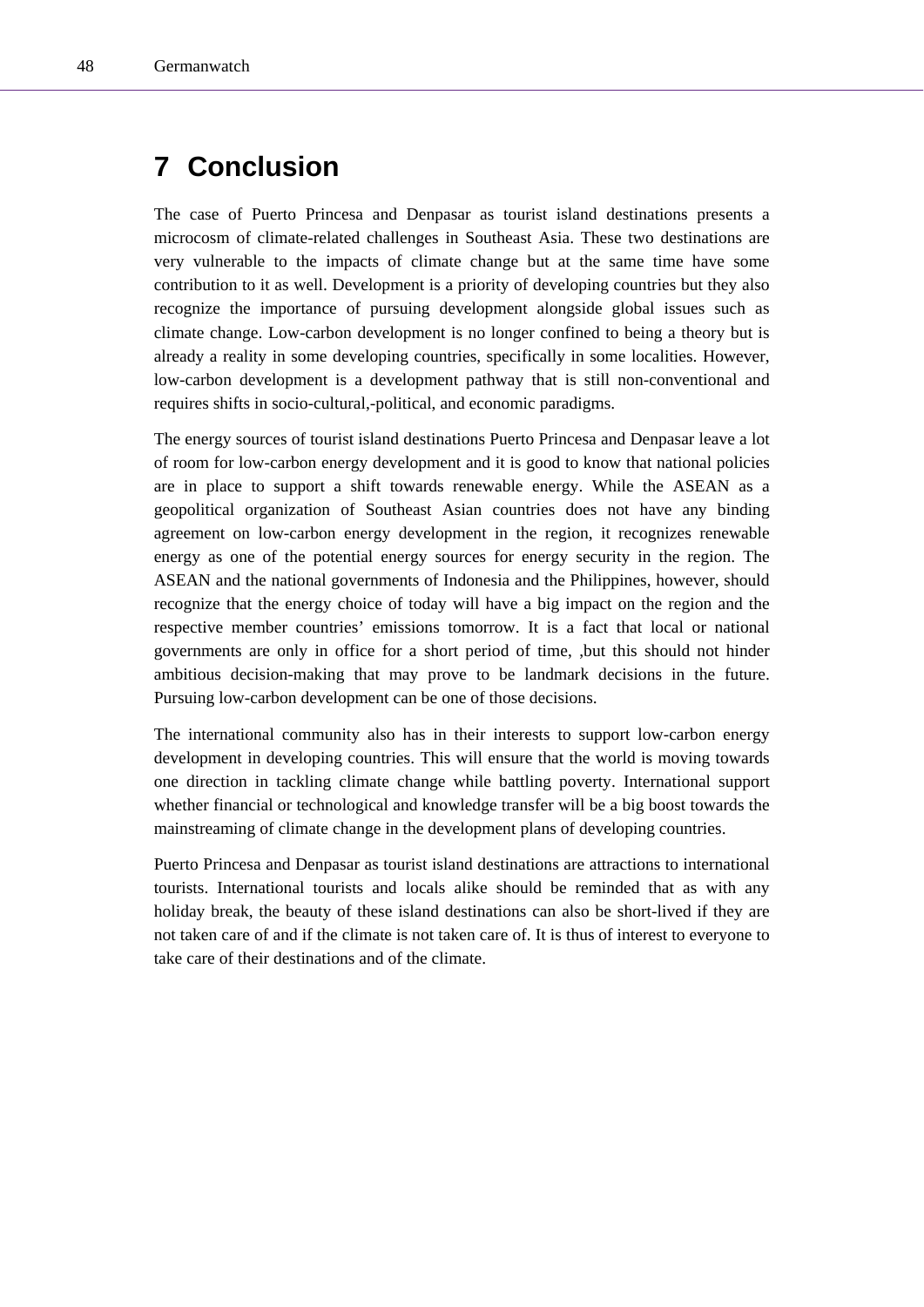# **8 Bibliography**

'2007 Census of Population' National Statistics Office <http://www.census.gov.ph/data/census2007/index.html> (22. June 2011).

Abigail Ho, 'Island power plants run out of fuel' National Power Corporation Small Power Utilities Group <http://www.spug.ph/fuelrunout.asp> (22 June 2011).

'About EECCHI' Energy Efficiency and Conservation Clearing House Indonesia <http://energyefficiencyindonesia.info/about-eecchi> (03 August 2011).

 'About us' Institute for Climate and Sustainable Cities < http://www.ejeepney.org/home/staticdata/about-us> (14 October 2011).

Anasia Silviati, 'Indonesia Renewable Energy Market' <http://www.climatelaw.org/laws/indonesia/indonesiaenergy> (24 June 2011).

'ASEAN Leaders' Statement on Joint Response to Climate Change' Association of Southeast Asian Nations <http://www.aseansec.org/24515.htm> (25 November 2010).

'Assessment of Solar Resources in the Philippines' National Renewable Energy Laboratory <http://spug.ph/Solar.pdf> (24 June 2011).

'Association of Southeast Asian Nations' An overview on ASEAN environmental cooperation <http://environment.asean.org/index.php?page=overview> (20. June 2011).

'Association of Southeast Asian Nations' ASEAN plan of action for energy cooperation <http://www.asean.org/22675.pdf> (20 June 2011).

'Association of Southeast Asian Nations' ASEAN socio-cultural community blueprint <http://www.asean.org/5187-19.pdf> (20. June 2011).

'Association of Southeast Asian Nations' Joint media statement of the fourteenth meeting of ASEAN tourism ministers (14th M-ATM) <http://www.aseansec.org/25762.htm> (20 June 2011).

Ateneo School of Government, 'Pag-ambleg Y Ang Calibutan: A Monitoring Initiative for Community-Based Sustainable Ecotourism Puerto Princesa Palawan Project Profile' (Ateneo School of Government, Quezon City, 2010).

 Aurea Calica 'PNoy launches National Renewable Energy Program' The Philippine Star <http://www.philstar.com/Article.aspx?articleId=696271&publicationSubCategoryId=63> (25 June 2011).

Badan Pusat Statistik, 'Bali Dalam Angka' (Badan Pusat Statistik Provinsi Bali, Bali, 2010).

'Bali bracing for a week of possible outages' The Jakarta Post <http://www.thejakartapost.com/news/2011/03/25/bali-bracing-a-week-possible-outages.html> (22 June 2011).

'Bali Clean and Green' Pemerintah Provinsi Bali <http://www.baliprov.go.id/index.php?page=2&action=detail&id=134> (21 June 2011).

Becken, S. "Analysing international tourist flows to estimate energy use associated with air travel." *Journal of Sustainable Tourism*, **10**, 2 (2002), pp. 114-131.

'Biomass' Invest Philippines <http://www.investphilippines.gov.ph/downloads/sector/Biomassper cent20Energy.pdf> (24 June 2011).

'Business groups call for quick solution to Palawan brownout problem; fear severe damage to tourism industry' Philippine Chamber of Commerce and Industry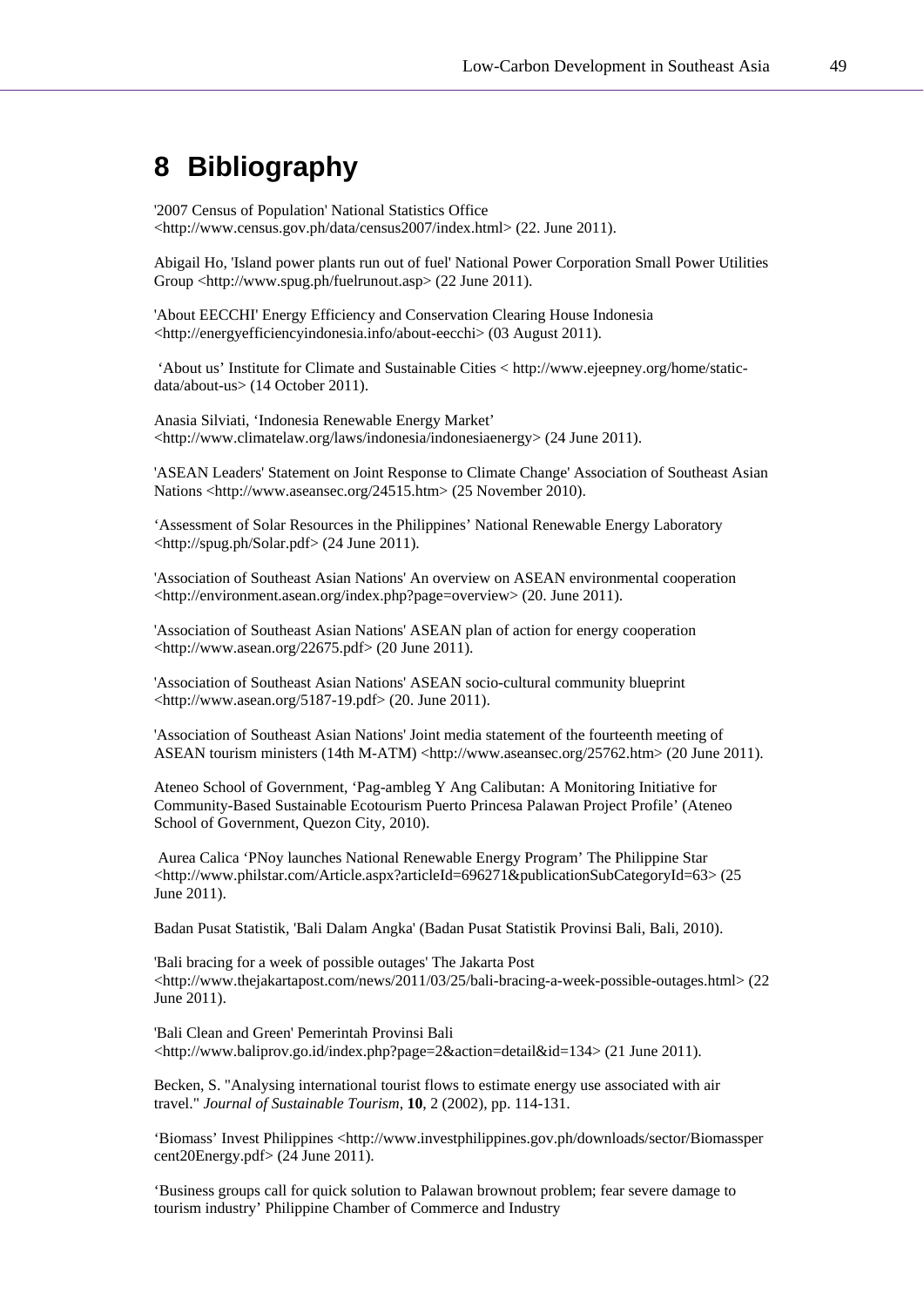<http://www.philippinechamber.com/index.php?option=com\_content&view=article&id=739:busin ess-groups-call-for-quick-solution-to-palawan-brownout-problem-fear-severe-damage-to-tourismindustry&catid=31:energy&Itemid=78> (24 June 2011).

'Cebu Pacific Bright Skies for Every Juan' Cebu Pacific Air <http://www.cebupacificair.com/wwfbrightskies/index.html> (03 August 2011).

'Clean Technology Fund' Climate Funds Update <http://www.climatefundsupdate.org/listing/clean-technology-fund> (25 June 2011).

'Climate Friendly Cities' Institute for Climate and Sustainable Cities <http://www.ejeepney.org/home/climate-friendly-cities/climate-friendly-cities> (03 August 2011).

'Compendium of Energy Efficiency Policies of APEC Economies Indonesia' The Energy Conservation Center Japan Asia Energy Efficiency and Conservation Collaboration Center <www.ieej.or.jp/aperc/CEEP/Indonesia.pdf> (03 August 2011).

C.O.P. Marpaung, A. Soebagio and R.M. Shrestha, 'Internalizing external cost in electricity development in Indonesia: a factor decomposition analysis' http://ieeexplore.ieee.org/xpl/freeabs\_all.jsp?arnumber=1546869 (15 October 2011).

Correspondence (copy), NEXUSPHIL with Mayor of Puerto Princesa, Puerto Princesa City, Philippines, 08 April 2009.

Darma et al. 'The Role of Pertamina Geothermal Energy (PGE) in Completing Geothermal Power Plants

Achieving 10,000 MW in Indonesia' Proceedings World Geothermal Congress 20120 <http://bdig.iie.org.mx/BibDig/P10-0464/pdf/0402.pdf> (24 June 2011).

'Delta P, Inc.' Vivant Corporation <http://vivant.com.ph/holdings/delta-p-inc/> (24 June 2011).

'Denpasar: the Sixth most Traffic Congested City in Indonesia' The Beat <http://daily.beatmag.com/latest-news/denpasar-the-sixth-most-traffic-congested-city-inindonesia.html> (03 August 2011).

Donabelle Gatdula 'DOE prepares new standards for Energy Efficiency' The Philippine Star <http://www.abs-cbnnews.com/business/07/07/11/doe-prepares-new-standards-energy-efficiency> (06 August 2011).

'Don't Trash Bali Bali Devising Policies to Deal with A Daily Mountain of Trash and Rubbish by Reusing, Recycling and Reducing' Bali Discovery Tours <http://www.balidiscovery.com/messages/message.asp?Id=6915> (15 October 2011).

'Durchfuehrung eines Vorprojektes zum Wettbewerb Bundeshauptstadt im Klimaschutz' Deutsche Bundesstiftung Umwelt <http://www.dbu.de/projekt\_23872/\_db\_1036.html> (15 October 2011).

'Economy Update - Indonesia: Energy Efficiency and Labeling Program in Indonesia' Asia Pacific Economic Cooperation Energy Standard Information System <http://www.apecesis.org/www/UploadFile/11\_egeec\_014.pdf> (03. August 2011).

'EC Way of Life' Republic of the Philippines Department of Energy <http://www.doe.gov.ph/neecp/aboutus.htm> (28. July 2011).

'EECCHI Low Energy Office: Impressive Energy Savings' Ministry of Foreign Affairs Denmark Embassy of Denmark, Jakarta

<http://www.ambjakarta.um.dk/en/servicemenu/News/EECCHILowEnergyOfficeImpressiveEnerg ySavings.htm> (03 August 2011).

Eka Melisa,'National Action Plan and International Partnership: Indonesia's Response to Global Efforts to Improve the International Regime on Climate Change' Paper and presentations from the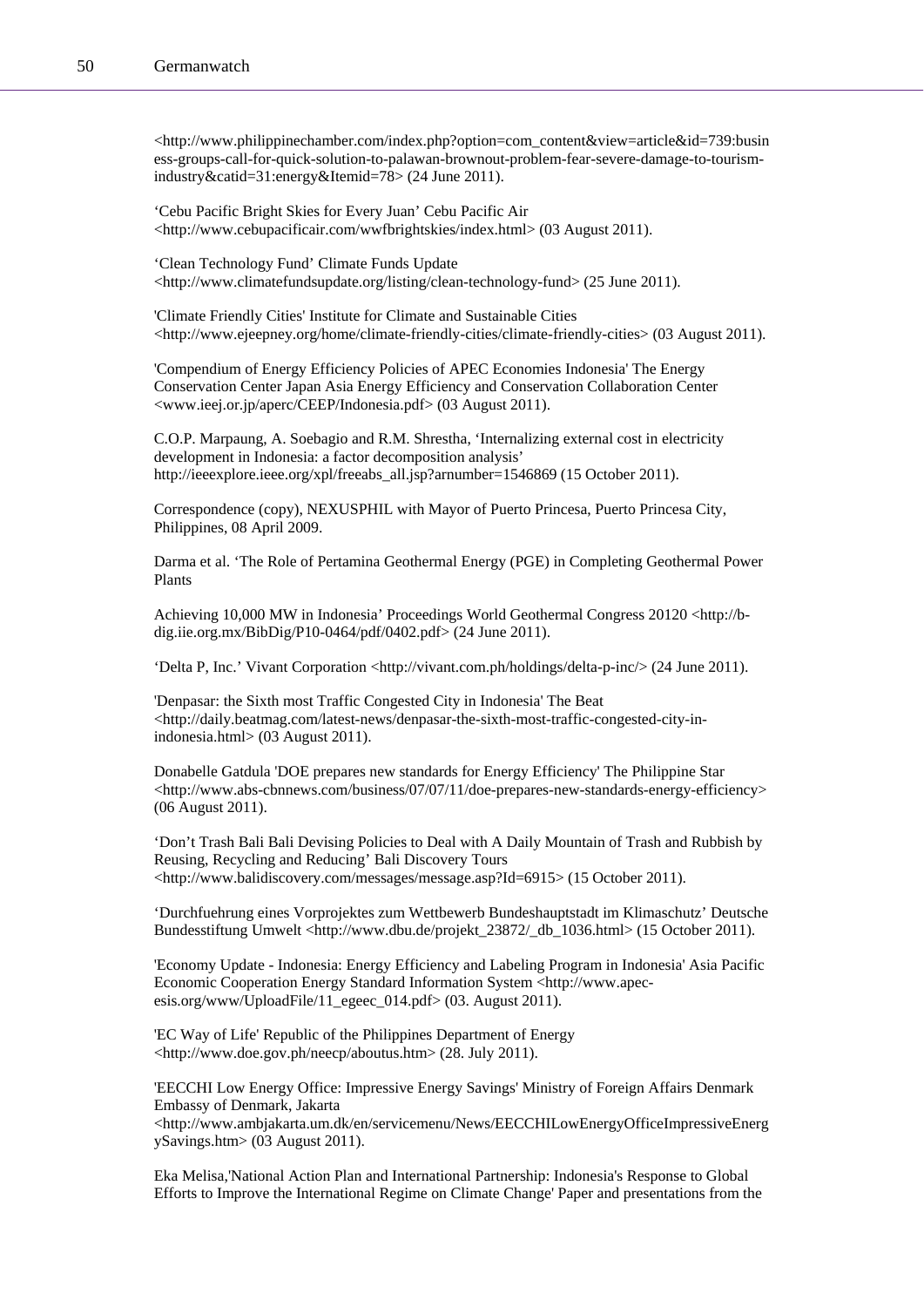Asia Climate Change Policy Forum <http://www.crawford.anu.edu.au/accpforum/presentations.php> (09 May 2011).

Elliot *et al*., 'Wind Energy Resource Atlas of the Philippines' National Renewable Energy Laboratory <http://spug.ph/wind\_atlas\_philippines.pdf> (24 June 2011).

'Energy Efficiency Information Education Campaign' Republic of the Philippines Department of Energy <http://www.doe.gov.ph/EE/IECC.htm> (28 July 2011).

'Energy Resources Coal' Republic of the Philippines Department of Energy <http://www.doe.gov.ph/ER/coal.htm> (10 September 2011).

'Energy Service Companies Accreditation' Republic of the Philippines Department of Energy <http://www.doe.gov.ph/EE/ESCOs.htm> (28. July 2011).

'EPIRA (R.A. 9136)' Official Website of the Philippine Department of Energy <http://www.doe.gov.ph/faq%27s/epira.htm> (24 June 2011).

'Executive Order no. 472' Chan Robles Virtual Law Library <http://www.chanrobles.com/executiveorders/1998/executiveorderno472-1998.html> (28 July 2011).

'Fast Facts Philippine Energy Efficiency Project' Asian Development Bank <http://www.adb.org/media/articles/2009/13006-philippines-energies-projects/fast-facts.pdf> (28 July 2011).

'Fly and Pay for the Greenhouse Gases' atmosfair <https://www.atmosfair.de/en/about-us/what-isatmosfair/> (03 August 2011).

Food and Agriculture Organization of the United Nations, "State of the World's Forests 2011"(Food and Agriculture Organization of the United Nations, Rome, 2011).

Fukuda, K. and Siagian U. 'Potential of Renewable Energy based Distributed Power Generation System toward Low Carbon Development Option for Indonesia', in Kentaro Tamura et al. (eds), Is

Gössling, S. "Sustainable tourism development in developing countries: some aspects of energy use." *Journal of Sustainable Tourism*, **8**, 5 (2000), pp. 410-425.

Gössling, S., Hall, M.C., and Scott, D. 'The Challenges of Tourism as a Development Strategy in an Era of Global Climate Change', in Eija Palosuo (ed), *Rethinking Development in a Carbon-Constrained World Development Cooperation and Climate Change* (Ministry for Foreign Affairs Finland, 2009).

'Government Energy Management Program' Republic of the Philippines Deparment of Energy  $\lt$ http://www.doe.gov.ph/popup/AO%20110.pdf> (21. July 2011).

'Government finalizing emissions reduction plan' The Jakarta Post <http://www.thejakartapost.com/news/2011/07/19/govt-finalizing-emissions-reduction-plan.html> (01 August 2011).

Government of Indonesia State Ministry of Environment, 'National Action Plan Addressing Climate Change' (Government of Indonesia State Ministry of Environment, Jakarta, 2007).

Gupta, H. and Roy, S. Geothermal Energy: An Alternative Resource for the 21st Century (Elsevier, the Netherlands, 2007).

Harrington, L. and Damnies, M. 'Energy Labelling and Standards Throughout the World' (The National Appliance and Equipment Energy Efficiency Committee Australia, Victoria, 2001).

Indonesia in a Good Position to Achieve Sustainable Low Carbon Development? Opportunities, potentials and limitations (Institute for Global Environmental Strategies, 2010).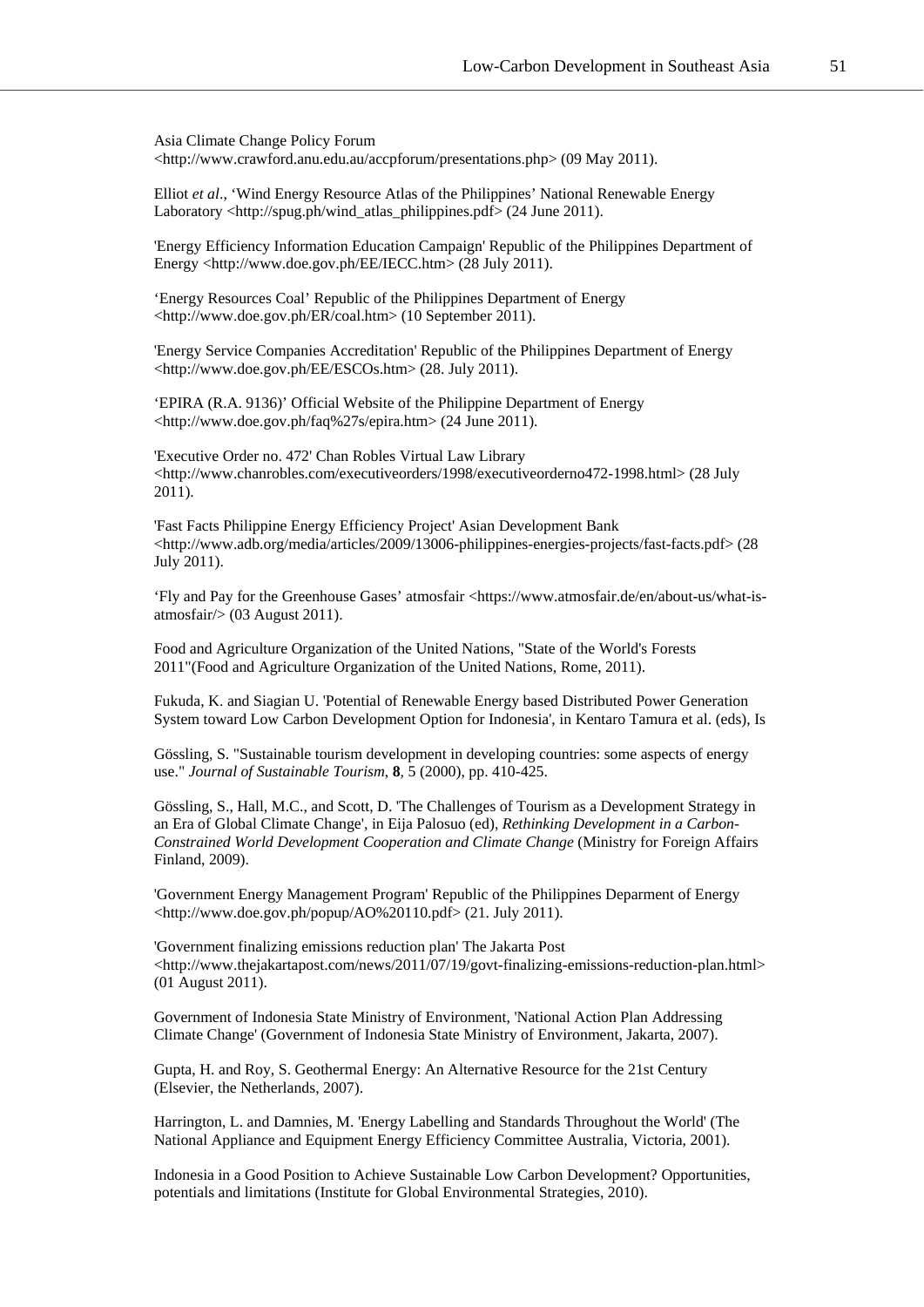'Indonesia' reegle REN21 <http://www.reegle.info/countries/ID#energy\_efficiency> (03 August 2011).

Institute for Global Environmental Strategies, 'Carbon Finance for Low-Carbon Community Development in East Asia Cases of the Philippines, Indonesia and China' (Institute for Global Environmental Strategies, Japan, 2009).

Institute for Global Environmental Strategies, 'Carbon Finance for Low-Carbon Community Development in East Asia Cases of the Philippines, Indonesia and China' (Institute for Global Environmental Strategies, Japan, 2009).

Ir Djuwarno, 'Distributed small scale power plant in Indonesia'  $\langle$ http://www.egnret.ewg.apec.org/meetings/egnret20/Korea%20day%201/Indonesia.ppt  $>$  (24 June 2011).

Irma Isip, 'Industry warns brownouts will harm Palawan tourism' Malaya Business Insight <http://www.malaya.com.ph/02242010/busi8.html> (22 June 2011).

Jesus Tamang,'The Philippine Natural Gas Industry' Republic of the Philippines Department of Energy

 $\langle$ http://www.doe.gov.ph/ER/archives/pcr/Pdf/pdf%20Philippine%20natural%20gas%20industry.p df> (15 October 2011).

Laode Syarif and Andri Wibisana, 'Strengthening Legal and Policy Frameworks for Addressing Climate Change in Asia: Indonesia' UNEP Case Studies <http://www.unep.org/dec/PDF/Casestudies/CCIndonesiadraft.pdf> (28 May 2011).

Local Government of Puerto Princesa, 'Economic Sector Development Plan' (Local Government of Puerto Princesa, Palawan, 2011).

'Maldives Marine Energy Partnership' The Scottish Government <http://www.scotland.gov.uk/News/Releases/2010/12/08131508> (15 October 2011).

Montty Girianna, 'Renewable energy and energy efficiency in Indonesia' ADB Workshop on Climate Change and Energy 2009 <http://www.adb.org/documents/events/2009/Climate-Change-Energy-Workshop/Renewable-Energy-Girianna.pdf> (22 June 2011).

M. Sidik Boedoyo and Agus Sugiyono, 'Decentralized Power Generation in Indonesia Current Issues and Prospects' Tech Monitor < http://www.techmonitor.net/tm/images/b/be/10may\_jun\_sf3.pdf> (15 October 2011).

'Municipality of Puerto Princesa Case Study' The World Bank  $\langle$ http://info.worldbank.org/etools/docs/library/230308/Session%203/Session%203%20Case%20St udy%202.pdf> (14 October 2011).

National Climate Change Commission of Indonesia 'National Economic, Environment and Development Study (NEEDS) for Climate Change Indonesia Case Study'<http://unfccc.int/files/adaptation/application/pdf/indonesianeeds.pdf> (15 October 2011).

Ni Komang Erviani, 'Bali crossing project to solve power shortage' <http://www.thejakartapost.com/news/2011/06/10/bali-crossing-project-solve-powershortage.html> (22 June 2011).

Ölz, S. and Beerepoot, M. 'Deploying renewables in Southeast Asia trends and potentials' (International Energy Agency Working Paper, France, 2010).

'P1-B Hydro Power Plant Up in Puerto Princesa City' Langogan Power Corporation <http://www.langoganpower.com/p1-b-hydro-power-plant-up-in-puerto-princesa-city/> (24 June 2011).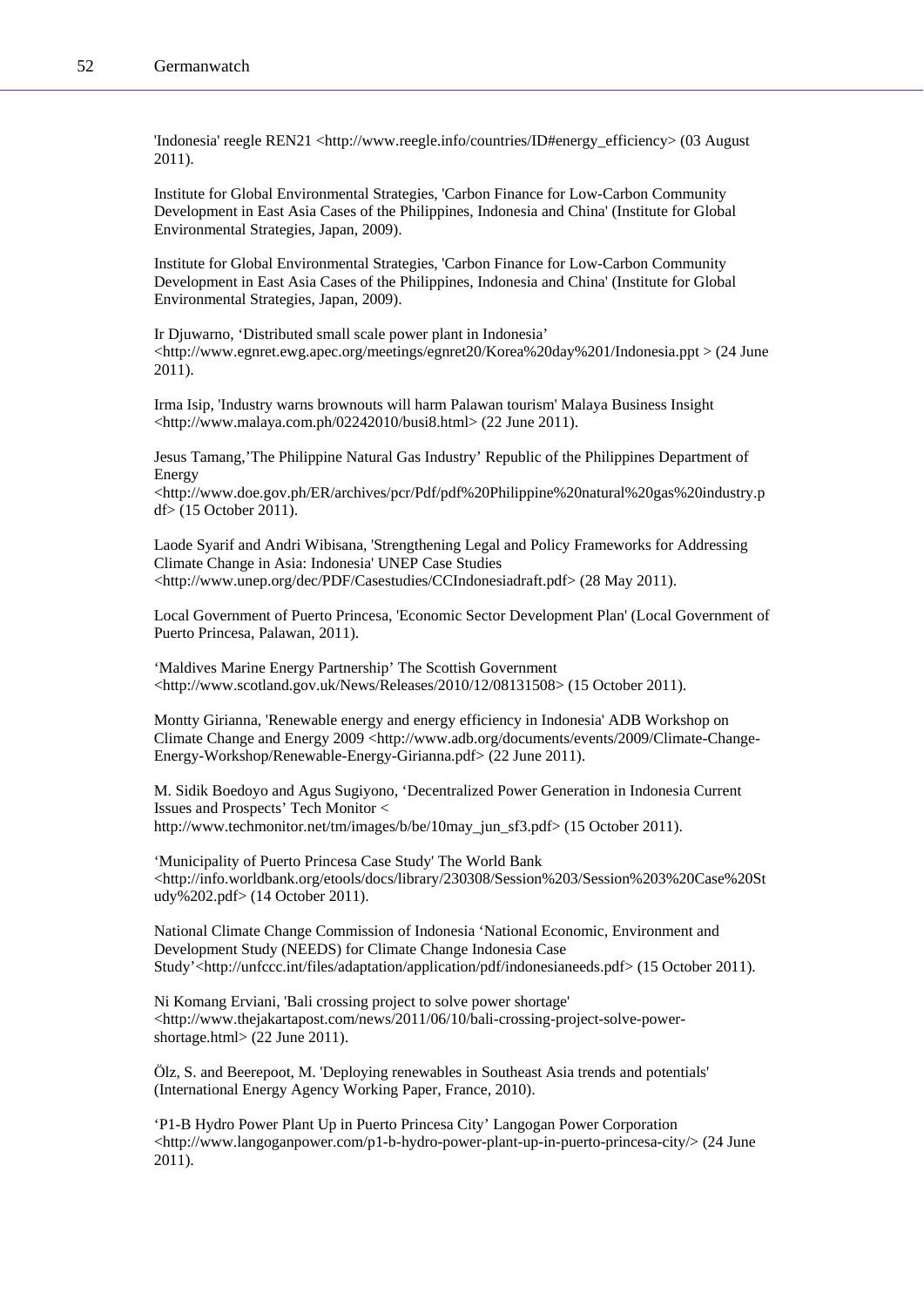'P140-M Power Generation Project Eyed in Puerto Princesa' The Palawan Times <http://thepalawantimes.wordpress.com/2009/02/23/p140-m-power-generation-project-eyed-inpuerto-princesa/> (15 October 2011).

'Philippine Efficient Lighting Market Transformation Project' Republic of the Philippines Department of Energy <http://pelmatp.doe.gov.ph/index.htm> (21 July 2011).

'PNS 396 Household Appliance' Republic of the Philippines Department of Energy <http://www.doe.gov.ph/efficiency/standards.htm> (28 July 2011).

'Pre-feasibility study for geothermal power development projects in scattered islands of East Indonesia' Engineering and Consulting Firms Association, Japan <http://www.ecfa.or.jp/japanese/act-pf\_jka/H19/renkei/wjec\_indonesia.pdf> (22 June 2011).

'Project background' Zero Carbon Resorts <http://www.zerocarbonresorts.eu/index.php?option=com\_content&view=article&id=46&Itemid= 53> (14. October 2011).

'Propose a Project' atmosfair <https://www.atmosfair.de/en/our-projects/propose-a-project/> (05 August 2011).

'Puerto Princesa, First Carbon Neutral City in Southeast Asia' Republic of the Philippines Philippine Information Agency < http://www.pia.gov.ph/?m=1&t=1&id=46442> (15 August 2011).

Republic of Indonesia Ministry for National Development Planning, 'Indonesia Climate Change Sectoral Roadmap Energy Sector Part 2 Sumatera System' (Republic of Indonesia Ministry for National Development Planning, Jakarta, 2010).

Republic of Indonesia, 'National Energy Policy Presidential Regulation no. 5/2006 dated January 25, 2006' (Republic of Indonesia, Jakarta, 2006).

Republic of the Philippines Climate Change Commission, National Framework Strategy on Climate Change 2010-2022, (2010).

Republic of the Philippines Department of Energy, *Rules and Regulations Implementing Republic Act No. 9513 Rule 4. Sec. 12*, 2009.

Republic of the Philippines, *Presidential Decree 972*, 1976.

Republic of the Philippines, *Republic Act No. 9729 Climate Change Act of 2009*, 2009.

Ririn Kusuma, 'Indramayu plants to help power Java, Bali' The Jakarta Globe <http://www.thejakartaglobe.com/business/indramayu-plants-to-help-power-java-bali/471257> (15 October 2011).

Rumsey, P. and Flanigan, T. 'The Philippines Residential Air Conditioner Program' (International Institute for Energy Conservation, Washington, D.C., 1995).

'Selayang Padang Kondisi Ekonomi' Pemerintah Kota Denpasar <http://www.denpasarkota.go.id/> (22. June 2011).

'Small Power Utilities Group' National Power Corporation <http://www.spug.ph/> (24 June 2011).

'Sta. Lucia – Iwahig, Puerto Princesa' Primary Energy Corporation <http://www.primaryenergycorp.com/iwahig.php#location> (24 June 2011).

'Status of the Ratification of the Convention' United Nations Framework Convention on Climate Change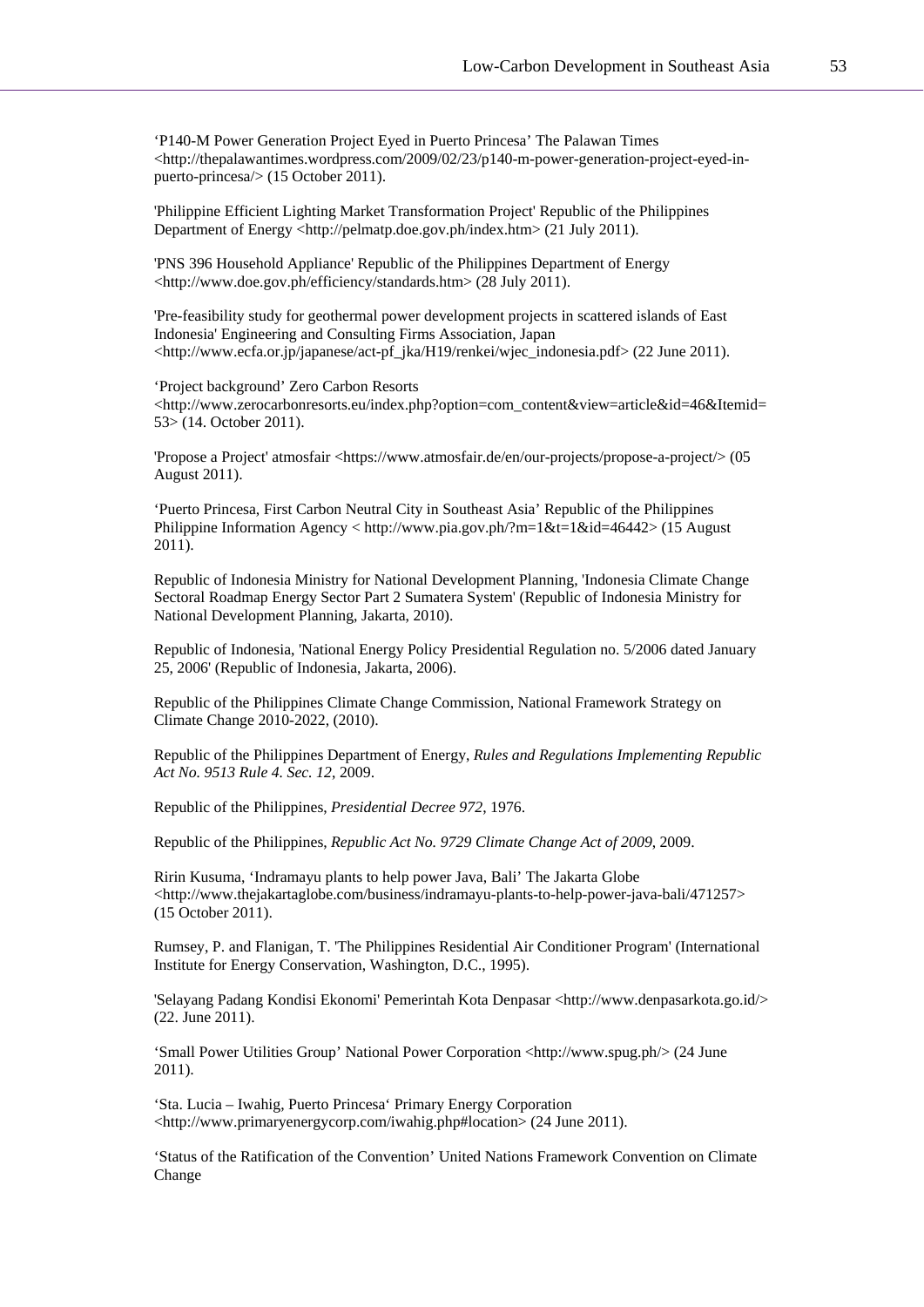<http://unfccc.int/essential\_background/convention/status\_of\_ratification/items/2631.php> (15 October 2011).

'Status of the Ratification of the Kyoto Protocol' United Nations Framework Convention on Climate Change < http://unfccc.int/kyoto\_protocol/status\_of\_ratification/items/2613.php> (15 October 2011).

Suarda *et al*., 'Experimental Work on Modification of Impeller Tips of a Centrifugal Pump as a Turbine' < http://www.jgsee.kmutt.ac.th/see1/cd/file/B-008.pdf> (24 June 2011).

'SWITCH-Asia programme' SWITCH-Asia <http://www.switch-asia.eu/> (14 October 2011).

Syam, D.A *et al*., 'Pelangi Indonesia Working Paper on Promoting GHG Emission Reduction through Energy Saving/Efficiency Project in Indonesia' (Pelangi Indonesia, Jakarta, 2011).

'The Gold Standard Premium Quality Carbon Credits' CDM Gold Standard <http://www.cdmgoldstandard.org/> (03 August 2011).

'United Nations Framework Convention on Climate Change' Compilation of information on nationally appropriate mitigation actions to be implemented by Parties not included in Annex I to the Convention <http://unfccc.int/resource/docs/2011/awglca14/eng/inf01.pdf> (20 June 2011).

 'United Nations Framework Convention on Climate Change' Part two: Action taken by the Conference of the Parties at its fifteenth session <http://unfccc.int/resource/docs/2007/cop13/eng/06a01.pdf> (15 October 2011).

'United Nations Framework Convention on Climate Change' Part two: Action taken by the Conference of the Parties at its fifteenth session <http://unfccc.int/resource/docs/2009/cop15/eng/11a01.pdf#page=3> (20 June 2011).

'United Nations Framework Convention on Climate Change' Part two: Action taken by the Conference of the Parties at its sixteenth session <http://unfccc.int/resource/docs/2010/cop16/eng/07a01.pdf#page=2> (20 June 2011).

'United Nations World Tourism Organization' Davos Declaration Climate Change and Tourism Responding to Global Challenges <http://www.unwto.org/pdf/pr071046.pdf> (18 July 2011).

Wasti Atmodjo and Luh De Suriyani, 'Ngurah Rai airport crippled by power outages' The Jakarta Post <http://www.thejakartapost.com/news/2011/03/16/ngurah-rai-airport-crippled-poweroutages.html> (22. June 2011).

Wattimena, B. A. 'Pelangi Indonesia Working Paper on Energy Efficiency and GHG Mitigation Potential' (Pelangi Indonesia, Jakarta, 2010).

'What is Geothermal?' Geo-Heat Center <http://geoheat.oit.edu/whatgeo.htm> (24 June 2011).

Wingqvist, G.O. and Dahlberg, E. 'Indonesia Environmental and Climate Change Policy Brief' (University of Gothenburg Department of Economics, Sweden, 2008).

World Bank, Winds of Change: East Asia's Sustainable Energy Future, 2010.

World Energy Council, *Energy Efficiency: A Recipe for Success*, 2010.

Yusuf, A.A. and Francisco H.A. "Climate change vulnerability mapping for Southeast Asia." (Economy and Environment Program for Southeast Asia, Singapore, 2009).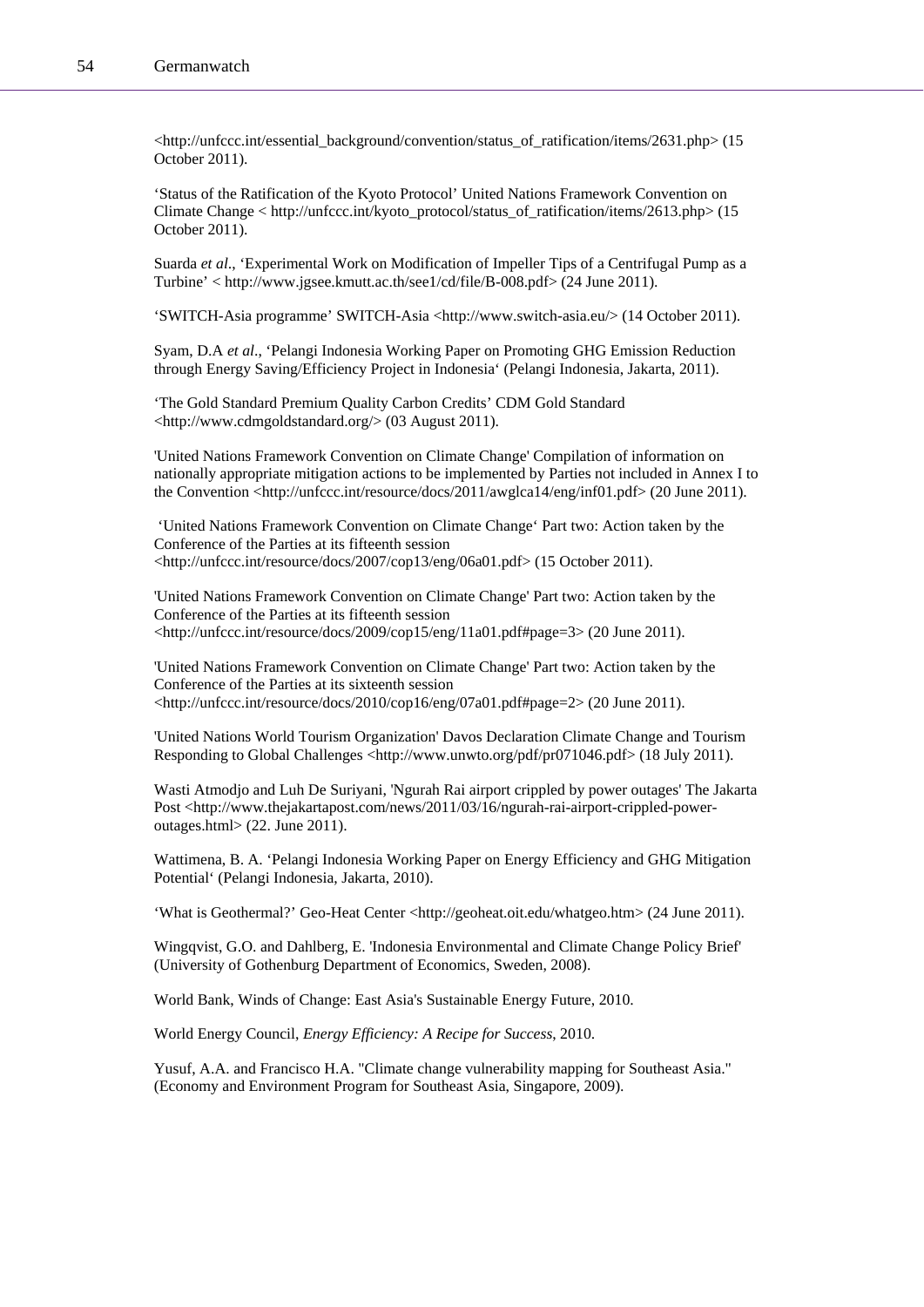# **... did you find this publication interesting and helpful?**

You can support the work of Germanwatch with a donation to:

Bank fuer Sozialwirtschaft AG BIC/Swift: BFSWDE33BER IBAN: DE33 1002 0500 0003 212300

Thank you for your support!